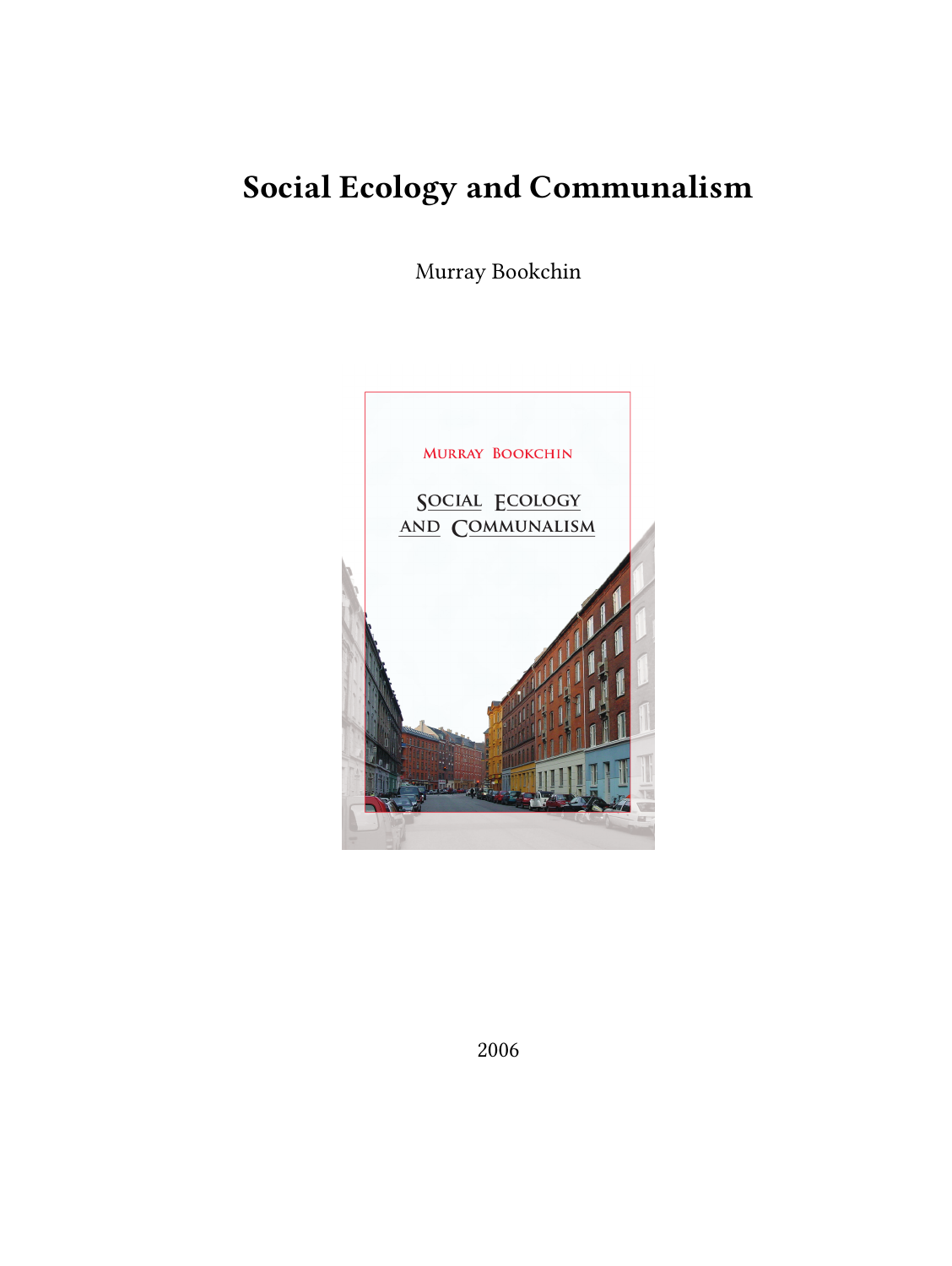## **Contents**

| An Introduction to Social Ecology and Communalism        | 3  |
|----------------------------------------------------------|----|
| <b>What is Social Ecology?</b>                           | 9  |
|                                                          | 10 |
|                                                          | 14 |
|                                                          | 17 |
|                                                          | 19 |
|                                                          | 21 |
| Radical Politics in an Era of Advanced Capitalism        | 25 |
|                                                          | 25 |
|                                                          | 26 |
|                                                          | 28 |
| The Importance of the Municipality and the Confederation | 29 |
|                                                          | 31 |
| The Role of Social Ecology in a Period of Reaction       | 33 |
|                                                          | 34 |
|                                                          | 35 |
| The Communalist Project                                  | 37 |
|                                                          | 38 |
|                                                          | 42 |
|                                                          | 46 |
|                                                          | 52 |
|                                                          | 54 |
| <b>After Murray Bookchin</b>                             | 56 |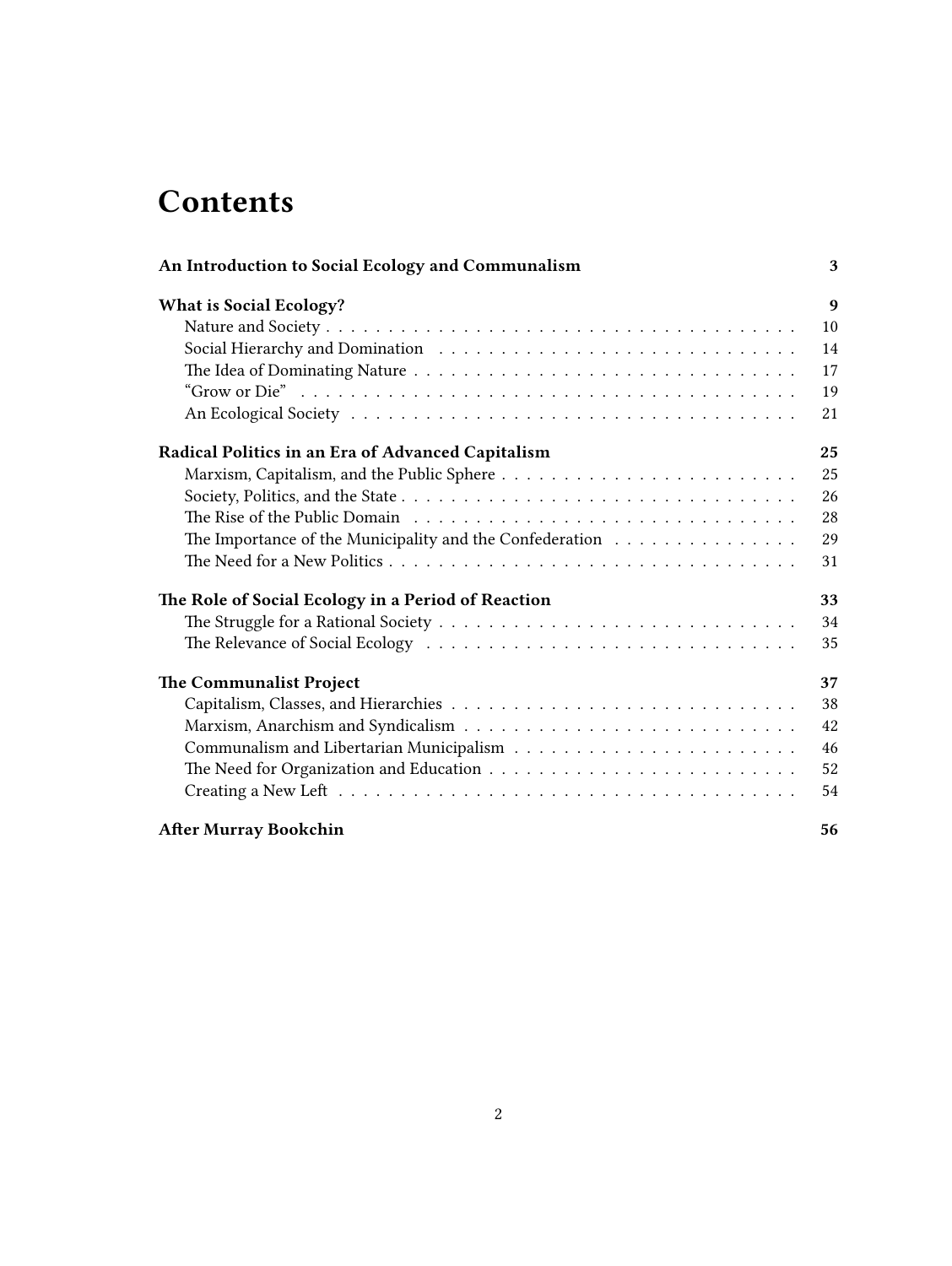## <span id="page-2-0"></span>**An Introduction to Social Ecology and Communalism**

We are standing at a crucial crossroads. Not only does the age-old "social question" concerning the exploitation of human labor remain unresolved, but the plundering of natural resources has reached a point where humanity is also forced to politically deal with an "ecological question." Today, we have to make conscious choices about what direction society should take, to properly meet these challenges.

At the same time, we see that our very ability to make the necessary choices are being undermined by an incessant centralization of economic and political power. Not only is there a process of centralization in most modern nation states that divests humanity of any control over social affairs, but power is also gradually being transferred to transnational institutions.

Simultaneously, the elites governing the multinational corporations are virtually given free rein to continue exploiting people as well as the natural world, in a series of new "free trade" agreements that in turn have provoked a range of popular protests. The last few years have also witnessed, in the ongoing "War on Terror," serious encroachments on a range of civil rights that we, in the Western world, have come to take for granted. So, at a time when the social and ecological crises are intensified in breadth and scope, we find ourselves utterly disempowered, and virtually stripped of possibilities to arrest and reverse this destructive "development."

None of the established political tendencies, no matter how "radical" they claim to be, seem to be able to counter these processes.

One after another, the European Social Democratic parties, not to speak of the once so promising Green tendencies, have all lowered their banners and come to accept the most pernicious market forces. Their participation in national parliaments continuously hollows out their expressed ideals. Not only has the traditional Left crumbled ideologically with the collapse of the Eastern Bloc — which indeed is a tragic irony — but today, there exists no real extraparliamentary movement, with the will and ability to foster and advance an *alternative politics*. No left libertarian *movement* has yet emerged that could make use of the vast opportunities that opened up as "Real Existing Socialism" ceased to exist. The great hopes that were nurtured by the many new social movements which emerged in the twentieth century have all but faded away, and where the radical Left has not simply "melted into air," it has become highly confused. This is a trend that echoes throughout the world, and, despite the recent resurgence of *protest* movements, there are still no visible tendencies which advance practical and credible alternative directions to the destructive tracks we are on.

If we are not able to intelligently respond to these challenges, it is clear that popular discontents will be channeled through the Right instead, as we indeed witness in many industrialized countries today — notably the disconcerting growth of religious fundamentalisms. Inasmuch as there exists no clear and principled Left radicalism, the conservatives and the reactionaries can set the political agenda, and as a result, the whole political spectrum has tilted markedly toward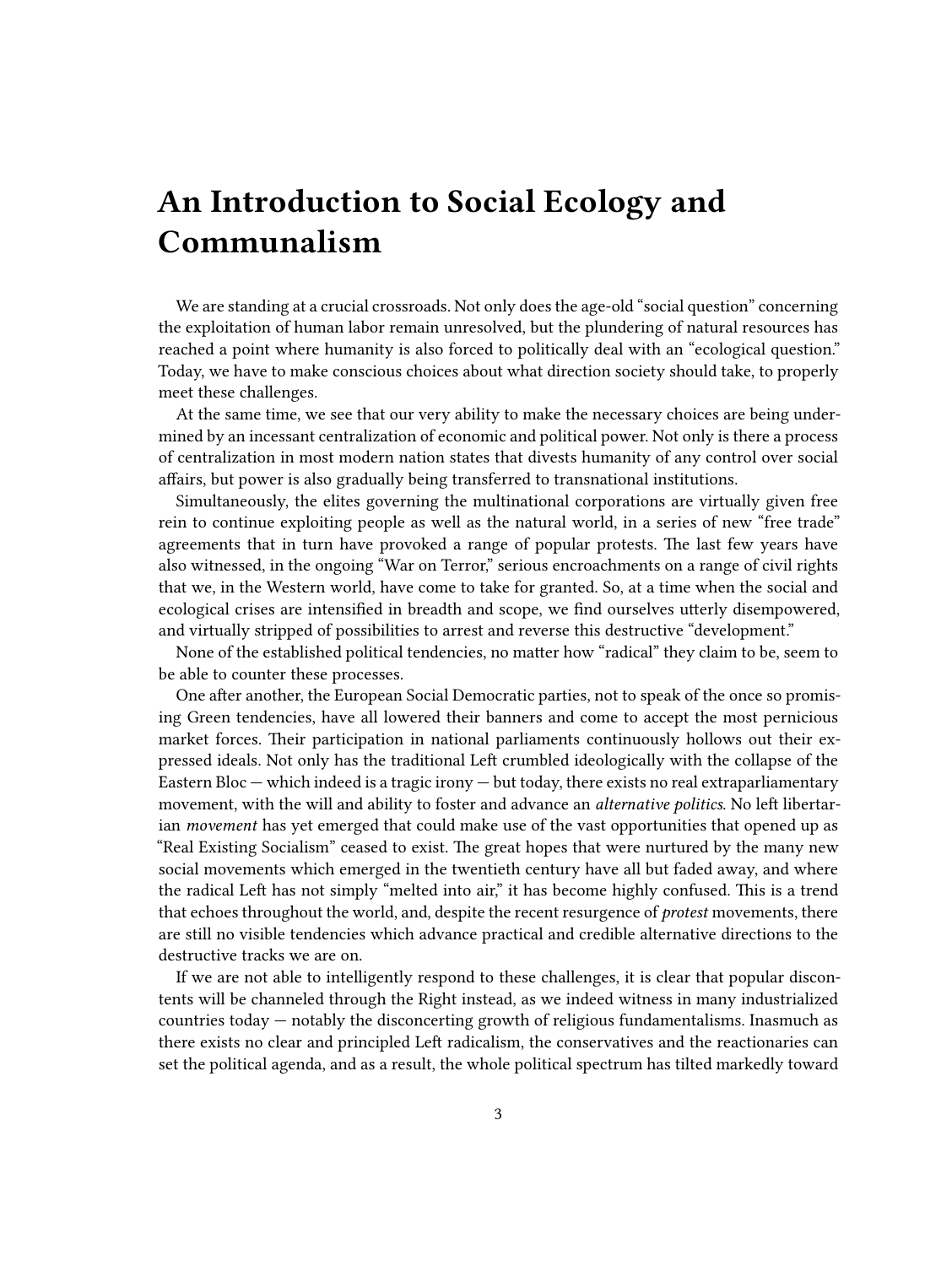the Right. The current political climate is itself a reason to be concerned, as there is an urgent need to find political *alternatives* that can seriously deal with the social and ecological crisis in which we find ourselves. We have to open up a debate and clarify the basic theoretical issues at stake, before we can carve out a possible Left agenda suited for our time. It is in this quest for political alternatives that we turn to the radical theorist Murray Bookchin.

This book is a collection of essays written by Bookchin, a man who dedicated his whole life to seeking rational alternatives to capitalist society. Bookchin was born in January 1921, in New York City to Jewish-Russian immigrants. His grandparents had been members of the Socialist Revolutionary Party of Russia, and fled the country in the wake of the failed revolution of 1905. In the working class neighborhoods of the Bronx, Bookchin's childhood and youth were strongly marked by the hopeful enthusiasm that followed in the aftermath of the October revolution of 1917. As America entered headlong into the Great Depression, Bookchin got in touch with the radical organizations agitating in his New York neighborhood, and quickly he became very politically active.

This marked the beginning of a long life dedicated to the cause of social freedom.

Because of his family's economic situation, Bookchin had to start working at an early age, and got involved in the activities of the trade union movement. In the thirties, he was a member of the various organizations spawned by the Communist Party, acting as an agitator, organizer and study leader, although he gradually became strongly critical of many of its policies. Already by the outbreak of the Spanish Revolution, he broke with the Communists, mainly because of their Popular Front strategy (notoriously the Stalinist betrayal of the Spanish working class). He then became involved in the Trotskyist movement — while Trotsky was still alive — and wrote his first articles for dissident Left groups. After the Second World War, he gravitated more and more toward a libertarian socialism, and started reevaluating the basic premises and the logical conclusions of conventional radical theory.

Bookchin was an untiring activist and theorist in most of the significant radical movements that emerged after the Second World War. He was in the worker's movement while it was still truly radical, and was active as a shop steward and a strike leader. He was one of the definitive pioneers of ecological thought, and participated in the environmental movement from its tentative inception in the 1950s. Bookchin was also a part of the Civil Rights Movement, the anti- nuclear movement, involved with Students for a Democratic Society, and a series of urban development projects. He was very engaged in efforts to develop neo-anarchist ideas, groups and projects. Later on he became heavily involved in the emergence of the Greens, and was active in local issues and electoral campaigns in his home town, Burlington, Vermont. It was only in the last few years that physical infirmities impeded him from taking part in active politics, and relegated him to the writer's desk. Indeed, it is probably for his theoretical contributions Bookchin is most well-known and valued.

Bookchin published more than twenty books, and a wide range of articles, lectures and essays, and his work has been translated into many different languages. His writings have encompassed a great variety of subject matters, including history, anthropology, philosophy, science, and technology, as well as culture and social organization. Still, it is his treatment of ecological and political issues that has made Bookchin known to most readers, and some of his older books, notably *Post-Scarcity Anarchism*, *Toward an Ecological Society*, and *The Ecology of Freedom*, have been sources of inspiration for several generations of radicals.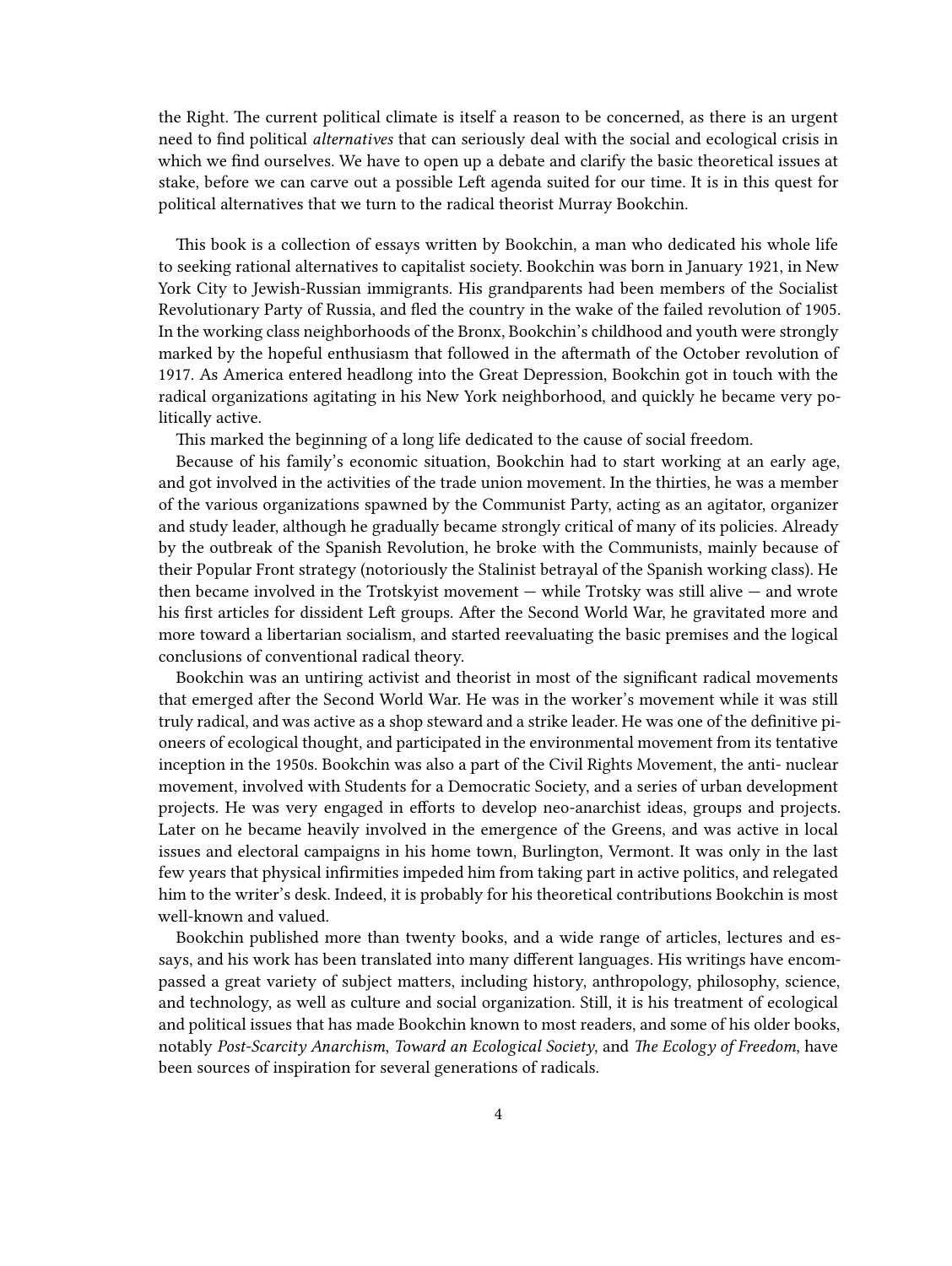Murray Bookchin experienced many radical movements in his lifetime, and had a relationship to all the major radical ideological trends of the last century. Still, he managed to hammer out a unique political philosophy that attempts to build on the best in these traditions. The purpose of his work was to renew radical theory so that it maintains its best principles and draws lessons from a broad spectrum of historical experiences, while being adapted to new issues and challenges.

Although by no means his first relevant work, it was with his 1964 essay, "Ecology and Revolutionary Thought" that Bookchin started to define the outlines of the body of ideas he called social ecology — a theory that was to be more fully developed in books like *The Ecology of Freedom*, *Remaking Society*, *The Philosophy of Social Ecology*, and *Re-enchanting Humanity*. In 1971, his "Spring Offensives and Summer Vacations" was hinting at a libertarian municipalist approach, that later was carved out in the pages of *The Limits of the City*, and particularly in *From Urbanization to Cities*, as well as in a series of shorter essays. His historical writings have recently culminated in his massive history of revolutionary popular movements — the four-volume *The Third Revolution* (1996–2005).

For more than four decades, the theory of social ecology has been continually nuanced and developed. For a rounded introduction to his body of ideas, readers should turn to Janet Biehl's excellent presentation in *The Murray Bookchin Reader*.

The basic promise of social ecology is to re-harmonize the relationship between society and nature, and to create a rational, ecological society. Here Bookchin suggests a dialectical interpretation of human history, culture, and natural evolution. By looking at humanity's *potentialities* for freedom and cooperation he argues that history itself suggests to us, if only in a fragmented and incomplete form, how such a rational future can and *ought* to be formed.

While Bookchin relied partly on the the theories of Karl Marx (particularly his critique of capitalism), he saw the need to distance himself from the Marxist tradition, of which he had been a part, in order to clarify the liberatory content of his ideas. As an anti-authoritarian and a libertarian socialist, he tried to build upon the viable fragments of anarchism to create a rounded libertarian complement to Marx's ideas on the radical Left. In order to create a new ecological body of thought, as well as a new politics, he used the words "*post-scarcity* anarchism" to express the new transcendence his perspective reflected of both libertarian and Marxian views. Still, he gradually felt that the traditional radical orthodoxies inhibited the logic of his ideas. After making great efforts at defending (and trying to *fill with meaning*) variably an "anarchist-communism," an "eco-anarchism," and "social anarchism" that maintained a coherency and political radicalism, he came to a point where this project no longer seemed feasible. The inherent flaws of anarchism became all the more apparent as Bookchin studied the historical emergence of its basic ideas and its various organized expressions: Not only had anarchism been infected by current trends of nihilism and lifestyle approaches, it was indeed a product of *individualist* and *anti-social* attitudes from its very inception. He openly broke with anarchism at the second International Conference on Libertarian Municipalism, in Vermont, 1999 — and made it clear that his theory of social ecology had to be embodied in the ideology he called Communalism.

This is not to say that the anarchist tradition did not provide a set of sound *sentiments*, namely anti-statism, federalism, and self- management (however naïvely they were formulated), but that they never made up a coherent theoretical framework for radical social action. Accordingly, Bookchin urged serious libertarians to *transcend* anarchism, along with Marxism and other radical ideologies. It is necessary, he contended, to create a new body of thought based on a coherent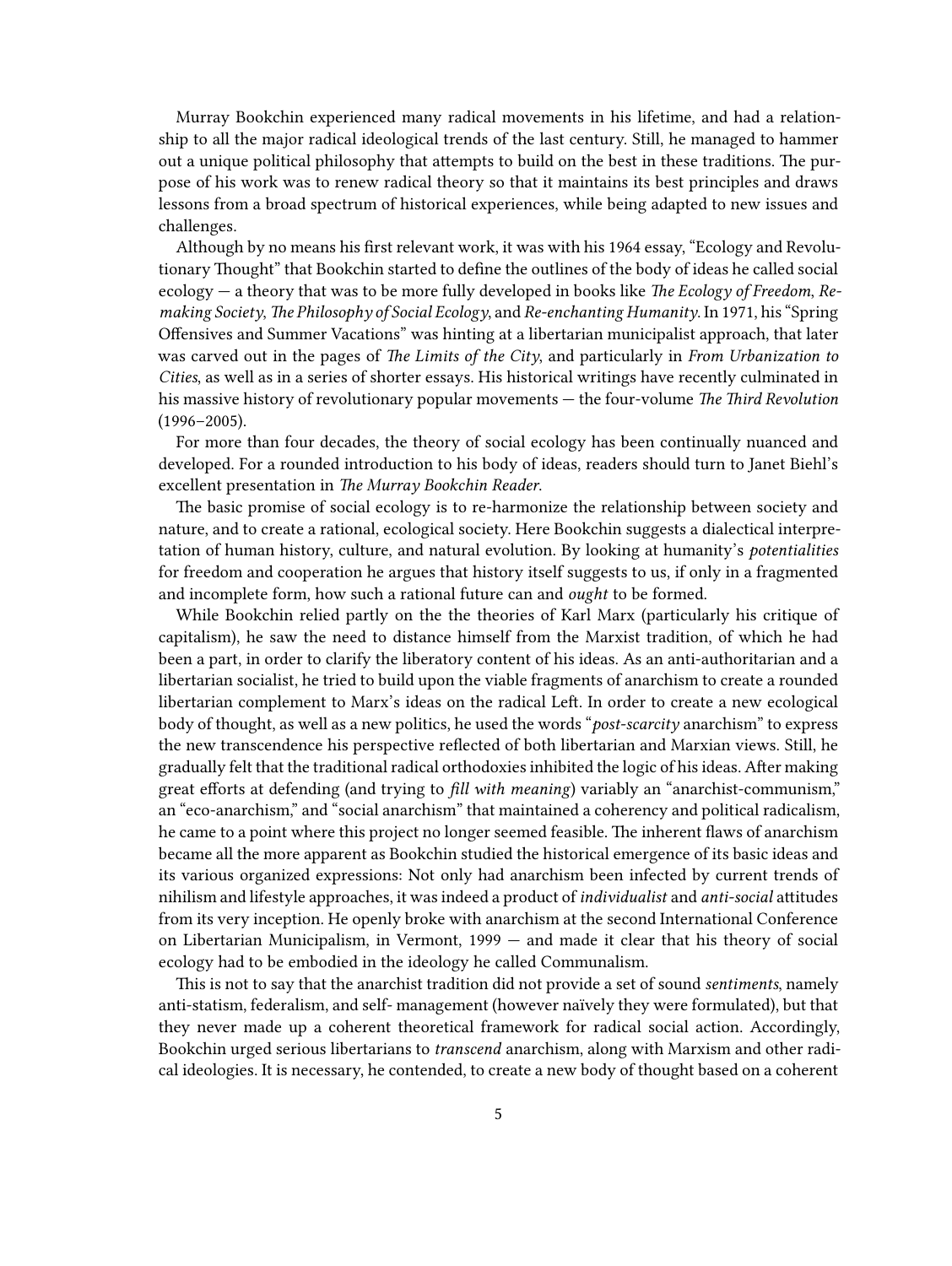and revolutionary social approach that integrates and goes beyond all traditional forms of socialist radicalism. Indeed, vague libertarian ideals of popular self- management, mutual aid, and a stateless community, are through Bookchin's social ecology, developed into aspects of a coherent *political* theory, marked by direct democracy, municipalization, and confederalism. This constitutes the *political* alternative that Bookchin argued could confront the market economy and powerful centralized institutions.

These political ideas have been developed over many decades, and are based on both concrete lessons as well as the creative formulations of a man who passionately dedicated his life to the radical movement, a glowing passion that is clearly expressed in the essays here presented.

The purpose of this small collection of essays is to give a general overview of Murray Bookchin's fundamental ideas on social ecology and Communalism. Of course four essays cannot replace the many books and polemical essays written by Bookchin on these subjects, and this collection is not meant as a substitute for a more thorough study of his ideas. Still, these essays can indeed serve as a decent introduction for serious readers, and give a good sense of the theoretical outlines of Bookchin's theoretical corpus.

The first essay, "What is Social Ecology?," gives an important overview of the basic theoretical tenets of social ecology. Here Bookchin offers a *developmental* perspective on society and nature, explaining how "second nature" (human culture) has developed out of "first nature" (biological evolution), and showing that the very "idea of dominating nature" is connected to the historical emergence of hierarchies, and later to the breakthrough of capitalism. In order to create an ecological society, Bookchin claimed, we have to confront and challenge all hierarchical relationships, and ultimately abolish hierarchy as such from the human condition.

The essay was originally published in an anthology edited by Michael Zimmerman, *Environmental Philosophy: From Animal Rights to Radical Ecology* (Englewood Cliffs, N.J.: Prentice Hall, 1993), although it was revised both in 1996 and 2001.

The second essay, "Radical Politics in an Era of Advanced Capitalism," appeared in *Green Perspectives* (#18, November 1989). The essay begins with a critique of Marxism and its economistic class orientation, urging radicals to understand the changing nature of capitalism. Bookchin urges us to clarify the relationship between "society," "politics," and "the state," in order to develop an new radical ecological politics, by expanding on the historical advances made by the public domain and the city. It is, in my view, one of the clearest expressions of his proposal for a new libertarian politics, insisting on the centrality of the municipality and of confederalism. This essay was revised by Murray Bookchin in 2001.

The third essay, "The Role of Social Ecology in a Period of Reaction," was written in 1995, when Bookchin had just finished writing *Re-enchanting Humanity*. It makes very clear distinctions between social ecology, and contemporary trends like "deep ecology," mysticism, anti-humanism, as well as postmodernist eclecticism and relativism. It was first sent to an International Gathering of social ecologists in Dunoon, Scotland, in August of that year, and it was subsequently published as "Theses on Social Ecology in a Period of Reaction" in *Green Perspectives* (# 33, October 1995).

In addition to many interesting comments on current cultural and philosophical trends, Bookchin here places social ecology unequivocally in the trajectory of the Enlightenment and its revolutionary offshoots, and for those reasons I consider this essay particularly appropriate to include in this anthology.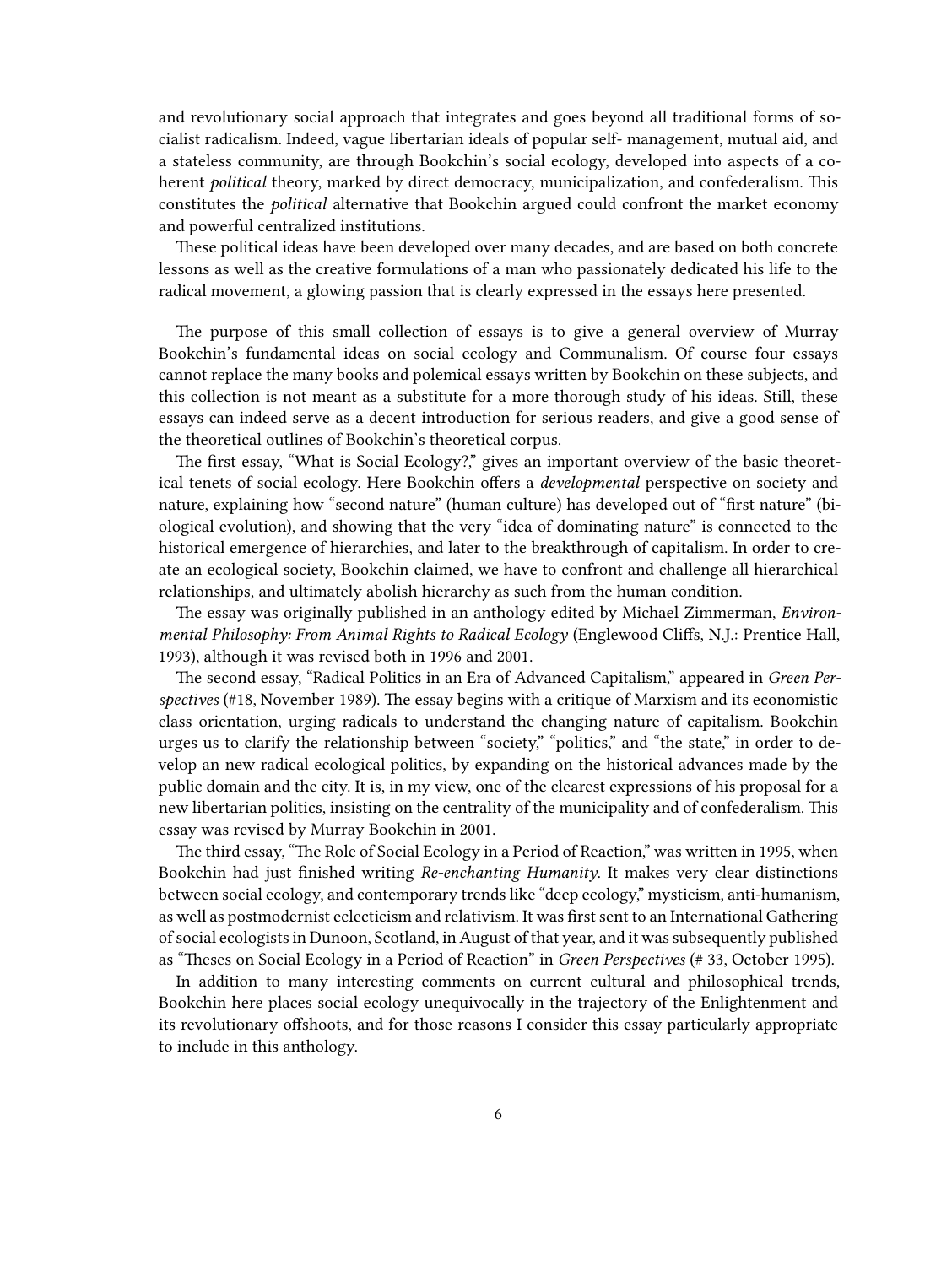The final essay, "The Communalist Project," is in my view the most significant essay in this anthology, binding the other essays together by defining a new outlook. Although an earlier version (that was to be significantly revised and expanded) was circulated as "The Communalist Moment," this essay was first published in the journal *Communalism* (#2, November, 2002). Bookchin details the need to go beyond all the ideologies of the traditional Left, such as Marxism, anarchism, and syndicalism, and create a new, coherent libertarian radicalism. He explains the relationship between Communalism and libertarian municipalism. This essay constitutes the best exposition to the extent that Bookchin had shaken off all the "anarchist" trappings that were formerly identified with his theories of social ecology. In fact, this essay was initially published with an appendix on "Anarchism and Power in the Spanish Revolution," that criticizes anarchism for not having any theory of power, and for not being able to deal with this important question in real life politics. This appendix has been left out of this collection for one reason: in these pages, I wanted to present only general essays — essays which were neither considered too polemical nor too specific — which would constitute a short book properly expressing *the main ideological aspects* of Bookchin's theoretical writings. (The appendix is available at [www.communalism.org](http://www.communalism.org), and will be published, along with other critiques of anarchism and Marxism, in a forthcoming anthology presenting Bookchin's recent writings on Libertarian Municipalism.)

The red thread running through all these essays is the drive to understand and explain the struggle for a rational society, and to understand the necessary ideological underpinnings of a contemporary radical politics. Although the essays included are very different in focus and emphasis, I think that taken together, they convey the ideological foundations of this political project, and its roots in the rich and fecund theory of social ecology.

This book gives a highly accessible introduction to social ecology and Communalism, as it has been developed by one of the most exciting and pioneering thinkers of the twentieth century. Its purpose is to give a general overview of Murray Bookchin's ideas, and convey a sense of his originality, by presenting some of his most central contributions to radical theory. Despite Bookchin's insistence that the ideas he proposed are a product of revolutionary movements of the past, and of the ideals of the Enlightenment, he nevertheless created a new and unique synthesis. This political philosophy suggests that the solution to the enormous social and ecological problems we face today, fundamentally lie in the formation of a new citizenry, its empowerment through new political institutions, and a new political culture. It is my profound belief that Communalism, as a coherent body of ideas — with a dialectical philosophy of nature, a confederalist politics, a nonhierarchical social analysis, and an ethics based on complementarity — can be an inspiration for a new radical popular movement in the years to come, indeed, for the resuscitation of the Left in a meaningful sense.

At this crossroads, we now have to decide where we want to go, and how we can get there. The current ecological crisis is also a social one, and we must redefine humanity's relationship to the natural world by remaking the basic social institutions and advancing a new ecological humanism, in order to make science, technology, and the human intellect serve both social development and a natural evolution guided by reason. To carve the outlines of a rational ecological future, and to initiate the necessary steps in that direction, has now become not only a desideratum, but a necessity. As Murray Bookchin so challengingly asks, "humanity is too intelligent not to live in a rational society. It remains to see whether it is intelligent enough to achieve one."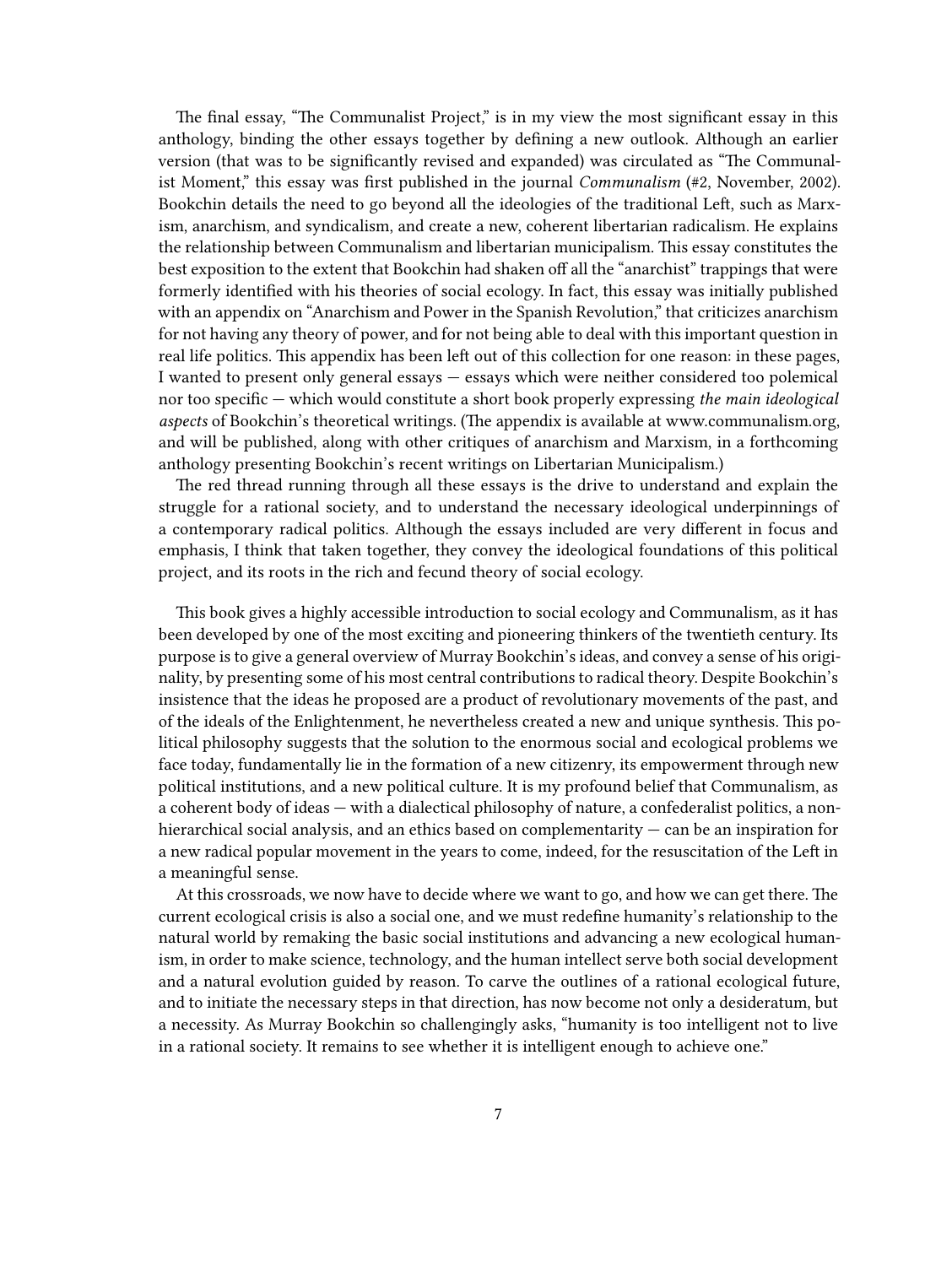Eirik Eiglad, January 14<sup>th</sup>, 2006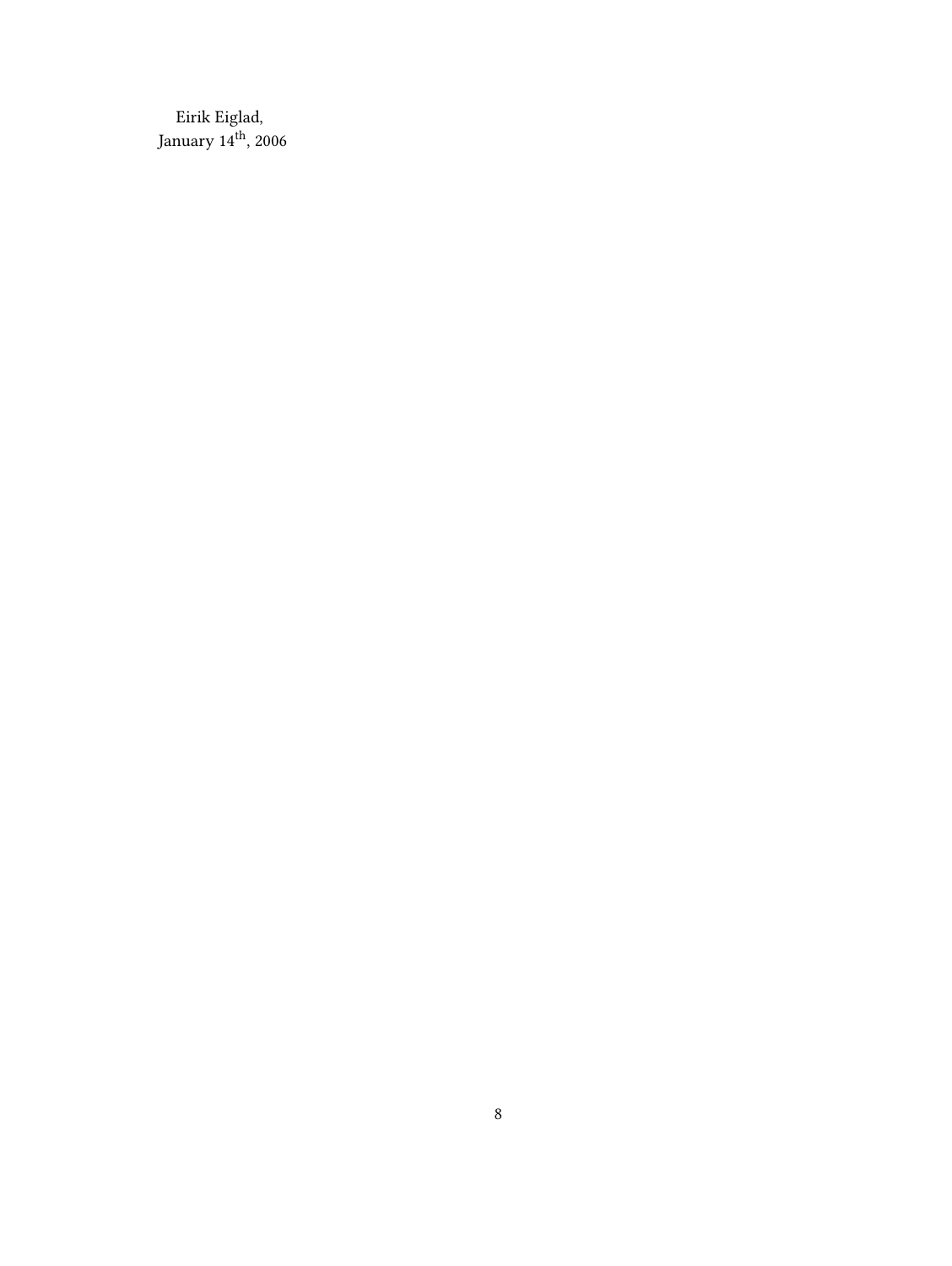### <span id="page-8-0"></span>**What is Social Ecology?**

Social ecology is based on the conviction that nearly all of our present ecological problems originate in deep-seated social problems. It follows, from this view, that these ecological problems cannot be understood, let alone solved, without a careful understanding of our existing society and the irrationalities that dominate it. To make this point more concrete: economic, ethnic, cultural, and gender conflicts, among many others, lie at the core of the most serious ecological dislocations we face today — apart, to be sure, from those that are produced by natural catastrophes.

If this approach seems a bit too sociological for those environmentalists who identify the primary ecological problem as being the preservation of wildlife or wilderness, or more broadly as attending to "Gaia" to achieve planetary "oneness," they might wish to consider certain recent developments. The massive oil spills that have occurred over the past two decades, the extensive deforestation of tropical forest and magnificent ancient trees in temperate areas, and vast hydroelectric projects that flood places where people live, to cite only a few problems, are sobering reminders that the real battleground on which the ecological future of the planet will be decided is clearly a social one, particularly between corporate power and the long-range interests of humanity as a whole.

Indeed, to separate ecological problems from social problems — or even to play down or give only token recognition to their crucial relationship — would be to grossly misconstrue the sources of the growing environmental crisis. In effect, the way human beings deal with each other as social beings is crucial to addressing the ecological crisis. Unless we clearly recognize this, we will fail to see that the hierarchical mentality and class relationships that so thoroughly permeate society are what has given rise to the very idea of dominating the natural world.

Unless we realize that the present market society, structured around the brutally competitive imperative of "grow or die," is a thoroughly impersonal, self-operating mechanism, we will falsely tend to blame other phenomena — such as technology or population growth — for growing environmental dislocations. We will ignore their root causes, such as trade for profit, industrial expansion for its own sake, and the identification of progress with corporate self- interest. In short, we will tend to focus on the *symptoms* of a grim social pathology rather than on the pathology itself, and our efforts will be directed toward limited goals whose attainment is more cosmetic than curative.

Some critics have recently questioned whether social ecology has treated the issue of spirituality in ecological politics adequately. In fact, social ecology was among the earliest of contemporary ecologies to call for a sweeping change in existing spiritual values. Indeed, such a change would involve a far-reaching transformation of our prevailing mentality of domination into one of complementarity, one that sees our role in the natural world as creative, supportive, and deeply appreciative of the well-being of nonhuman life. In social ecology a truly *natural* spirituality, free of mystical regressions, would center on the ability of an emancipated humanity to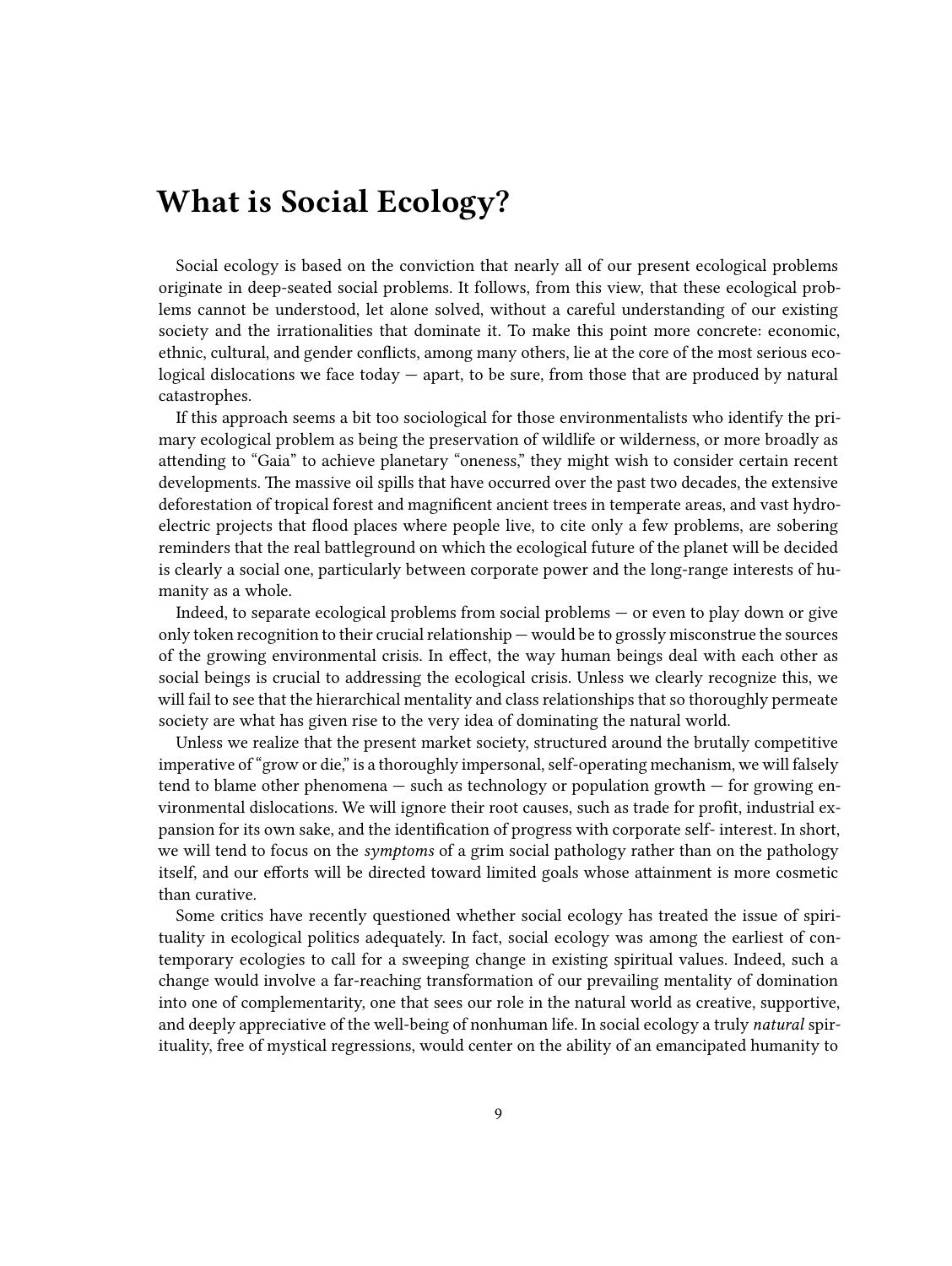function as ethical agents for diminishing needless suffering, engaging in ecological restoration, and fostering an aesthetic appreciation of natural evolution in all its fecundity and diversity.

Thus, in its call for a collective effort to change society, social ecology has never eschewed the need for a radically new spirituality or mentality. As early as 1965, the first public statement to advance the ideas of social ecology concluded with the injunction: "The cast of mind that today organizes differences among human and other life-forms along hierarchical lines of 'supremacy or 'inferiority' will give way to an outlook that deals with diversity in an ecological manner - that is, according to an ethics of complementarity."<sup>1</sup> In such an ethics, human beings would complement nonhuman beings with their own capacities to produce a richer, creative, and developmental whole — not as a"dominant" species but as supportive one. Although this ethics, expressed at times as an appeal for the "respiritization of the natural world," recurs throughout the literature of social ecology, it should not be mistaken for a theology that raises a deity above the natural world or even that seeks to discover one within it. The spirituality advanced by social ecology is definitively *naturalist* (as one would expect, given its relation to ecology itself, which stems from the biological sciences) rather than supernaturalistic or pantheistic areas of speculation.

The effort in some quarters of the ecology movement to prioritize the need to develop a pantheistic "eco-spirituality" over the need to address social factors raises serious questions about their ability to come to grips with reality. At a time when a blind social mechanism  $-$  the market  $-$  is turning soil into sand, covering fertile land with concrete, poisoning air and water, and producing sweeping climatic and atmospheric changes, we cannot ignore the impact that an aggressive hierarchical and exploitative class society has on the natural world. We must face the fact that economic growth, gender oppressions, and ethnic domination — not to speak of corporate, state, and bureaucratic incursions on human well- being — are much more capable of shaping the future of the natural world than are privatistic forms of spiritual self-redemption. These forms of domination must be confronted by collective action and by major social movements that challenge the social sources of the ecological crisis, not simply by personalistic forms of consumption and investment that often go under the oxymoronic rubric of "green capitalism." The present highly cooptative society is only too eager to find new means of commercial aggrandizement and to add ecological verbiage to its advertising and customer relations efforts.

#### <span id="page-9-0"></span>**Nature and Society**

To escape from this profit-oriented image of ecology, let us begin with some basics — namely, by asking what society and the natural world actually are. Among the many definitions of *nature* that have been formulated over time, the one that has the most affinity with social ecology is rather elusive and often difficult to grasp because understanding and articulating it requires a certain way of thinking — one that stands at odds with what is popularly called "linear thinking." This "nonlinear" or organic way of thinking is developmental rather than analytical, or in more

<sup>&</sup>lt;sup>1</sup> Murray Bookchin, "Ecology and Revolutionary Thought," originally published in the libertarian socialist periodical *Comment* (September 1965) and collected, together with all my major essays of the 1960s, in *Post-Scarcity Anarchism* (Berkeley: Ramparts Press, 1972; reprinted Montreal: Black Rose Books, 1977). The expression "ethics of complementarity" is from my *The Ecology of Freedom: The Emergence and Dissolution of Hierarchy* (San Francisco: Cheshire Books, 1982; revised edition Montreal: Black Rose Books, 1991; reprinted with a new introduction by AK Press, 2005).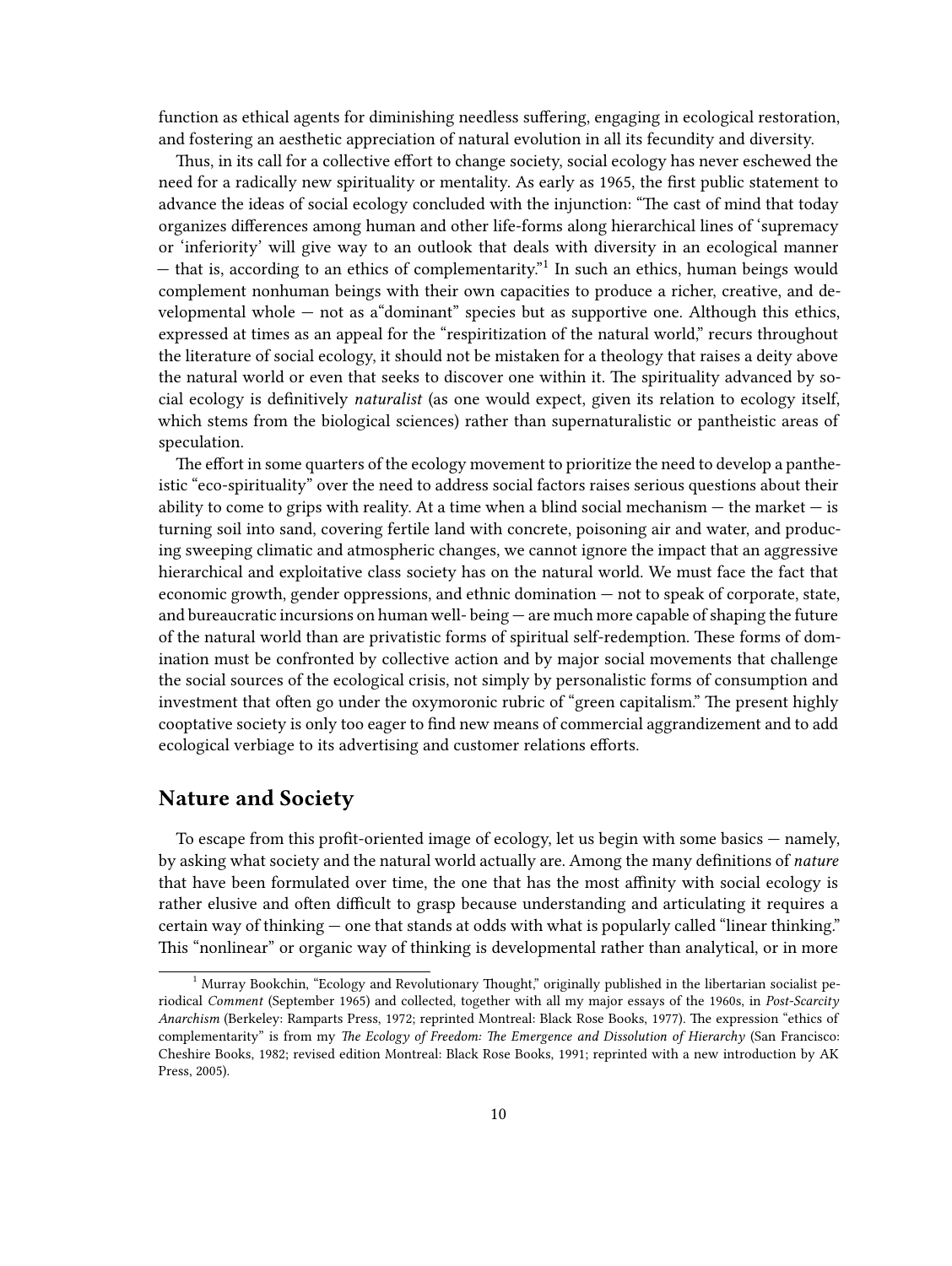technical terms, it is dialectical rather than instrumental. It conceives the natural world as a *developmental process* , rather than the beautiful vistas we see from a mountaintop or images fixed on the backs of picture postcards. Such vistas and images of nonhuman nature are basically static and immobile. As we gaze over a landscape, to be sure, our attention may momentarily be arrested by the soaring flight of a hawk, or the bolting leap of a deer, or the low-slung shadowy lope of a coyote. But what we are really witnessing in such cases is the mere kinetics of physical motion, caught in the frame of an essentially static image of the scene before our eyes. Such static images deceive us into believing in the "eternality" of single moments in nature.

But nonhuman nature is more than a scenic view, and as we examine it with some care, we begin to sense that it is basically an evolving and unfolding phenomenon, a richly fecund, even dramatic development that is forever changing. I mean to define nonhuman nature precisely as an evolving process, as the *totality*, in fact, of its evolution. Nature, so concerned, encompasses the development from the inorganic into the organic, and from the less differentiated and relatively limited world of unicellular organisms into that of multicellular ones equipped with simple, then, complex, and in time fairly intelligent neural apparatuses that allow them to make innovative choices. Finally, the acquisition of warm-bloodedness gives to organisms the astonishing flexibility to exist in the most demanding climatic environments.

This vast drama of nonhuman nature is in every respect stunning and wondrous. Its evolution is marked by increasing subjectivity and flexibility and by increasing differentiation that makes an organism more adaptable to new environmental challenges and opportunities and that better equips living beings (specifically human beings) to *alter* their environment to meet their own needs rather than merely adapt to environmental changes. One may speculate that the potentiality of matter itself — the ceaseless interactivity of atoms in forming new chemical combinations to produce ever more complex molecules, amino acids, proteins, and under suitable conditions, elementary life-forms  $-$  is inherent in inorganic nature.<sup>2</sup> Or one may decide quite matter-of-factly that the "struggle for existence" or the "survival of the fittest" explains why increasingly subjective and more flexible beings are capable of addressing environmental change more effectively that are less subjective and flexible beings. But the simple fact remains that these evolutionary dramas did occur, indeed the evidence is carved in stone in the fossil record. That nonhuman nature is this record, this history, this developmental or evolutionary process, is a very sobering fact that cannot be ignored without ignoring reality itself.

Conceiving nonhuman nature as its own interactive evolution rather than as a mere scenic vista has profound implications — ethical as well as biological — for ecologically minded people. Human beings embody, at least potentially, attributes of nonhuman development that place them squarely within organic evolution. They are not "natural aliens," to use Neil Evernden's phrase, strong exotics, phylogenetic deformities that, owing to their tool-making capacities, "cannot evolve *with* an ecosystem anywhere.<sup>"3</sup> Nor are they "intelligent fleas," to use the language of Gaian theorists who believe that the earth ("Gaia") is one living organism.<sup>4</sup> These untenable

 $^2$  I am not saying that complexity necessarily yields subjectivity, merely that it is difficult to conceive of subjectivity without complexity, specifically the nervous system. Human beings, as active agents in changing their environments to suit their needs, could not have achieved their present level of control over their environments without their extraordinary complex brains and nervous systems – a remarkable example of the specialization of an organ system that had highly general functions.

<sup>3</sup> Neil Evernden, *The Natural Alien* (Toronto: University of Toronto Press, 1986), p. 109.

<sup>4</sup> Quoted in Alan Wolfe, "Up from Humanism," *American Prospect* (Winter 1991), p. 125.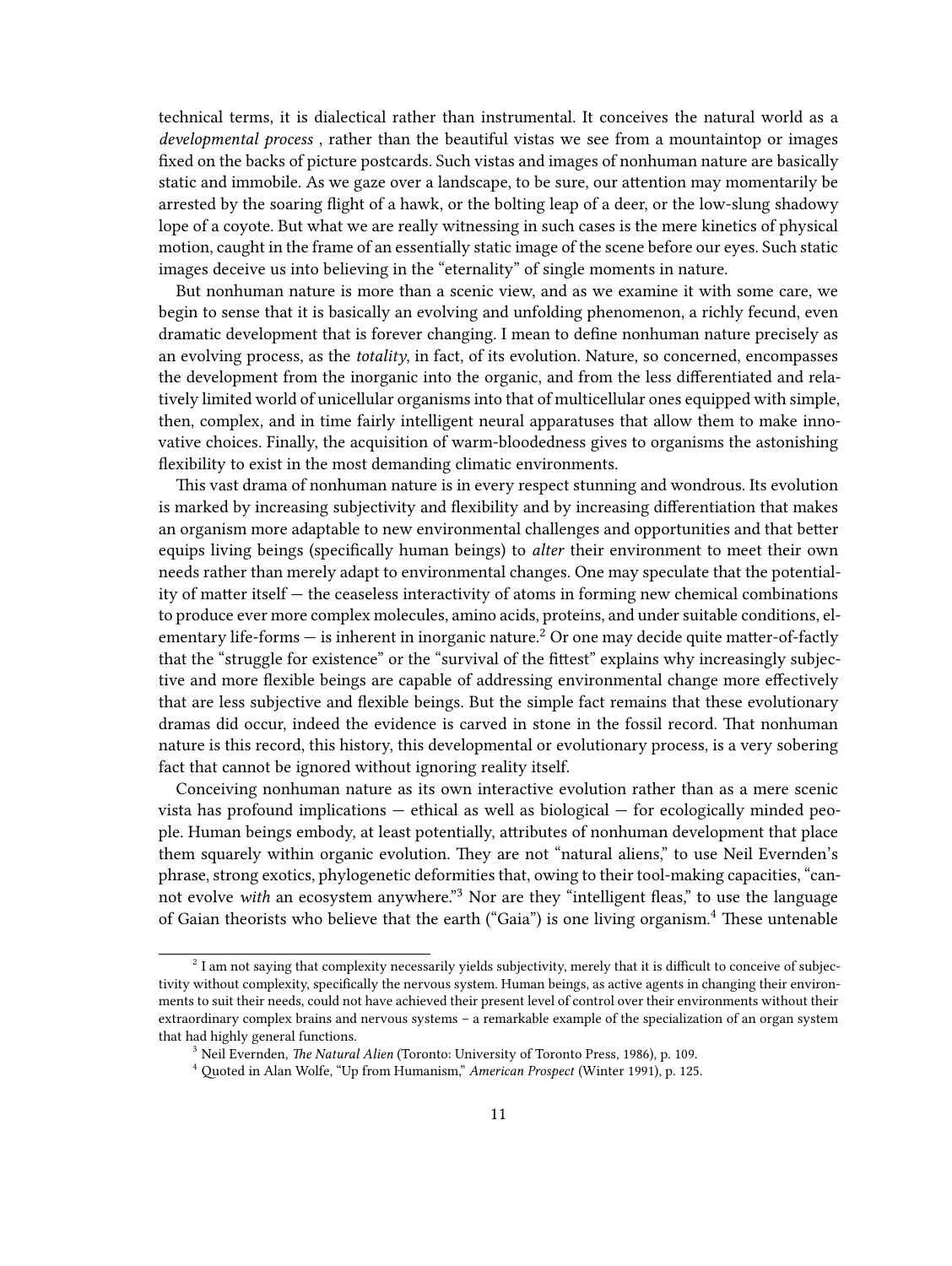disjunctions between humanity and the evolutionary process are as superficial as they are potentially misanthropic. Humans are highly intelligent, indeed, very self-conscious primates, which is to say that they have emerged — not diverged — from a long evolution of vertebrate life-forms into mammalian and finally primate life-forms. They are a product of a significant evolutionary trend toward intellectuality, self-awareness, will, intentionality, and expressiveness, be it in verbal or in body language.

Human beings belong to a natural continuum, no less than their primate ancestors and mammals in general. To depict them as "aliens" that have no place or pedigree in natural evolution, or to see them essentially as an infestation that parasitizes the planet the way fleas parasitize dogs and cats, is not only bad ecology but bad thinking. Lacking any sense of process, this kind of thinking — regrettably so commonplace among ethicists — radically divides the nonhuman from the human. Indeed, to the degree environmental thinkers romanticize nonhuman nature as wilderness and see it as more authentically "natural" than the works of humans, they freeze nonhuman nature as a circumscribed domain in which human innovation, foresight, and creativity have no place and offer no possibilities.

The truth is that human beings not only belong in nature, they are products of a long, natural evolutionary process. Their seemingly "unnatural" activities — like the development of technology and science, the formation of mutable social institutions, highly symbolic forms of communication, and aesthetic sensibilities, and the creation of towns and cities — all would have been impossible without the large array of physical human attributes that have been aeons in the making, be they the large human brain or the bipedal motion that frees human hands for making tools and carrying food. In many respects, human traits are enlargements of nonhuman traits that have been evolving over the ages. Increasing care for the young, cooperation, the substitution of mentally guided behavior for largely instinctive behavior — all are present more keenly in human behavior. Among humans, as opposed to nonhuman beings, these traits are developed sufficiently to reach a degree of elaboration and integration that yields cultures, comprising institutions of families, bands, tribes, hierarchies, economic classes, and the state — in short, highly mutable *societies* for which there is no precedent in the nonhuman world, unless the genetically programmed behavior of insects is to be regarded as social. In fact, the emergence and development of human society has been a continual process of shedding instinctive behavioral traits and of clearing a new terrain for potentially rational behavior.

Human beings always remain rooted in their biological evolutionary history, which we may call "first nature," but they produce a characteristically human social nature of their own, which we may call "second nature." Far from being unnatural, human second nature is eminently a creation of organic evolution's first nature. To write second nature out of nature as a whole, or indeed to minimize it, is to ignore the creativity of natural evolution itself and to view it one-sidedly. If "true" evolution embodies itself simply in creatures like grizzly bears, wolves, and whales — generally, animals that *people* find aesthetically pleasing or relatively intelligent — then human beings are *de*-natured. Such views, whether they see human beings as "aliens" or as "fleas," essentially place them outside the self-organizing thrust of natural evolution toward increasing subjectivity and flexibility. The more enthusiastic proponents of this de-naturing of humanity may see human beings as existing apart from nonhuman evolution, as a "freaking," as Paul Shepard put it, of the evolutionary process. Others simply avoid the problem of clarifying humanity's unique place in natural evolution by promiscuously putting human beings on a par with beetles in terms of their "intrinsic worth." The "either/ or" propositional thinking that produces such ob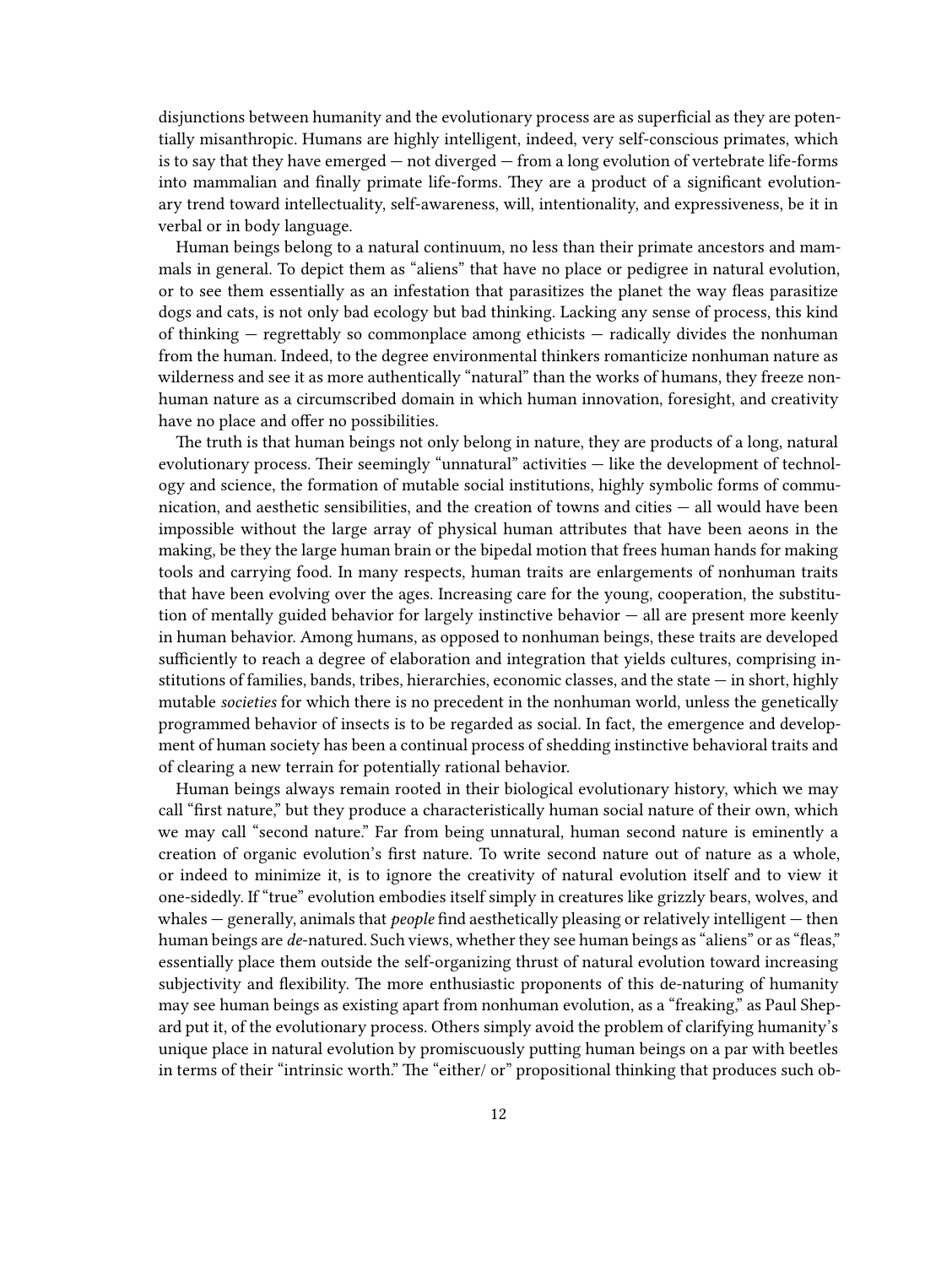fuscations either separates the social from the organic altogether or flippantly makes it disappear into the organic, resulting in an inexplicable dualism at one extreme or a naive reductionism at the other. The dualistic approach, with its quasi-theological premise that the world was "made" for human use, is saddled with the name *anthropocentrism*, while the reductionist approach, with its almost meaningless notion of a "biocentric democracy," is saddled with the name *biocentrism*.

The bifurcation of the human from the nonhuman reflects a failure to think organically or to approach evolutionary phenomena with an evolutionary way of thought. Needless to say, if nature were no more than a scenic vista, then mere metaphoric and poetic descriptions of it might suffice to replace systematic thinking about it. But *nature is the history of nature*, an evolutionary process that is going on to one degree or another under our very eyes, and as such, we dishonor it by thinking of it in anything but a processual way. That is to say, we require a way of thinking that recognizes that "what is," as it seems to lie before our eyes, is always developing into "what is not," that it is engaged in a continual self-organizing process in which past and present, along a richly differentiated but shared continuum, give rise to a new potentiality for an ever-richer degree of *wholeness*. Life, clearly in its human form, becomes open- endedly innovative and transcends its relatively narrow capacity to adapt only to a pregiven set of environmental conditions. As V. Gordon Childe once put it, "Man makes himself; he is not preset to survive by his genetic makeup."

By the same token, a processual, organic, and dialectical way of thinking has little difficulty in locating and explaining the emergence of the social out of the biological, of second nature out of first nature. It seems more fashionable these days to deal with ecologically significant social issues like an accountant. Thus, one simply juxtaposes two lists of cultural facts — one labeled "old paradigm" and the other, "new paradigm" — as though they were columns of debits and credits. Obviously distasteful items like *centralization* are listed under "old paradigm," while more appealing ones like *decentralization* are regarded as "new paradigm." The result is an inventory of bumper-sticker slogans whose "bottom line" is patently absolute good versus absolute evil. All of this may be deliciously synoptic and easy on the eyes, but it is singularly lacking as food for the brain. To truly *know* and be able to give interpretive *meaning* to the social issues and ideas so arranged, we should want to know how each one derived from the other and what its part is in an overall development. What, in fact, is meant by "decentralization," and how, in the history of human society, does it derive from or give rise to centralization? Again, we need processual thinking to comprehend processual realities, if we are to gain some sense of *direction* — practical as well as theoretical — in addressing our ecological problems.

Social ecology seems to stand alone, at present, in calling for an organic, developmental way of thinking out problems that are basically organic and developmental in character. The very definition of the natural world as a development (albeit not any one) indicates the need for organic thinking, as does the derivation of human from nonhuman nature  $-$  a derivation from which we can draw far-reaching conclusions for the development of an ecological ethics that in turn can provide serious guidelines for the solution of our ecological problems.

Social ecology calls upon us to see that the natural world and the social are interlinked by evolution into one nature that consists of two differentiations: first or biotic nature, and second or social nature. Social nature and biotic nature share an evolutionary potential for greater subjectivity and flexibility. Second nature is the way in which human beings, as flexible, highly intelligent primates, inhabit and *alter* the natural world. That is to say, people create an environment that is most suitable for their mode of existence. In this respect, second nature is no different from the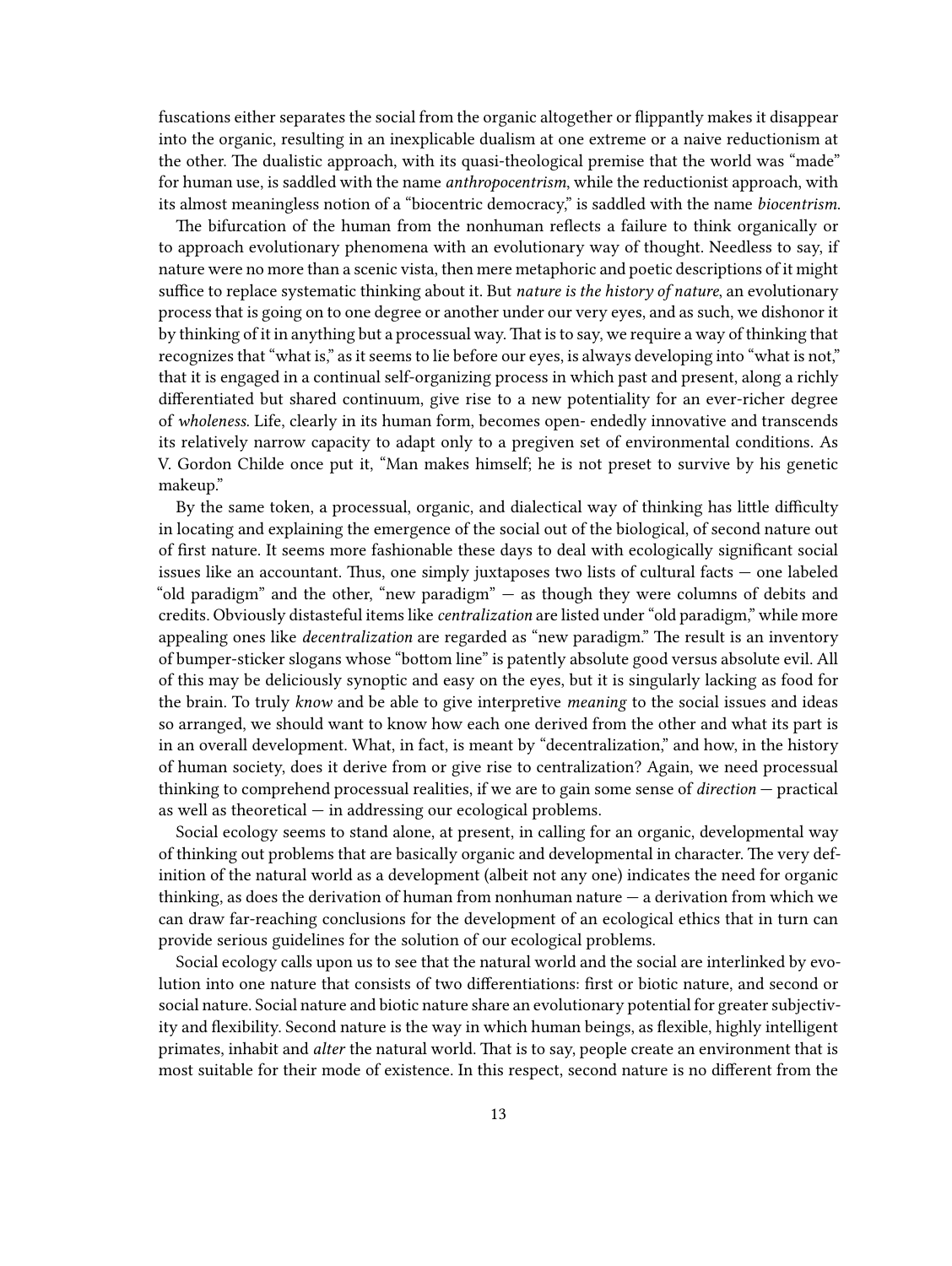environment that *every* animal, depending upon its abilities, partially creates as well as primarily adapts to  $-$  the biophysical circumstances or ecocommunity in which it must live. In principle, on this very simple level, human beings are doing nothing that differs from the survival activities of nonhuman beings, be it building beaver dams or digging gopher holes.

But the environmental changes that human beings produce are profoundly different from those produced by nonhuman beings. Humans act upon their environments with considerable technical *foresight*, however lacking that foresight may be in ecological ideals. Animals adapt to the world around them; human beings innovate through thought and social labor. For better or worse, they alter the natural world to meet their needs and desires — not because they are perverse, but because they have evolved quite naturally over the ages to do so. Their cultures are rich in knowledge, experience, cooperation, and conceptual intellectuality; however, they have been sharply divided against themselves at many points of their development, through conflicts between groups, classes, nation- states, and even city-states. Nonhuman beings generally live in ecological niches, their behavior guided primarily by instinctive drives and conditioned reflexes. Human societies are "bonded" together by *institutions* that change radically over centuries. Nonhuman communities are notable for their general fixity, by their clearly preset, often genetically imprinted rhythms. Human communities are guided in part by ideological factors and are subject to changes conditioned by those factors. Nonhuman communities are generally tied together by genetically rooted instinctive factors — to the extent that these communities exist at all.

Hence human beings, emerging from an organic evolutionary process, initiate, by the sheer force of their biological and survival needs, a social evolutionary development that clearly involves their organic evolutionary process. Owing to their naturally endowed intelligence, powers of communication, capacity for institutional organization, and relative freedom from instinctive behavior, they refashion their environment — as do nonhuman beings — to the full extent that their biological equipment allows. This equipment makes it possible for them to engage not only in social life but in social development. It is not so much that human beings, in principle, behave differently from animals or are inherently more problematical in a strictly ecological sense, as it is that the social development by which they grade out of their biological development often becomes more problematical for themselves and nonhuman life. How these problems emerge, the ideologies they produce, the extent to which they contribute to biotic evolution or abort it, and the damage they inflict on the planet as a whole lie at the very heart of the modern ecological crisis. Second nature as it exists today, far from marking the fulfillment of human potentialities, is riddled by contradictions, antagonisms, and conflicting interests that have distorted humanity's unique capacities for development. Its future prospects encompass both the danger of tearing down the biosphere and alas, given the struggle to achieve an ecological society, the capacity to provide an entirely new ecological dispensation.

#### <span id="page-13-0"></span>**Social Hierarchy and Domination**

How, then, did the social emerge from the biological? We have good reason to believe that as biological facts such as kin lineage, gender distinctions, and age differences were slowly institutionalized, their uniquely social dimension was initially quite egalitarian. Later this development acquired an oppressive hierarchical and then an exploitative class form. The lineage or blood tie in early prehistory obviously formed the organic basis of the family. Indeed, it joined together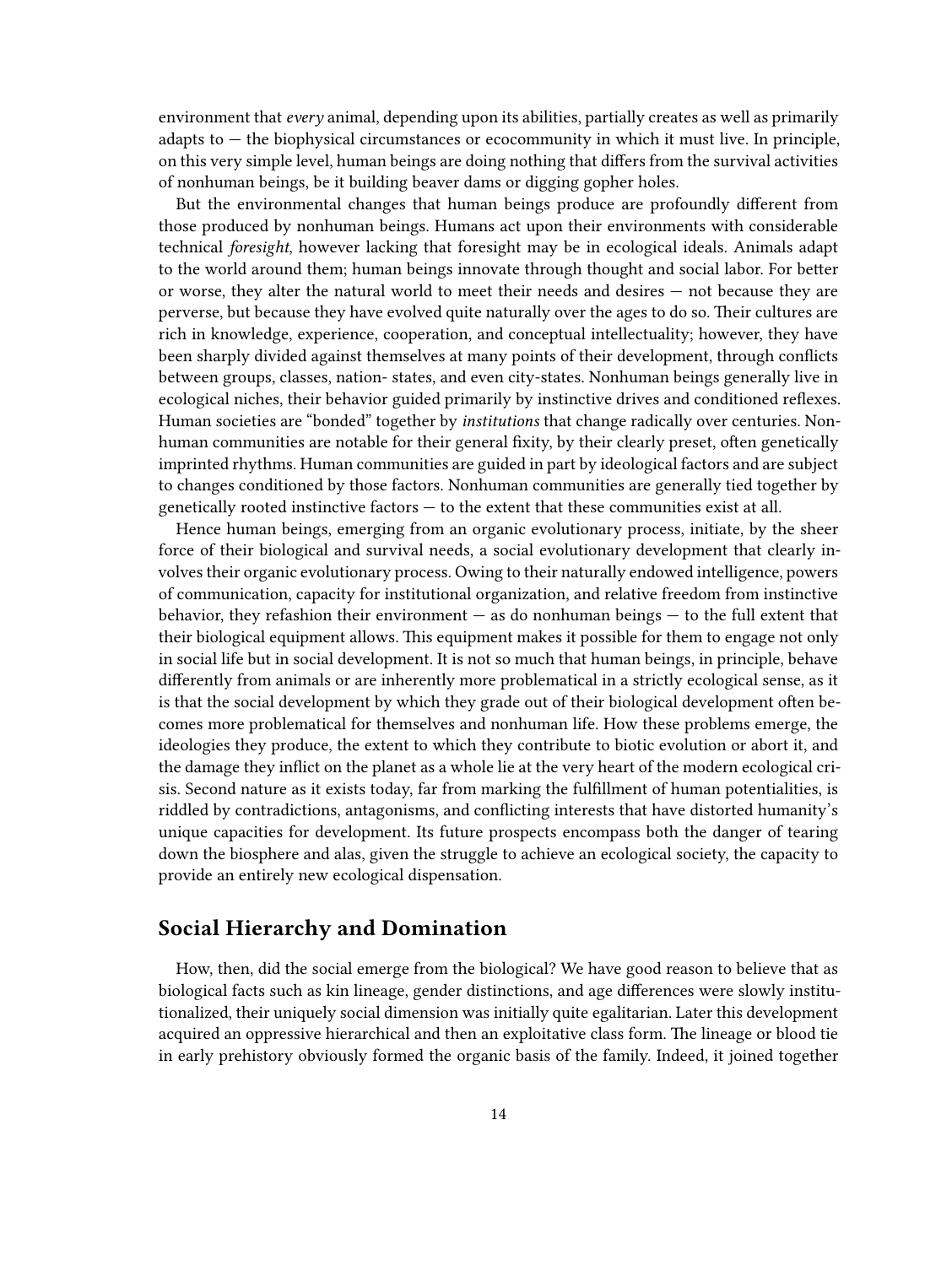groups of families into bands, clans, and tribes, through either intermarriage or fictive forms of descent, thereby forming the earliest social horizon of our ancestors. More than in other mammals, the simple biological facts of human reproduction and the protracted maternal care of the human infant tended to knit siblings together and produced a strong sense of solidarity and group inwardness. Men, women, and their children were socialize by means of a fairly stable family life, based on mutual obligation and an expressed affinity that was often sanctified by initiation ceremonies and marital vows of one kind or another.

Human beings who were outside the family and all its elaborations into bands, clans, tribes, and the like, were regarded as "strangers" who could alternatively be welcomed hospitably or enslaved or put to death. What mores existed were based on unreflective *customs* that seemed to have been inherited from time immemorial. What we call *morality* began as the rules or commandments of a deity or various deities, in that moral beliefs required some kind of supernatural or mystical reinforcement or sanctification to be accepted by a community. Only later, beginning with the ancient Greeks, did *ethics* emerge, based on rational discourse and reflection. The shift from blind custom to a commanding morality and finally to a rational ethics occurred with the rise of cities and urban cosmopolitanism, although by no means did custom and morality diminish in importance. Humanity, gradually disengaging its social organization from the biological facts of blood ties, began to admit the "stranger" and increasingly recognize itself as a shared community of human beings (and ultimately a community of citizens) rather than an ethnic folk or group of kinsmen.

In this primordial and socially formative world, other human biological traits were also reworked from the strictly natural to the social. One of these was the fact of age and its distinctions. In social groups among early humans, the absence of a written language helped to confer on the elderly a high degree of status, for it was they who possessed the traditional wisdom of the community, including knowledge of the traditional kinship lines that prescribed marital ties in obedience to extensive incest taboos as well as survival techniques that had to be acquired by both the young and the mature members of the group. In addition, the *biological* fact of gender distinctions was slowly reworked along *social* lines into what were initially complementary sororal and fraternal groups. Women formed their own food-gathering and care-taking groups with their own customs, belief systems, and values, while men formed their own hunting and warrior groups with their own behavioral characteristics, mores, and ideologies.

From everything we know about the socialization of the biological facts of kinship, age, and gender groups — their elaboration into early institutions — there is no reason to doubt that these groups existed initially in complementary relationships with one another. Each, in effect, needed the others to form a relatively stable whole. No one group "dominated" the others or tried to privilege itself in the normal course of things. Yet even as the biological underpinnings of consociation were, over time, further reworked into social institutions, so the social institutions were slowly reworked, at various periods and in various degrees, into hierarchical structures based on command and obedience. I speak here of a historical trend, in no way predetermined by any mystical force or deity, and one that was often a very limited development among many preliterate or aboriginal cultures and even in certain fairly elaborate civilizations.

Hierarchy in its earliest forms was probably not marked by the harsh qualities it has acquired over history. Elders, at the very beginnings of gerontocracy, were not only respected for their wisdom but were often beloved of the young, with affection that was often reciprocated in kind. We can probably account for the increasing harshness of later gerontocracies by supposing that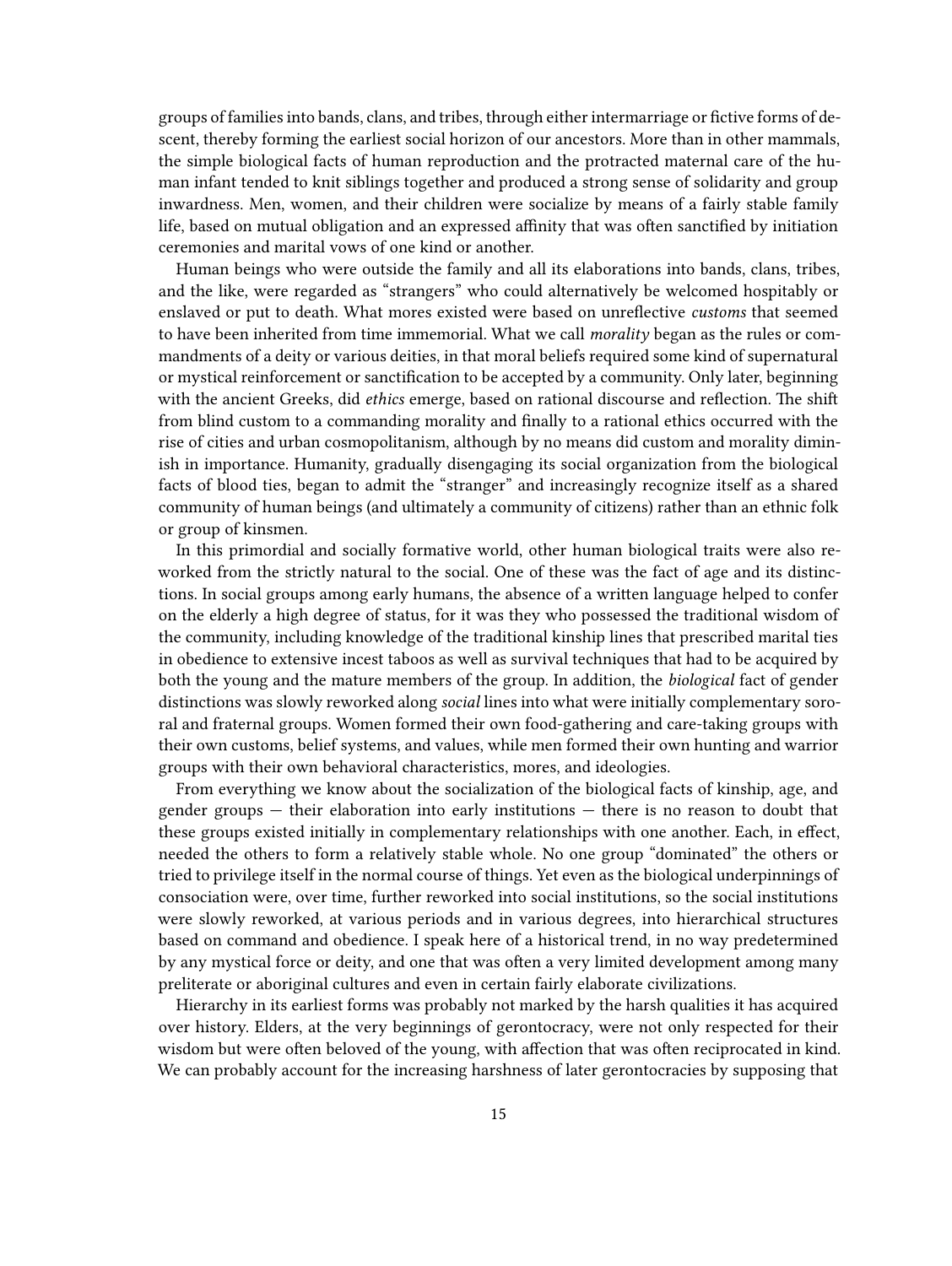the elderly, burdened by their failing physical powers and dependent upon their community's goodwill, were more vulnerable to abandonment in periods of material want than any other part of the population. "Even in simple food-gathering cultures," observed anthropologist Paul Radin, "individuals above fifty, let us say, apparently arrogate to themselves certain powers and privileges which benefited themselves specifically, and were not necessarily, if at all, dictated by considerations either of the rights of others or the welfare of the community."<sup>5</sup> In any case, that gerontocracy was probably the earliest form of hierarchy is corroborated by its existence in communities as disparate as the Australian Aborigines, tribal societies in East Africa, and Native communities in the Americas. Many tribal councils throughout the world were really councils of elders, an institution that never completely disappeared (as the word *alderman* suggests), even after they were overlaid by warrior societies, chiefdoms, and kingships.

Patricentricity, in which masculine values, institutions, and forms of behavior prevail over feminine ones, seems to have developed in the wake of gerontocracy. Initially, the emergence of patricentricity may have been a useful adjunct to a life deeply rooted in the primordial natural world; preliterate and early aboriginal societies were essentially small domestic communities in which the authentic center of material life was the home, not the "men's house" so widely present in later, more elaborate tribal societies. Male rule, if such it can strictly be called, takes on its harshest and most coercive form in *patriarchy*, an institution in which the eldest male of an extended family or clan has a life-and-death command over *all* other members of the group. Women may be ordered whom to marry, but they are by no means the exclusive or even the principal object of a patriarch's domination. Sons, like daughters, may be ordered how to behave at the patriarch's command or be killed at his whim.

So far as patricentricity is concerned, however, the authority and prerogative of the male are the product of a long, often subtly negotiated development in which the male fraternity edges out the female sorority by virtue of the former's growing "civil" responsibilities. Increasing population, marauding bands of outsiders whose migrations may be induced by drought or other unfavorable conditions, and vendettas of one kind or another, to cite common causes of hostility or war, create a new "civil" sphere side by side with woman's domestic sphere, and the former gradually encroaches upon the latter. With the appearance of cattle-drawn plow agriculture, the male, who is the "master of the beasts," begins to invade the horticultural sphere of woman, whose primacy as the food cultivator and food gatherer gives her cultural preeminence in the community's internal life, slowly diluting her preeminence. Warrior societies and chiefdoms carry the momentum of male dominance to the level of a new material and cultural dispensation. Male dominance becomes extremely active and ultimately yields a world in which male elites dominate not only women but also, in the form of classes, other men.

The causes of the emergence of hierarchy are transparent enough: the infirmities of age, increasing population numbers, natural disasters, technological changes that privileged activities of hunting and animal husbandry over horticultural responsibilities, the growth of civil society, and the spread of warfare. All served to enhance the male's standing at the expense of the female's. It must be emphasized that hierarchical domination, however coercive it may be, is not the same thing as class exploitation. As I wrote in *The Ecology of Freedom*, hierarchy

must be viewed as *institutionalized* relationships, relationships that living beings literally institute or create but which are neither ruthlessly fixed by instinct on the

<sup>5</sup> Paul Radin, *The World of Primitive Man* (New York: Grove Press, 1960), p. 211.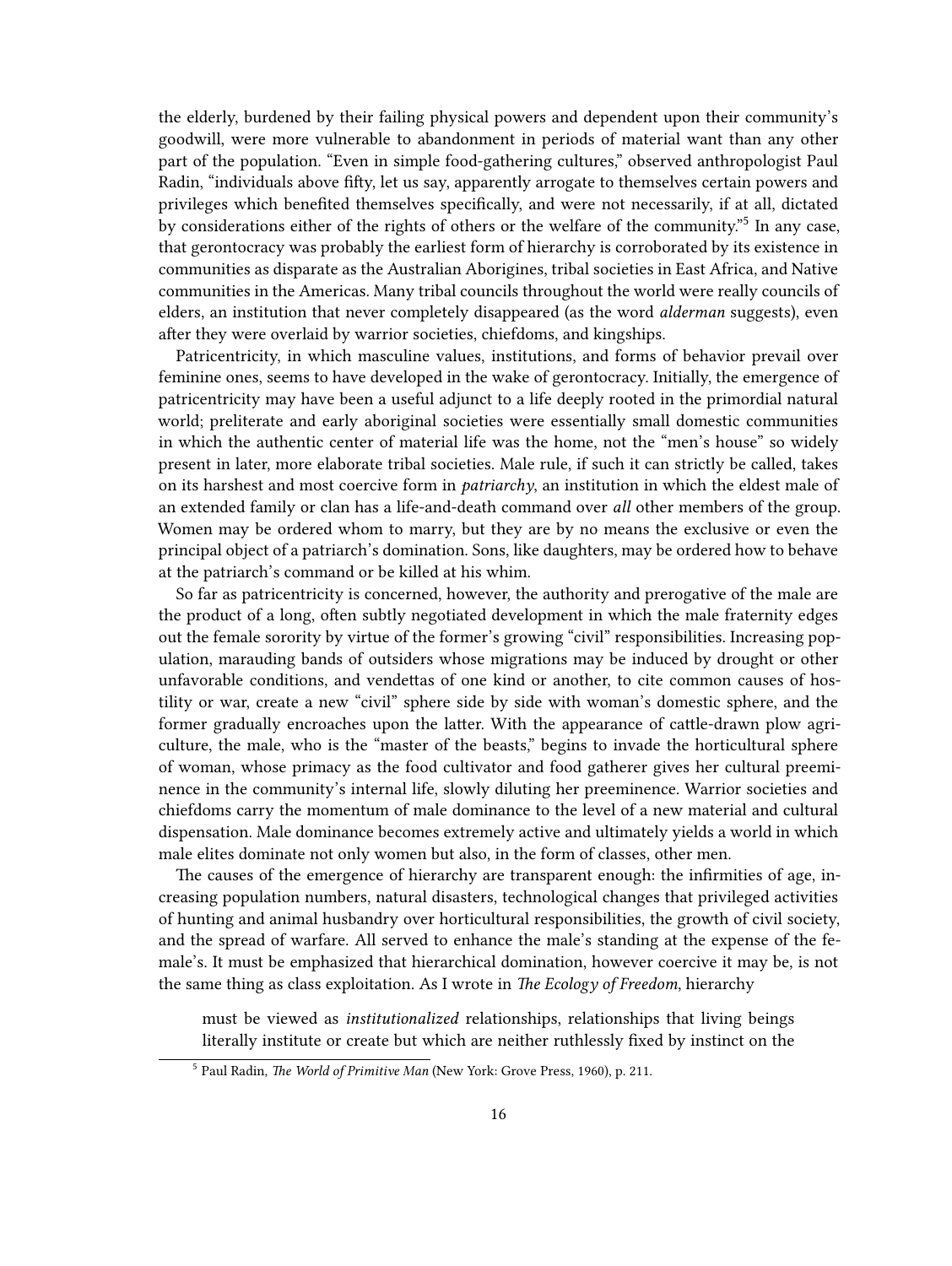one hand nor idiosyncratic on the other. By this, I mean that they must comprise a clearly *social* structure of coercive and privileged ranks that exist apart from the idiosyncratic individuals who seem to be dominant within a given community, a hierarchy that is guided by a social logic that goes beyond individual interactions or inborn patterns of behavior.<sup>6</sup>

They are not reducible to strictly economic relationships based on the exploitation of labor. In fact, many chiefs earn their prestige, so essential to their authority, by disposing of gifts, and even by a considerable disaccumulation of their personal goods. The respect accorded to many chiefs is earned, not by hoarding surpluses as a source of power but by disposing of them as evidence of generosity.

By contrast, classes tend to operate along different lines. In class societies power is usually gained by the *acquisition* of wealth, not by its disposal; rulership is guaranteed by outright physical coercion, not simply by persuasion; and the state is the ultimate guarantor of authority. That hierarchy is historically more entrenched than class can perhaps be verified by the fact that despite sweeping changes in class societies, even of an economically egalitarian kind, women have still been dominated beings for millennia. By the same token, the abolition of class rule and economic exploitation offers no guarantee whatever that elaborate hierarchies and systems of domination will also disappear.

In nonhierarchical societies, certain customs guide human behavior along basically decent lines. Of primary importance among early customs was the principle of the *irreducible minimum* (to use Paul Radin's expression), the shared notion that all members of the same community are entitled to the means of life, irrespective of the amount of work they perform. To deny anyone food, shelter, and the basic means of life because of their infirmities or even their frivolous behavior would have been seen as a heinous denial of the very right to live. Nor were the basic resources needed to sustain the community ever permitted to be privately owned; overriding individualistic control was the broader principle of *usufruct* — the notion that the means of life that were not being used by one group could be used, as needed, by another. Thus unused land, orchards, and even tools and weapons, if left idle, were often at the disposition of anyone in the community who needed them. Lastly, custom fostered the practice of *mutual aid*, the rather sensible cooperative sharing of things and labor, so that an individual or family in straitened circumstances could expect to be helped by others. Taken as whole, these customs became so sedimented into organic society that they persisted long after hierarchy became oppressive and class society became predominant.

#### <span id="page-16-0"></span>**The Idea of Dominating Nature**

Nature, in the sense of the biotic environment from which humans take the simple things they need for survival, often has no meaning to preliterate peoples as a general concept. Immersed in it as they are, even celebrating animistic rituals in an environment they view as a nexus of life, often imputing their own social institutions to the behavior of nonhuman species, as in the case of beaver "lodges" and humanlike spirits, the concept of "nature" a such eludes them. Words

<sup>6</sup> Murray Bookchin, *The Ecology of Freedom* (Palo Alto, CA: Cheshire Books, 1982), p. 29.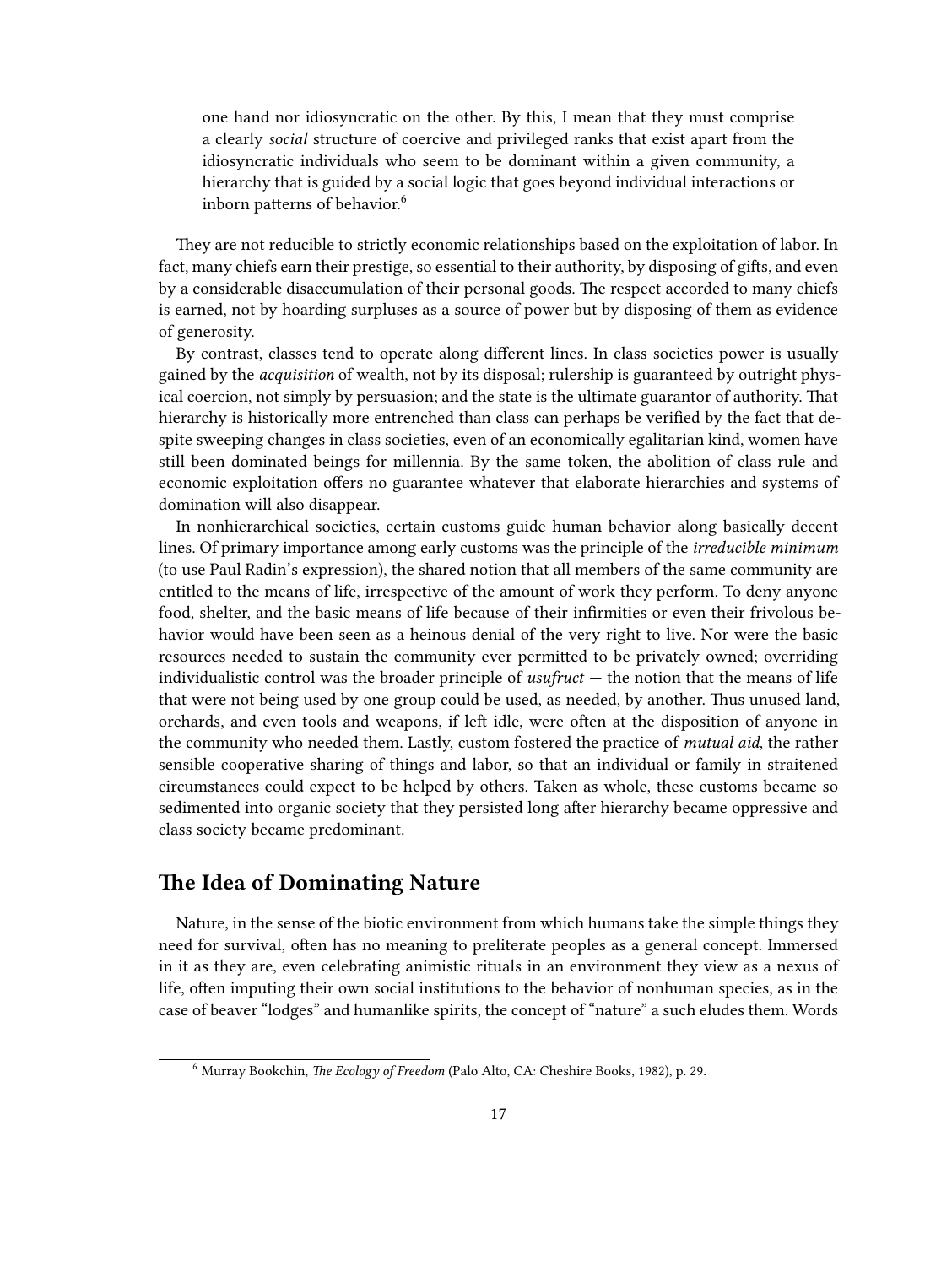that express our conventional notions of nature are not easy to find, if they exist at all, in the languages of aboriginal peoples.

With the rise of hierarchy and domination, however, the seeds were planted for the belief that first nature not only exists as a world that is increasingly distinguishable from the community but one that is hierarchically organized and can be dominated by human beings. The worldview of magic reveal this shift clearly. Here nature was not conceived as a world apart; rather, a practitioner of magic essentially pleaded with the "chief spirit" of a game animal (itself a puzzling figure in the dream world) to coax it in the direction of an arrow or a spear. Later, magic became almost entirely instrumental; the hunter used magical techniques to "coerce" the game to become prey. While the earliest forms of magic may be regarded as the practices of a generally nonhierarchical and egalitarian community, the later kinds of animistic beliefs betray a more or less hierarchical view of the natural world and of latent human powers of domination over reality.

We must emphasize here that the *idea* of dominating nature has its primary source in the domination of human by human and in the structuring of the natural world into a hierarchical chain of being (a static conception, incidentally, that has no relationship to the dynamic evolution of life into increasingly advanced forms of subjectivity and flexibility). The biblical injunction that gave command of the living world to Adam and Noah was above all an expression of a *social* dispensation. Its idea of dominating nature — so essential to the view of the nonhuman world as an object of domination  $-$  can be overcome only through the creation of a society without those class and hierarchical structures that make for rule and obedience in private as well as public life, and the objectifications of reality as mere materials for exploitation. That this revolutionary dispensation would involve changes in attitudes and values should go without saying. But new ecological attitudes and values will remain vaporous if they are not given substance and solidity through real and objective institutions (the structures by which humans concretely interact with each other) and through the tangible realities of everyday life from childrearing to work and play. Until human beings cease to live in societies that are structured around hierarchies as well as economic classes, we shall never be free of domination, however much we try to dispel it with rituals, incantations, ecotheologies, and the adoption of seemingly "natural" lifeways.

The idea of dominating nature has a history that is almost as old as that of hierarchy itself. Already in the *Gilgamesh* epic of Mesopotamia, a drama whose written form dates back some four thousand years, the hero defies the deities and cuts down their sacred trees in his quest for immortality. The *Odyssey* is a vast travelogue of the Greek warrior, more canny than heroic, who in his wanderings essentially subdues the nature deities that the Hellenic world had inherited form its less well-known precursors (ironically, the dark pre-Olympian world that has been revived by purveyors of eco-mysticism and spiritualism). Long before the emergence of modern science, "linear" rationality, and "industrial society" (to cite causal factors that are invoked so flippantly in the modern ecology movement), hierarchical and class societies laid waste to much of the Mediterranean basin as well as the hillsides of China, beginning a vast remaking and often despoliation of the planet.

To be sure, human second nature, in inflicting harm on first nature, created no Garden of Eden. More often than not, it despoiled much that was beautiful, creative, and dynamic in the biotic world, just as it ravaged human life itself in murderous warfare, genocide, and acts of heartless oppression. Social ecology maintains that the future of human life goes hand in hand with the future of the nonhuman world, yet it does not overlook the fact that the harm that hierarchical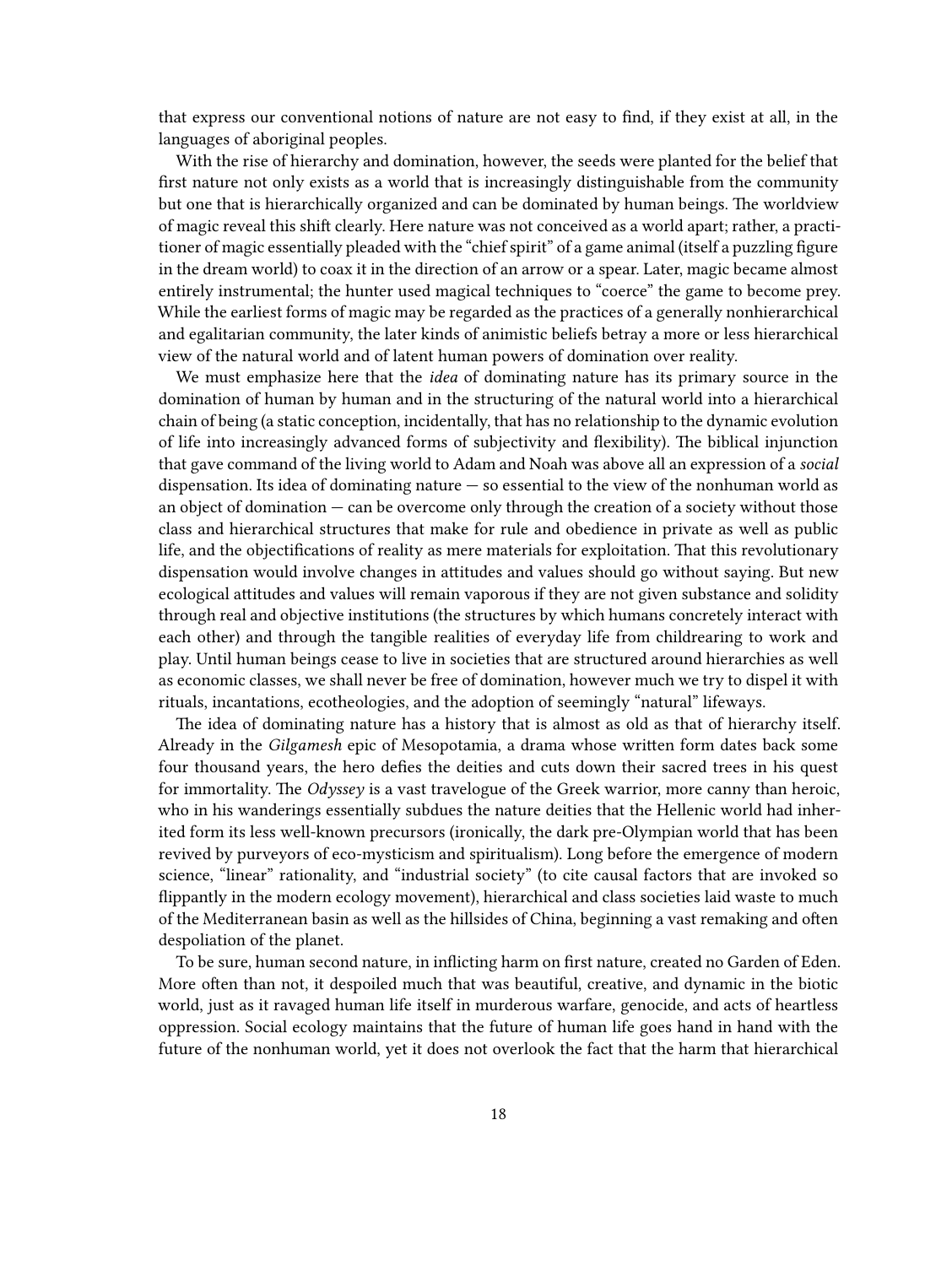and class society inflicted on the natural world was more than matched by the harm it inflicted on much of humanity.

However troubling the ills produced by second nature, the customs of the irreducible minimum, usufruct, and mutual aid cannot be ignored in any account of anthropology and history. These customs persisted well into historical times and surfaced sometimes explosively in massive popular uprisings, from revolts in ancient Sumer to the present time. Many of those revolts demanded the recovery of caring and communistic values, at times when these were coming under the onslaught of elitist and class oppression. Indeed, despite the armies that roamed the landscape of warring areas, the tax-gatherers who plundered ordinary village peoples, and the daily abuses that overseers inflicted on peasants and workers, community life still persisted and retained many of the cherished values of a more egalitarian past. Neither ancient despots nor feudal lords could fully obliterate them in peasant villages and in the towns with independent craft associations. In ancient Greece, a rational philosophy that rejected the encumbering of thought and political life by extravagant wants, as well as a religion based on austerity, tended to scale down needs and delimit human appetites for material goods. Together they served to slow the pace of technological innovation sufficiently that when new means of production were developed, they could be sensitively integrated into a balanced society. In medieval times, markets were still modest, usually local affairs, in which guilds exercised strict control over prices, competition, and the quality of the goods produced by their members.

#### <span id="page-18-0"></span>**"Grow or Die"**

But just as hierarchies and class structures had acquired momentum and permeated much of society, so too the market began to acquire a life of its own and extended its reach beyond a few limited regions into the depths of vast continents. Where exchange had once been primarily a means to provide for essential needs, limited by guilds or by moral and religious restrictions, longdistance trade subverted those limits. Not only did trade place a high premium on techniques for increasing production; it also became the progenitor of new needs, many of them wholly artificial, and gave a tremendous impetus to consumption and the growth of capital. First in northern Italy and the European lowlands, and later  $-$  and most decisively  $-$  in England during the seventeenth and eighteenth centuries, the production of goods exclusively for sale and profit (the production of the capitalistic commodity) rapidly swept aside all cultural and social barriers to market growth.

By the late eighteenth and early nineteenth centuries, the new industrial capitalist class, with its factory system and commitment to limitless expansion, had embarked on its colonization of the entire world, including most aspects of personal life. Unlike the feudal nobility, with its cherished lands and castles, the bourgeoisie had no home but the marketplace and its bank vaults. As a class, it turned more and more of the world into a domain of factories. In the ancient and medieval worlds, entrepreneurs had normally invested profits in land and lived like country gentry, given the prejudices of the times against "ill-gotten" gains from trade. But the industrial capitalists of the modern world spawned a bitterly competitive marketplace that placed a high premium on industrial expansion and the commercial power it conferred, functioning as though growth were an end in itself.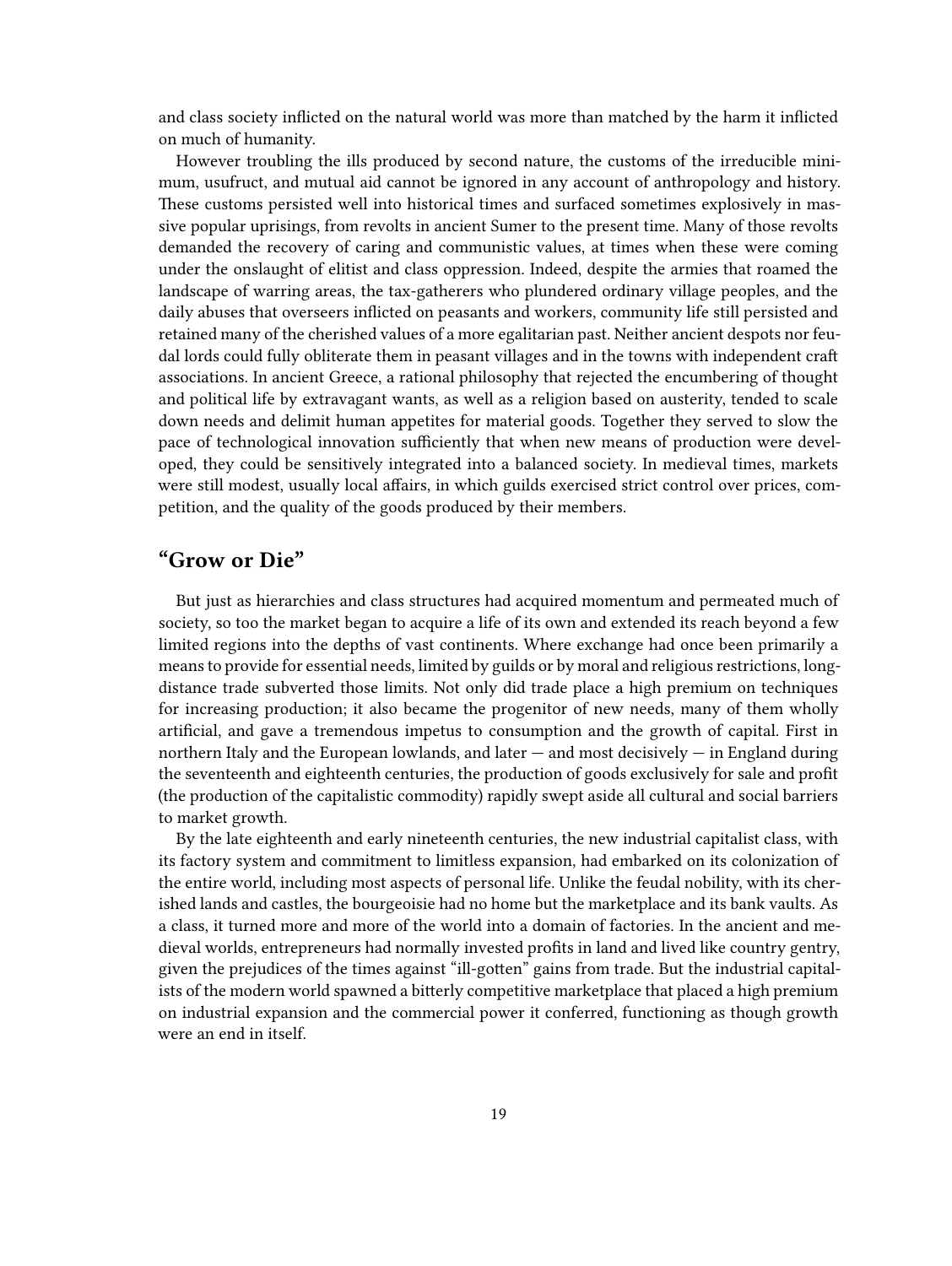In social ecology it is crucially important to recognize that industrial growth did not and does not result from changes in cultural outlook alone — least of all from the impact of scientific and technological rationality on society. Growth occurs above all from *harshly objective factors* churned up by the expansion of the market itself, *factors that are largely impervious to moral considerations and efforts at ethical persuasion.* Indeed, despite the close association between capitalist development and technological innovation, the most driving imperative of any enterprise in the harshly capitalist marketplace, given the savagely dehumanizing competition that prevails there, is the need of an enterprise to grow in order to avoid perishing at the hands of its savage rivals. Important as even greed may be as a motivating force, sheer survival requires that the entrepreneur must expand his or her productive apparatus in order to remain ahead of others. Each capitalist, in short, must try to devour his or her rivals — or else be devoured by them. The key to this law of life  $-$  to survival  $-$  is expansion, and the quest for ever- greater profits, to be invested, in turn, in still further expansion. Indeed, the notion of progress, once regarded as faith in the evolution of greater human cooperation and care, is now identified with ever greater competition and reckless economic growth.

The effort by many well-intentioned ecology theorists and their admirers to reduce the ecological crisis to a cultural crisis rather than a social one becomes very obfuscatory and misleading. However ecologically well-meaning an entrepreneur may be, the harsh fact is that his or her very survival in the marketplace precludes the development of a meaningful ecological orientation. The adoption of ecologically sound practices places a morally concerned entrepreneur at a striking and indeed fatal disadvantage in a competitive relationship with a rival — who, operating without ecological guidelines and moral constraints, produces cheap commodities at lower costs and reaps higher profits for further capital expansion. The marketplace has its own law of survival: only the most unscrupulous can rise to the top of that competitive struggle.

Indeed, to the extent that environmental movements and ideologies merely moralize about the wickedness of our anti- ecological society and call for changes in personal lifestyles and attitudes, they obscure the need for concerted social action and tend to deflect the struggle for far-reaching social change. Meanwhile, corporations are skillfully manipulating this popular desire for personal ecologically sound practices by cultivating ecological mirages. Mercedes-Benz, for example, declaims in a two-page magazine advertisement, decorated with a bison painting from a Paleolithic cave wall, that "we must work to make progress more environmentally sustainable by including environmental themes in the planning of new products."<sup>7</sup> Such messages are commonplace in Germany, one of western Europe's worst polluters. Such advertising is equally manipulative in the United States, where leading polluters piously declare that for them, "every day is Earth Day."

The point social ecology emphasizes is not that moral and spiritual persuasion and renewal are meaningless or unnecessary; they are necessary and can be educational. But modern capitalism is *structurally* amoral and hence impervious to moral appeals. The modern marketplace is driven by imperatives of its own, irrespective of what kind of CEO sits in a corporation's driver's seat or holds on to its handlebars. The direction it follows depends not upon ethical prescriptions and personal inclinations but upon objective laws of profit or loss, growth or death, eat or be eaten, and the like. The maxim "Business is business" explicitly tells us that ethical, religious, psychological, and emotional factors have virtually no place in the predatory world of production, profit,

<sup>7</sup> *Der Spiegel* (Sept. 16, 1991), pp. 144–45.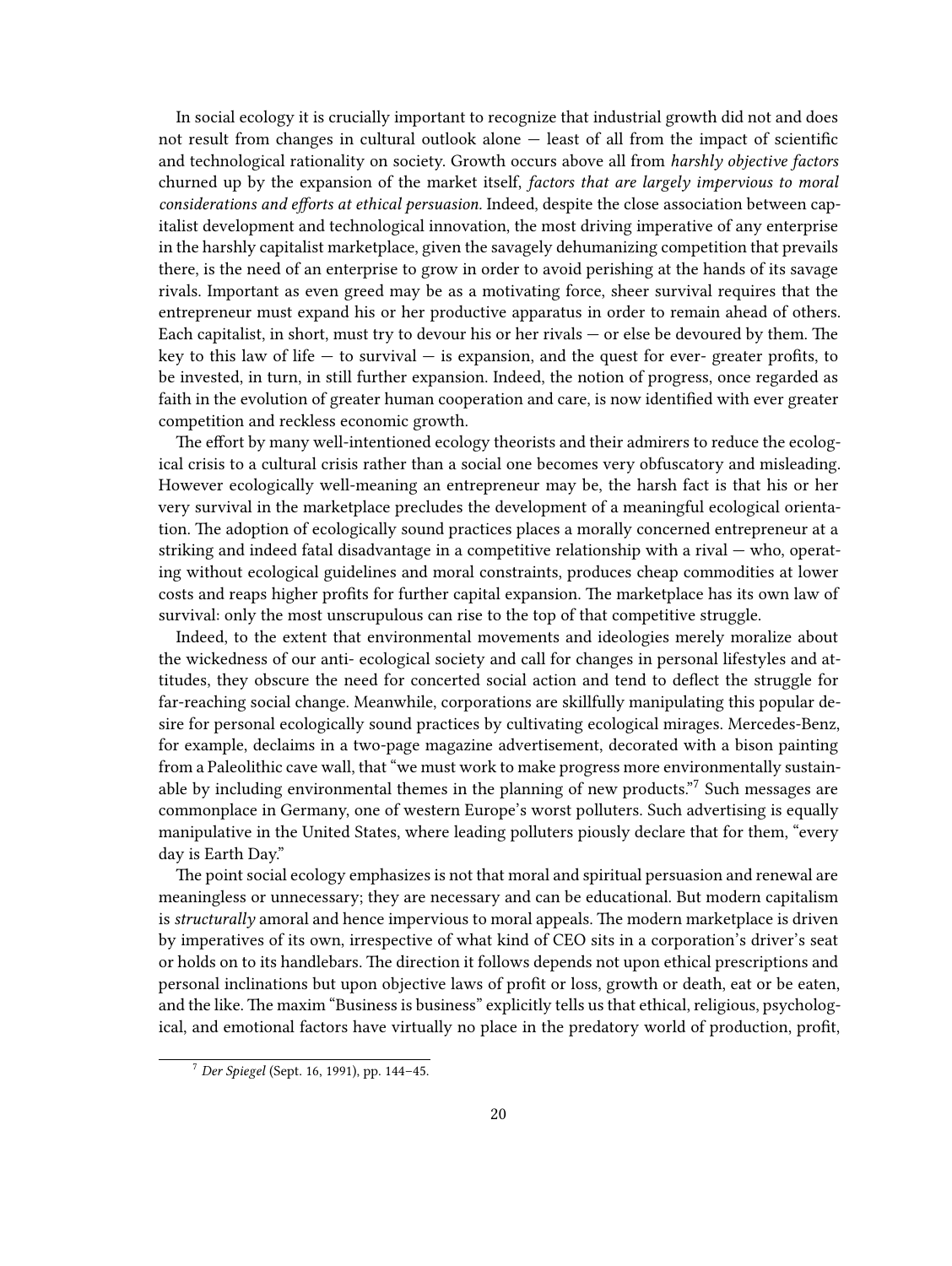and growth. It is grossly misleading to think that we can divest this harsh, indeed mechanistic world of its objective characteristics by means of ethical appeals.

A society based on the law of "grow or die" as its all-pervasive imperative must of necessity have a devastating impact on first nature. Nor does "growth" here refer to population growth; the current wisdom of population-boomers to the contrary, the most serious disruptors of ecological cycles are found in the large industrial centers of the world, which are not only poisoning water and air but producing the greenhouse gases that threaten to melt the ice caps and flood vast areas of the planet. Suppose we could somehow cut the world's population in half: would growth and the despoliation of the earth be reduced at all? Capital would insist that it was "indispensable" to own two or three of every appliance, motor vehicle, or electronic gadget, where one would more than suffice if not be too many. In addition, the military would continue to demand ever more lethal instruments of death and devastation, of which new models would be provided annually.

Nor would "softer" technologies, if produced by a grow-or-die market, fail to be used for destructive capitalistic ends. Two centuries ago, large forested areas in England were hacked into fuel for iron forges with axes that had not changed appreciably since the Bronze Age, and ordinary sails guided ships laden with commodities to all parts of the world well into the nineteenth century. Indeed, much of the United States was cleared of its forests, wildlife, and aboriginal inhabitants with tools and weapons that could have easily been recognized, however much they were modified, by Renaissance people centuries earlier. What modern technics did was *accelerate* a process that had been well under way at the close of the Middle Ages. It cannot be held solely responsible for endeavors that were under way for centuries; it essentially abetted damage caused by the ever-expanding market system, whose roots, in turn, lay in one of history's most fundamental social transformations: the elaboration of a system of production and distribution based on exchange rather than complementarity and mutual aid.

#### <span id="page-20-0"></span>**An Ecological Society**

Social ecology is an appeal not only for moral regeneration but, and above all, for social reconstruction along ecological lines. It emphasizes that, taken by itself, an ethical appeal to the powers that be, based on blind market forces and ruthless competition, is certain to be futile. Indeed, taken by itself, such an appeal *obscures* the real power relationships that prevail today by making the attainment of an ecological society seem merely a matter of changing individual attitudes, spiritual renewal, or quasi-religious redemption.

Although always mindful of the importance of a new ethical outlook, social ecology seeks to redress the ecological abuses that the prevailing society has inflicted on the natural world by going to the structural as well as the subjective sources of notions like the domination of first nature. That is, it challenges the entire system of domination itself  $-$  its economy, its misuse of technics, its administrative apparatus, its degradations of political life, its destruction of the city as a center of cultural development, indeed the entire panoply of its moral hypocrisies and defiling of the human spirit — and seeks to eliminate the hierarchical and class edifices that have imposed themselves on humanity and defined the relationship between nonhuman and human nature. It advances an ethics of complementary in which human beings play a supportive role in perpetuating the integrity of the biosphere — the potentiality of human beings to be the most conscious products of natural evolution. Indeed, humans have an ethical responsibility to function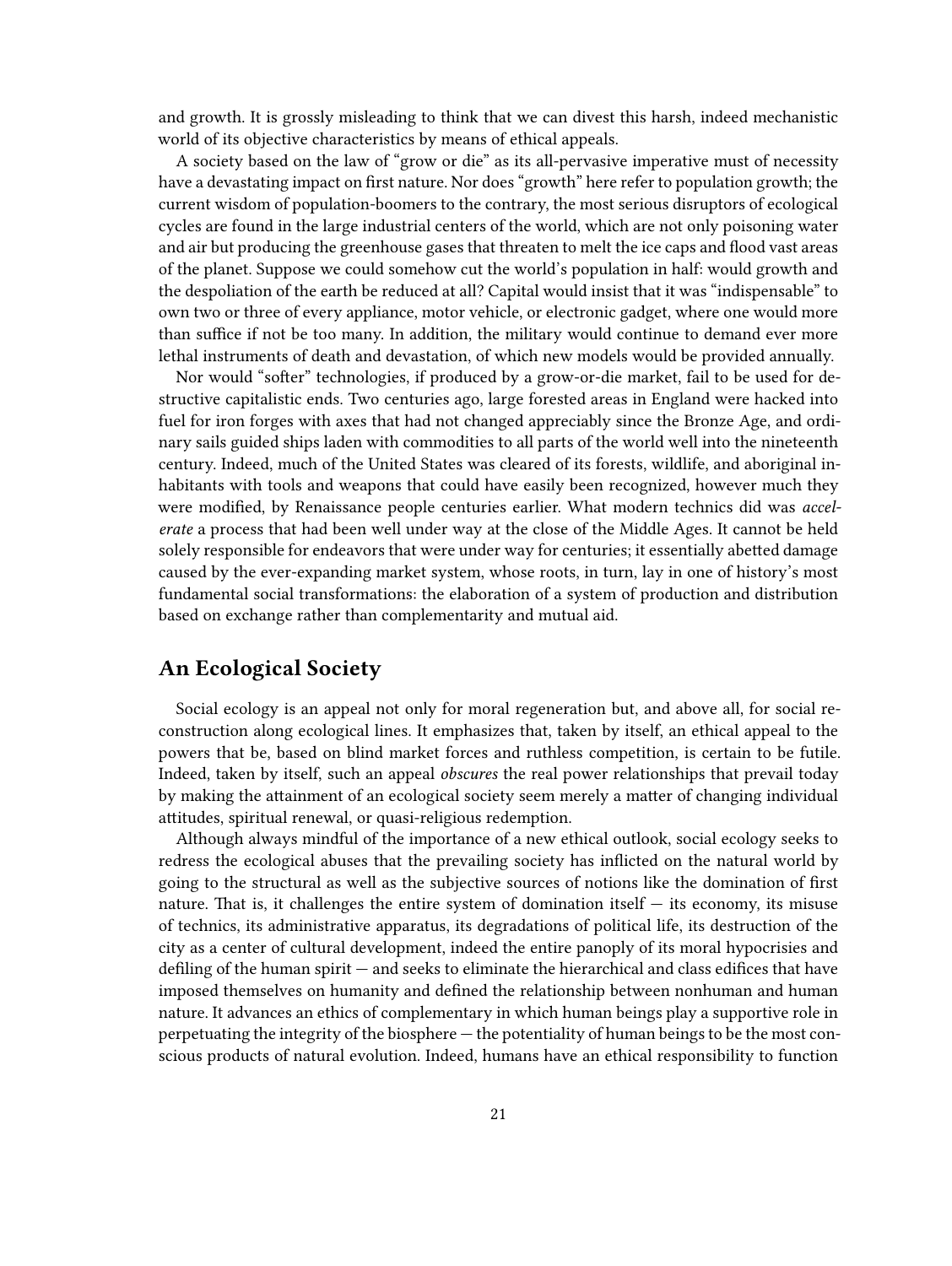creatively in the unfolding of that evolution. Social ecology thus stresses the need to embody its ethics of complementarity in palpable social institutions that will make human beings conscious ethical agents in promoting the well-being of themselves and the nonhuman world. It seeks the enrichment of the evolutionary process by the diversification of life-forms and the application of reason to a wondrous remaking of the planet along ecological lines. Notwithstanding most romantic views, "Mother Nature" does not necessarily "know best." To oppose activities of the corporate world does not require one to become naively biocentric. Indeed by the same token, to applaud humanity's potential for foresight, rationality, and technological achievement does not make one anthropocentric. The loose usage of such buzzwords, so commonplace in the ecology movement today, must be brought to a definitive end by reflective discussion, not by deprecating denunciations.

Social ecology, in effect, recognizes that  $-$  like it or not  $-$  the future of life on this planet pivots on the future of society. It contends that evolution, both in first nature and in second, is not yet complete. Nor are the two realms so separated from each other that we must choose one or the other — either national evolution, with its "biocentric" halo, or social evolution, as we have known it up to now, with its "anthropocentric" halo  $-$  as the basis for a creative biosphere. We must go beyond both the natural and the social toward a new synthesis that contains the best of both. Such a synthesis must transcend both first and second nature in the form of a creative, self-conscious, and therefore "free nature," in which human beings intervene in natural evolution with their best capacities — their ethical sense, their unequaled capacity for conceptual thought, and their remarkable powers and range of communication.

But such a goal remains mere rhetoric unless a *movement* gives it logistical and social tangibility. How are we to organize such a movement? Logistically, "free nature" is unattainable without the decentralization of cities into confederally united communities sensitively tailored to the natural areas in which they are located. Ecotechnologies, and of solar, wind, methane, and other renewable sources of energy; organic forms of agriculture; and the design of humanly scaled, versatile industrial installations to meet the regional needs of confederated municipalities — all must be brought into the service of an ecologically sound world based on an ethics of complementarity. It means too an emphasis not only on recycling but on the production of high-quality goods that can, in many cases, last for generations. It means the replacement of needlessly insensate labor with creative work and an emphasis on artful craftspersonship in preference to mechanized production. It means the free time to be artful and to fully engage in public affairs. One would hope that the sheer availability of goods, the mechanization of production, and the freedom to choose one's material lifestyle would sooner or later influence people to practice moderation in all aspects of life as a response to the consumerism promoted by the capitalist market.<sup>8</sup>

But no ethics or vision of an ecological society, however inspired, can be meaningful unless it is embodied in a living politics. By *politics*, I do not mean the statecraft practiced by what we call politicians — namely, representatives elected or selected to manage public affairs and formulate policies as guidelines for social life. To social ecology, politics means what it meant in the democratic *polis* of classical Athens some two thousand years ago: direct democracy, the for-

<sup>&</sup>lt;sup>8</sup> I spelled out all these views in my 1964–65 essay "Ecology and Revolutionary Thought," and they were assimilated over time by subsequent ecology movements. Many of the technological views advanced in my 1965 essay "Toward a Liberatory Technology" were also assimilated and renamed "appropriate technology," a rather socially neutral expression in comparison with my original term ecotechnology. Both of these essays can be found in *Post-Scarcity Anarchism*.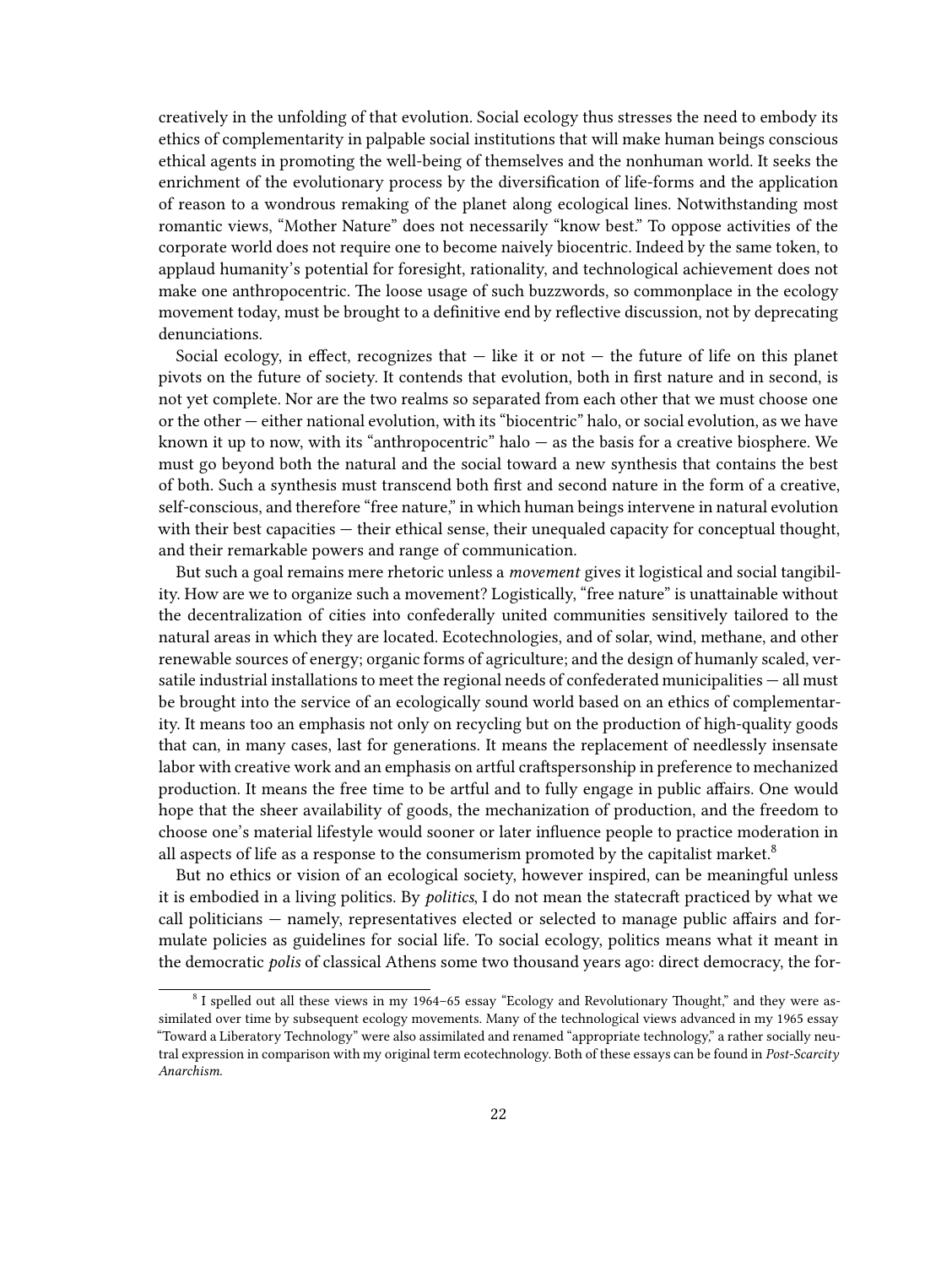mulation of policies by directly democratic popular assemblies, and the administration of those policies by mandated coordinators who can easily be recalled if they fail to abide by the decision of the assembly's citizens. I am very mindful that Athenian politics, even in its most democratic periods, was marred by the existence of slavery and patriarchy, and by the exclusion of the stranger from public life. In this respect, to be sure, it differed very little from most of the other ancient Mediterranean civilizations — and certainly ancient Asian ones — of the time. What made Athenian politics unique, however, was that it produced institutions that were extraordinarily democratic  $-$  even directly so  $-$  by comparison with the republican institutions of the so-called "democracies" of today's world. Either directly or indirectly, the Athenian democracy inspired later, more all-encompassing direct democracies, such as many medieval European towns, the little- known Parisian "sections" (or neighborhood assemblies) of 1793 that propelled the French Revolution in a highly radical direction, and more indirectly, New England town meetings, and other, more recent attempts at civic self-governance.<sup>9</sup>

Any self-managed community, however, that tries to live in isolation and develop selfsufficiency risks the danger of becoming parochial, even racist. Hence the need to extend the ecological politics of a direct democracy into confederations of ecocommunities, and to foster a healthy interdependence, rather than an introverted, stultifying independence. Social ecology would be obliged to embody its ethics in a politics of libertarian municipalism, in which municipalities conjointly gain rights to self-governance through networks of confederal councils, to which towns and cities would be expected to send their mandated, recallable delegates to adjust differences. All decisions would have to be ratified by a majority of the popular assemblies of the confederated towns and cities. This institutional process could be initiated in the neighborhoods of giant cities as well as in networks of small towns. In fact, the formation of numerous "town halls" has already repeatedly been proposed in cities as large as New York and Paris, only to be defeated by well-organized elitist groups that sought to centralize power rather than allow its decentralization.

Power will always belong to elite and commanding strata if it is not institutionalized in faceto-face democracies, among people who are fully empowered as social beings to make decisions in new communal assemblies. Attempts to empower people in this manner and form constitute an abiding challenge to the nation- $state - that$  is, a dual power in which the free municipality exists in open tension with the nation-state. Power that does not belong to the people invariably belongs to the state and the exploitative interests it represents. Which is not to say that diversity is not a desideratum; to the contrary, it is the source of cultural creativity. Still it never should be celebrated in a nationalistic sense of "apartness" from the general interests of humanity as a whole, or else it will regress into the parochialism of folkdom and tribalism.

Should the full reality of citizenship in all its discursiveness and political vitality begin to wane, its disappearance would mark an unprecedented loss in human development. Citizenship, in the classical sense of the term, which involved a lifelong, ethically oriented education in the art of participation in public affairs (not the empty form of national legitimation that it so often consists of today), would disappear. Its loss would mean the atrophying of a communal life beyond the

<sup>9</sup> See "The Forms of Freedom" in *Post Scarcity-Anarchism;* "The Legacy of Freedom" in *The Ecology of Freedom* ; and "Patterns of Civic Freedom " in *From Urbanization to Cities: Towards a New Politics of Citizenship* (1982, 1992; rev. ed. London: Cassell, 1995).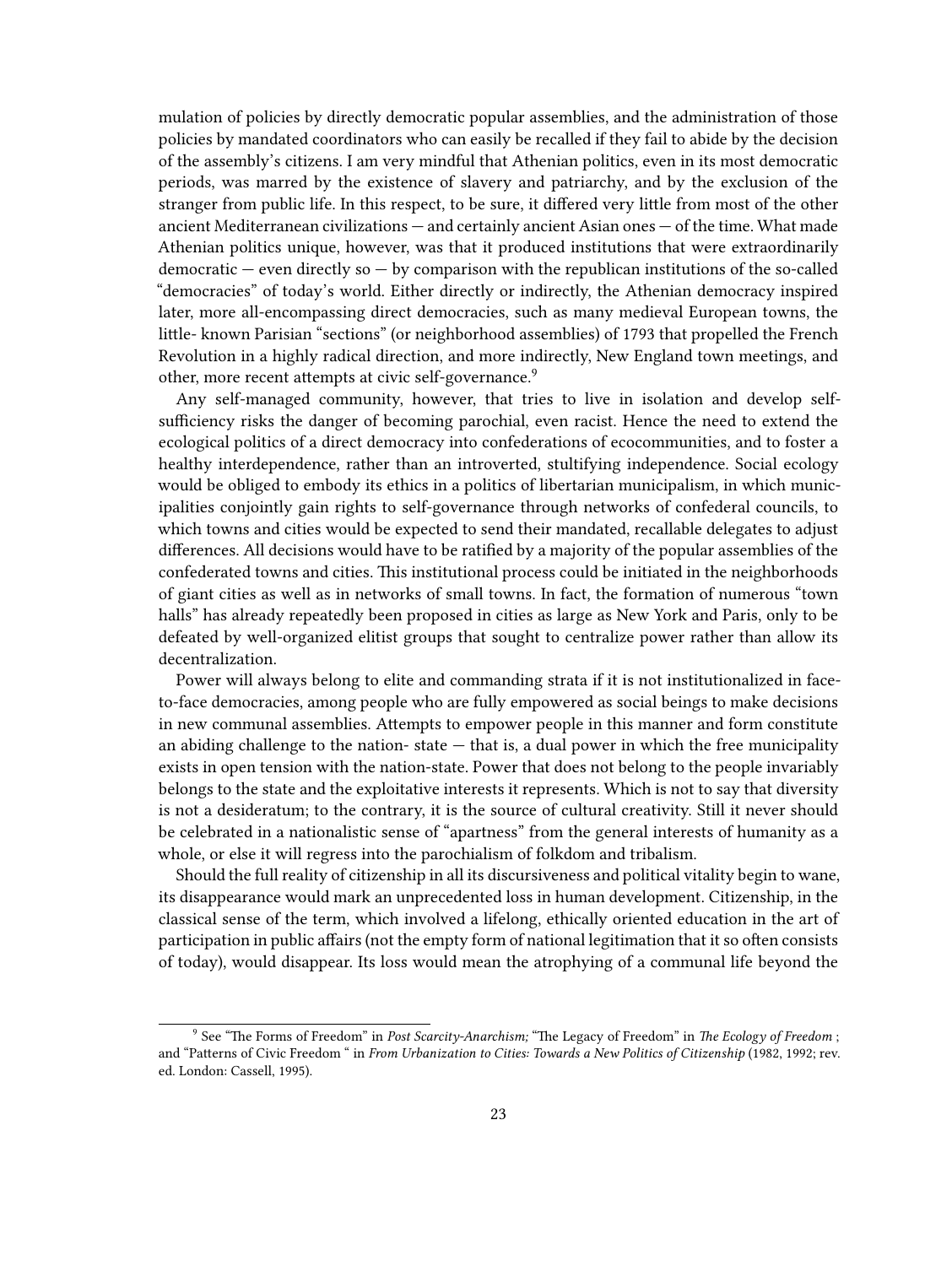limits of the family, the waning of a civic sensibility to the point of the shriveled ego, the complete replacement of the public arena with the private world and with private pursuits.

The failure of a rational, socially committed ecology movement would yield a mechanized, aesthetically arid, and administered society, composed of vacuous egos at best and totalitarian automata at worst. Before the planet was rendered physically uninhabitable, there would be few humans who would be able to inhabit it.

Alternatively, a truly ecological society would open the vista of a "free nature" with a sophisticated eco-technology based on solar, wind, and water; carefully treated fossil fuels would be sited to produce power to meet rationally conceived needs. Production would occur entirely for use, not for profit, and the distribution of goods would occur entirely to meet human needs based on norms established by citizens' assemblies and confederations of assemblies. Decisions by the community would be made according to direct, face-to-face procedures with all the coordinative judgments mandated delegates. These judgments, in turn, would be referred back for discussion, approval, modification, or rejection by the assembly of assemblies (or Commune of communes) *as a whole*, reflecting the wishes of the fully assembled majority.

We cannot tell how much technology will be expanded a few decades from now, let alone a few generations. Its growth and the prospects it is likely to open over the course of this century alone are too dazzling even for the most imaginative utopian to envision. If nothing else, we have been swept into a permanent technological and communications revolution whose culmination it is impossible to foresee. This amassing of power and knowledge opens two radically opposing prospects: either humanity will truly destroy itself and its habitat, or it will create a garden, a fruitful and benign world that not even the most fanciful utopian, Charles Fourier, could have imagined.

It is fitting that such dire alternatives should appear now and in such extreme forms. Unless social ecology — with its naturalistic outlook, its developmental interpretations of natural and social phenomena, its emphasis on discipline with freedom and responsibility with imagination — can be brought to the service of such historic ends, humanity may well prove to be incapable of changing the world. We cannot defer the need to deal with these prospects indefinitely: either a movement will arise that will bestir humanity into action, or the last great chance in history for the complete emancipation of humanity will perish in unrestrained self-destruction.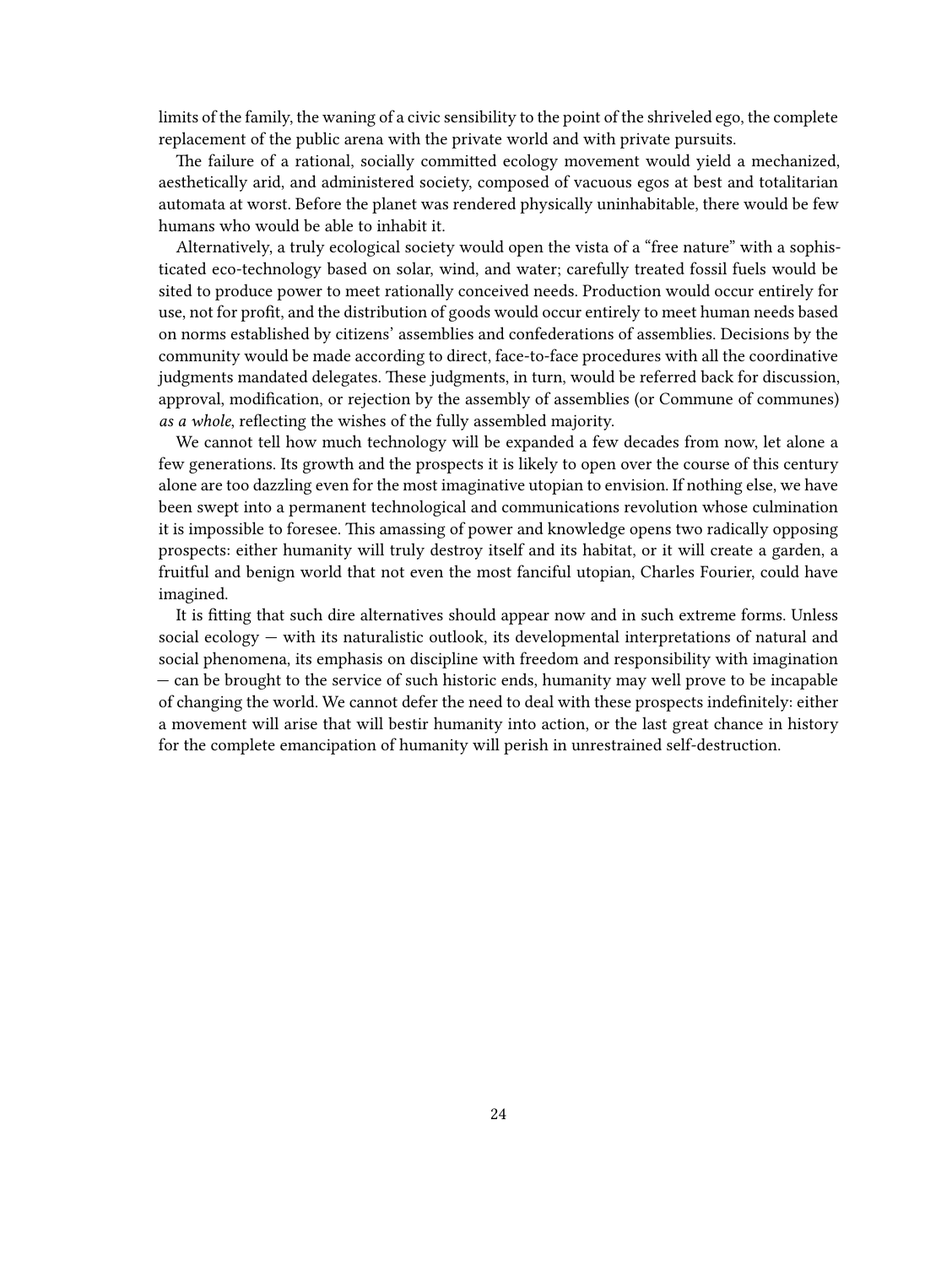## <span id="page-24-0"></span>**Radical Politics in an Era of Advanced Capitalism**

Defying all the theoretical predictions of the 1930s, capitalism has restabilized itself with a vengeance and acquired extraordinary flexibility in the decades since World War II. In fact, we have yet to clearly determine what constitutes capitalism in its most "mature" form, not to speak of its social trajectory in the years to come. But what is clear, I would argue, is that capitalism has transformed itself from an *economy* surrounded by many precapitalist social and political formations into a society that itself has become "economized." Terms like *consumerism* and *industrialism* are merely obscurantist euphemisms for an all-pervasive embourgeoisement that involves not simply an appetite for commodities and sophisticated technologies but the expansion of commodity relationships  $-$  of market relationships  $-$  into areas of life and social movements that once offered some degree of resistance to, if not a refuge from, utterly amoral, accumulative, and competitive forms of human interaction. Marketplace values have increasingly percolated into familial, educational, personal, and even spiritual relationships and have largely edged out the precapitalist traditions that made for mutual aid, idealism, and moral responsibility in contrast to businesslike norms of behavior.

There is a sense in which any new forms of resistance  $-$  be they by left libertarians, or radicals generally — must open alternative areas of life that can countervail and undo the embourgeoisement of society at all its levels. The issue of the relationship of "society," "politics," and "the state" becomes one of programmatic urgency. Can there be any room for a radical public realm beyond the communes, cooperatives, and neighborhood service organizations fostered by the 1960s counterculture — structures that easily degenerated into boutique-type businesses when they did not disappear completely? Is there, perhaps, a public realm that can become an arena for the interplay of conflicting forces for change, education, empowerment, and ultimately, confrontation with the established way of life?

#### <span id="page-24-1"></span>**Marxism, Capitalism, and the Public Sphere**

The very concept of a *public realm* stands at odds with traditional radical notions of a *class realm*. Marxism, in particular, denied the existence of a definable "public," or what in the Age of Democratic Revolutions of two centuries ago was called "the People," because the notion ostensibly obscured specific class interests — interests that were ultimately supposed to bring the bourgeoisie into unrelenting conflict with the proletariat. If "the People" meant anything, according to Marxist theorists, it seemed to mean a waning, unformed, nondescript petty bourgeoisie  $-$  a legacy of the past and of past revolutions  $-$  that could be expected to side mainly with the capitalist class it aspired to enter and ultimately with the working class it was forced to enter. The proletariat, to the degree that it became class conscious, would ultimately express the gen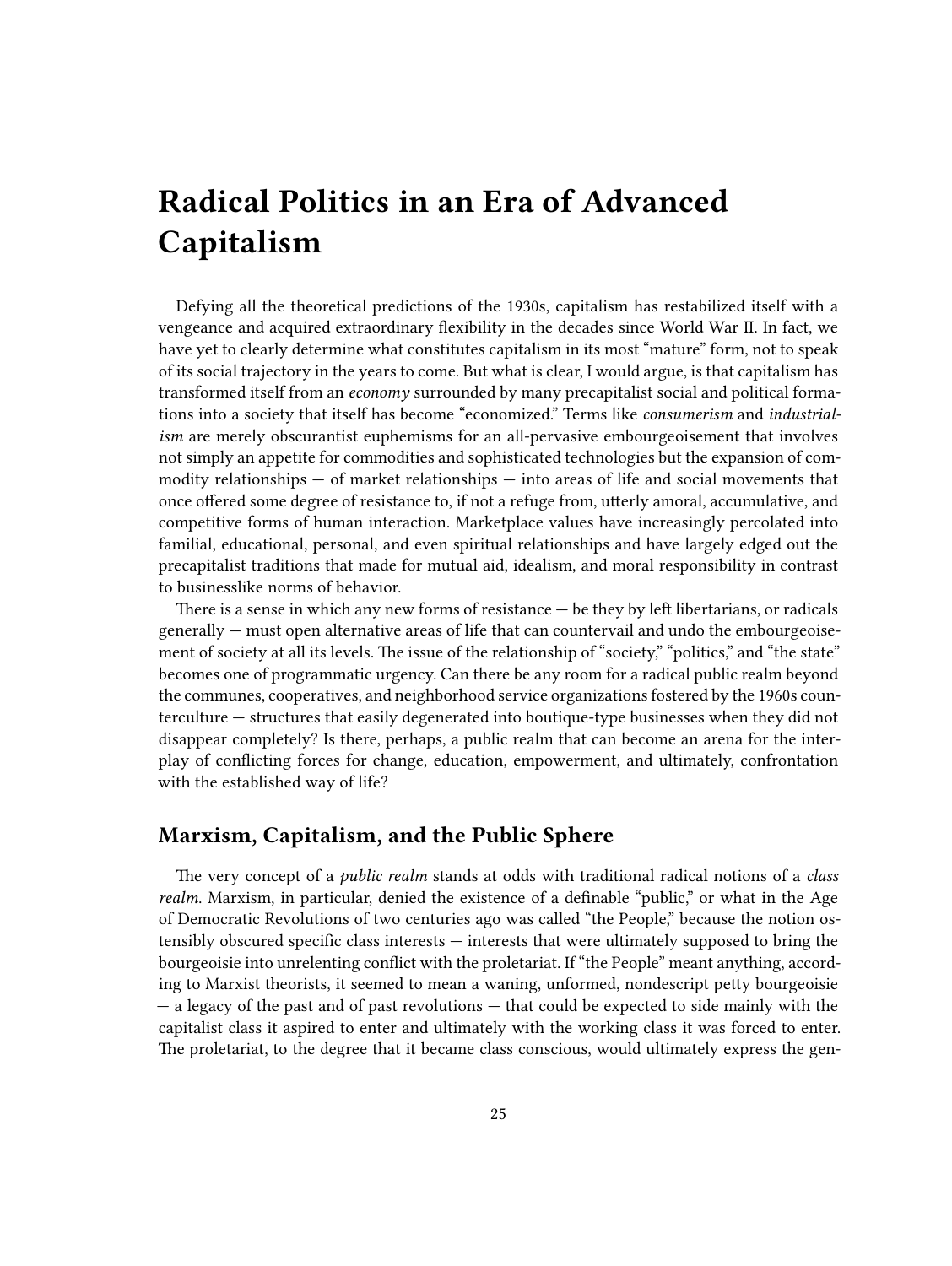eral interests of humanity once it absorbed this vague middle class, particularly during a general economic or "chronic" crisis within capitalism itself.

The 1930s, with its waves of strikes, its workers' insurrections, its street confrontations between revolutionary and fascist groups, and its prospect of war and bloody social upheaval, seemed to confirm this vision. But we cannot any longer ignore the fact that this traditional radical vision has since been replaced by the present-day reality of a managed capitalist system — managed culturally and ideologically as well as economically. However much living standards have been eroded for millions of people, the unprecedented fact remains that capitalism has been free of a "chronic crisis" for a half-century. Nor are there any signs that we are faced in the foreseeable future with a crisis comparable to that of the Great Depression. Far from having an internal source of long-term economic breakdown that will presumably create a general interest for a new society, capitalism has been more successful in crisis management in the last fifty years than it was in the previous century and a half, the period of its so-called "historical ascendancy."

The classical industrial proletariat, too, has waned in numbers in the First World (the historical *locus classicus* of socialist confrontation with capitalism), in class consciousness, and even in political consciousness of itself as a historically unique class. Attempts to rewrite Marxian theory to include salaried people in the proletariat are not only nonsensical, they stand flatly at odds with how this vastly differentiated middle-class population conceives itself and its relationship to a market society. To live with the hope that capitalism will "immanently" collapse from within as a result of its own contradictory self-development is illusory as things stand today.

But there are dramatic signs that capitalism, as I have emphasized elsewhere, is producing external conditions for a crisis an ecological crisis — that may well generate a general human interest for radical social change. Capitalism, organized around a "grow-or-die" market system based on rivalry and expansion, must tear down the natural world — turning soil into sand, polluting the atmosphere, changing the entire climatic pattern of the planet, and possibly making the earth unsuitable for complex forms of life. In effect, it is proving to be an ecological cancer and may well simplify complex ecosystems that have been in the making for countless aeons.

If mindless and unceasing growth as an end in itself — forced by competition to accumulate and devour the organic world — creates problems that cut across material, ethnic, and cultural differences, the concept of "the People" and of a "public sphere" may become a living reality in history. Some kind of radical ecology movement has yet to be established that could acquire a unique, cohering, and political significance to replace the influence of the traditional workers' movement. If the *locus* of proletarian radicalism was the factory, the *locus* of the ecology movement would be the community: the neighborhood, the town, and the municipality. A new alternative, a political one, would have to be developed that is neither parliamentary on the one hand nor locked into direct action and countercultural activities on the other. Indeed, direct action could mesh with this new politics in the form of community assemblies oriented toward a fully participatory democracy  $-$  in the highest form of direct action, the full empowerment of the people in determining the destiny of society.

#### <span id="page-25-0"></span>**Society, Politics, and the State**

If the 1960s gave rise to a counterculture to resist the prevailing culture, the following decades have created the need for popular counter-institutions to countervail the centralized state. Al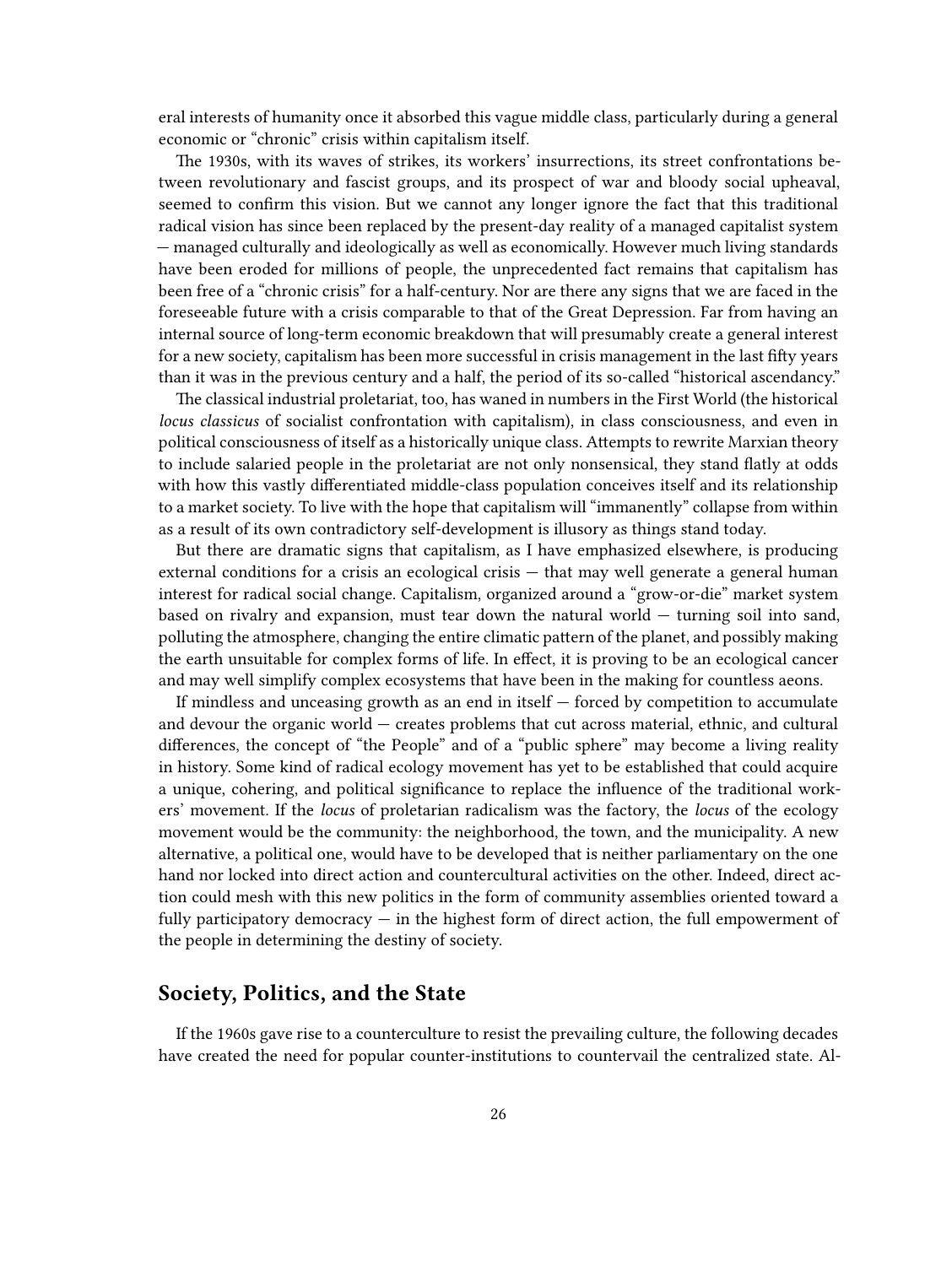though the specific form that such institutions could take may vary according to the traditions, values, concerns, and culture of a given area, certain basic theoretical premises must be clarified if one is to advance the need for new institutions and, more broadly, for a new radical *politics*. The need once again to define politics — indeed, to give it a broader meaning than it has had in the past — becomes a practical imperative. The ability and wilingness of radicals to meet this need may well determine the future of movements like the Greens and the very possibility of radicalism to exist as a coherent force for basic social change.

The major institutional arenas  $-$  the social, the political, and the statist  $-$  were once clearly distinguishable from each other. The social arena could be clearly demarcated from the political, and the political, in turn, from the state. But in our present, historically clouded world, these have been blurred and mystified. Politics has been absorbed by the state, just as society has increasingly been absorbed by the economy today. If new, truly radical movements to deal with ecological breakdown are to emerge and if an ecologically oriented society is to end attempts to dominate nature as well as people, this process must be arrested and reversed.

It easy to think of society, politics, and the state ahistorically, as if they had always existed as we find them today. But the fact is that each one of these has had a complex development, one that should be understood if we are to gain a clear sense of their importance in social theory and practice. Much of what we today call *politics*, for one, is really statecraft, structured around staffing the state apparatus with parliamentarians, judges, bureaucrats, police, the military, and the like, a phenomenon often replicated from the summits of the state to the smallest of communities. But the term *politics*, Greek etymologically, once referred to a public arena peopled by conscious citizens who felt competent to directly manage their own communities, or *poleis*.

*Society*, in turn, was the relatively private arena, the realm of familial obligation, friendship, personal self-maintenance, production, and reproduction. From its first emergence as merely human group existence to its highly institutionalized forms, which we properly call society, social life was structured around the family or *oikos*. (Economy, in fact, once meant little more than the management of the family.) Its core was the domestic world of woman, complemented by the civil world of man.

In early human communities, the most important functions for survival, care, and maintenance occurred in the domestic arena, to which the civil arena, such as it was, largely existed in service. A tribe (to use this term in a very broad sense to include bands and clans) was a truly social entity, knitted together by blood, marital, and functional ties based on age and work. These strong centripetal forces, rooted in the biological facts of life, held these eminently social communities together. They gave them a sense of internal solidarity so strong that the tribes largely excluded the "stranger" or "outsider," whose acceptability usually depended upon canons of hospitality and the need for new members to replenish warriors when warfare became increasingly important.

A great part of recorded history is an account of the growth of the male civil arena at the expense of this domestic or social one. Males gained growing authority over the early community as a result of intertribal warfare and clashes over territory in which to hunt. Perhaps more important, agricultural peoples appropriated large areas of the land that hunting peoples required to sustain themselves and their lifeways.

It was from this undifferentiated civil arena (again, to use the word *civil* in a very broad sense) that politics and the state emerged. Which is not to say that politics and statecraft were the same from the beginning. Despite their common origins in the early civil arena, these two were sharply opposed to each other. History's garments are never neat and unwrinkled. The evolution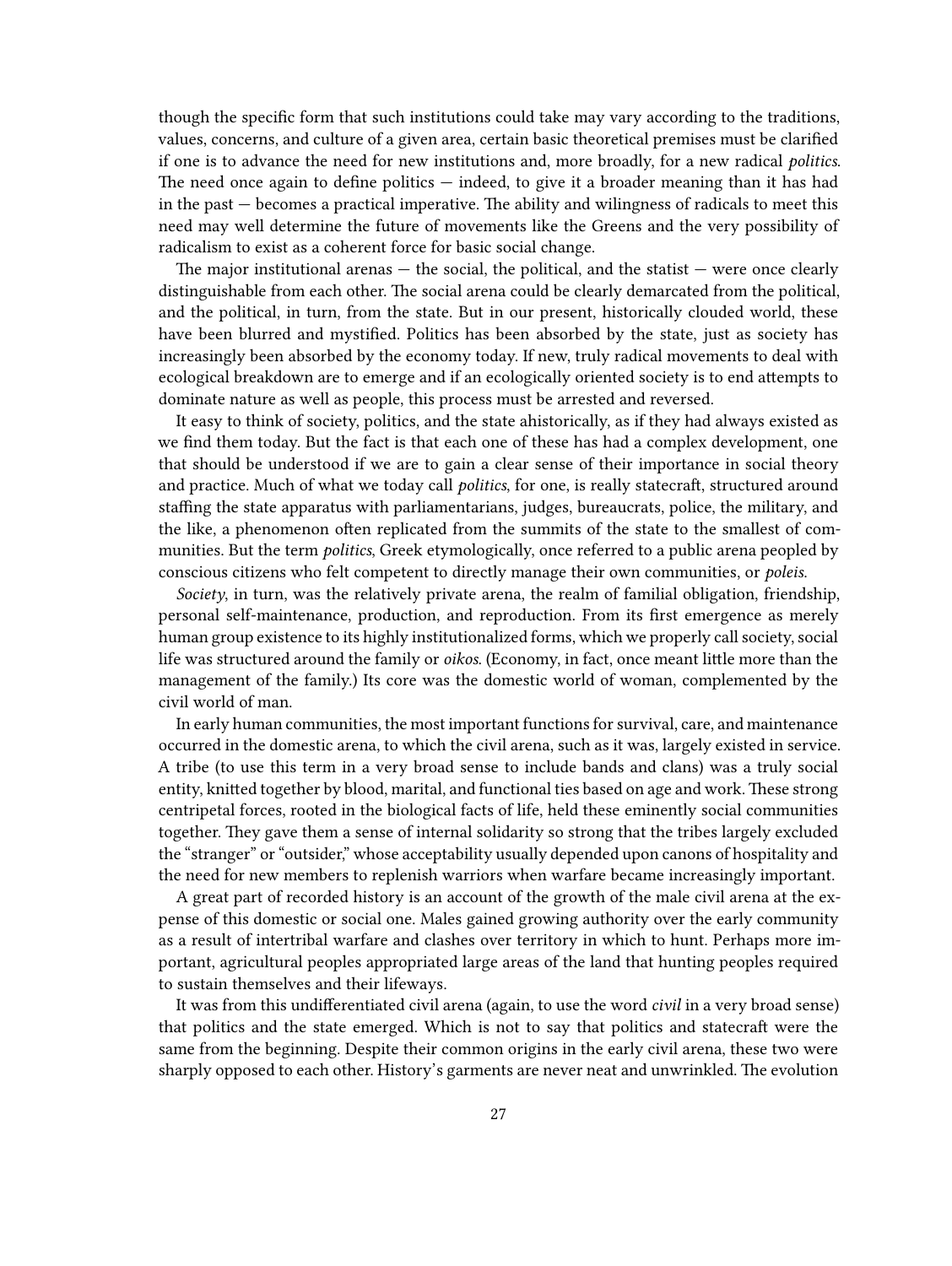of society from small domestic social groups into highly differentiated, hierarchical, and class systems whose authority encompassed vast territorial empires is nothing if not complex and irregular.

The domestic and familial arena itself  $-$  that is to say, the social arena  $-$  helped to shape the formation of these states. Early despotic kingdoms, such as those of Egypt and Persia, were seen not as clearly civil entities but as the personal "households" or domestic domains of monarchs. These vast palatial estates of "divine" kings and their families were later carved up by lesser families into manorial or feudal estates. The social values of present-day aristocracies are redolent of a time when kinship and lineage, not citizenship or wealth, determined one's status and power.

#### <span id="page-27-0"></span>**The Rise of the Public Domain**

It was the Bronze Age "urban revolution," to use V. Gordon Childe's expression, that slowly eliminated the trappings of the social or domestic arena from the state and created a new terrain for the political arena. The rise of cities — largely around temples, military fortresses, administrative centers, and interregional markets — created the basis for a new, more secular and more universalistic form of political space. Given time and development, this space slowly evolved an unprecedented public domain.

Cities that are perfect models of such a public space do not exist in either history or social theory. But some cities were neither predominantly social (in the domestic sense) nor statist, but gave rise to an entirely new societal dispensation. The most remarkable of these were the seaports of ancient Hellas and the craft and commercial cities of medieval Italy, Russia, and central Europe. Even modern cities of newly forming nation- states like Spain, England, and France developed identities of their own and relatively popular forms of citizen participation. Their parochial, even patriarchal attributes should not be permitted to overshadow their universal humanistic attributes. From the Olympian standpoint of modernity, it would be as petty as it would be ahistorical to highlight failings that cities shared with nearly all "civilizations" over thousands of years.

What should stand out as a matter of vital importance is that these cities created the public domain. There, in the agora of the Greek democracies, the forum of the Roman republic, the town center of the medieval commune, and the plaza of the Renaissance city, citizens could congregate. To one degree or another in this public domain a radically new arena  $-$  a political one  $$ emerged, based on limited but often participatory forms of democracy and a new concept of civic personhood, the citizen.

Defined in terms of its etymological roots, *politics* means the mangement of the community or *polis* by its members, the citizens. *Politics* also meant the recognition of civic rights for strangers or "outsiders" who were not linked to the population by blood ties. That is, it meant the idea of a universal *humanitas*, as distinguished from the genealogically related "folk." Together with these fundamental developments, politics was marked by the increasing secularization of societal affairs, a new respect for the individual, and a growing regard for rational canons of behavior over the unthinking imperatives of custom.

I do not wish to suggest that privilege, inequality of rights, supernatural vagaries, custom, or even mistrust of the "stranger" totally disappeared with the rise of cities and politics. During the most radical and democratic periods of the French Revolution, for example, Paris was rife with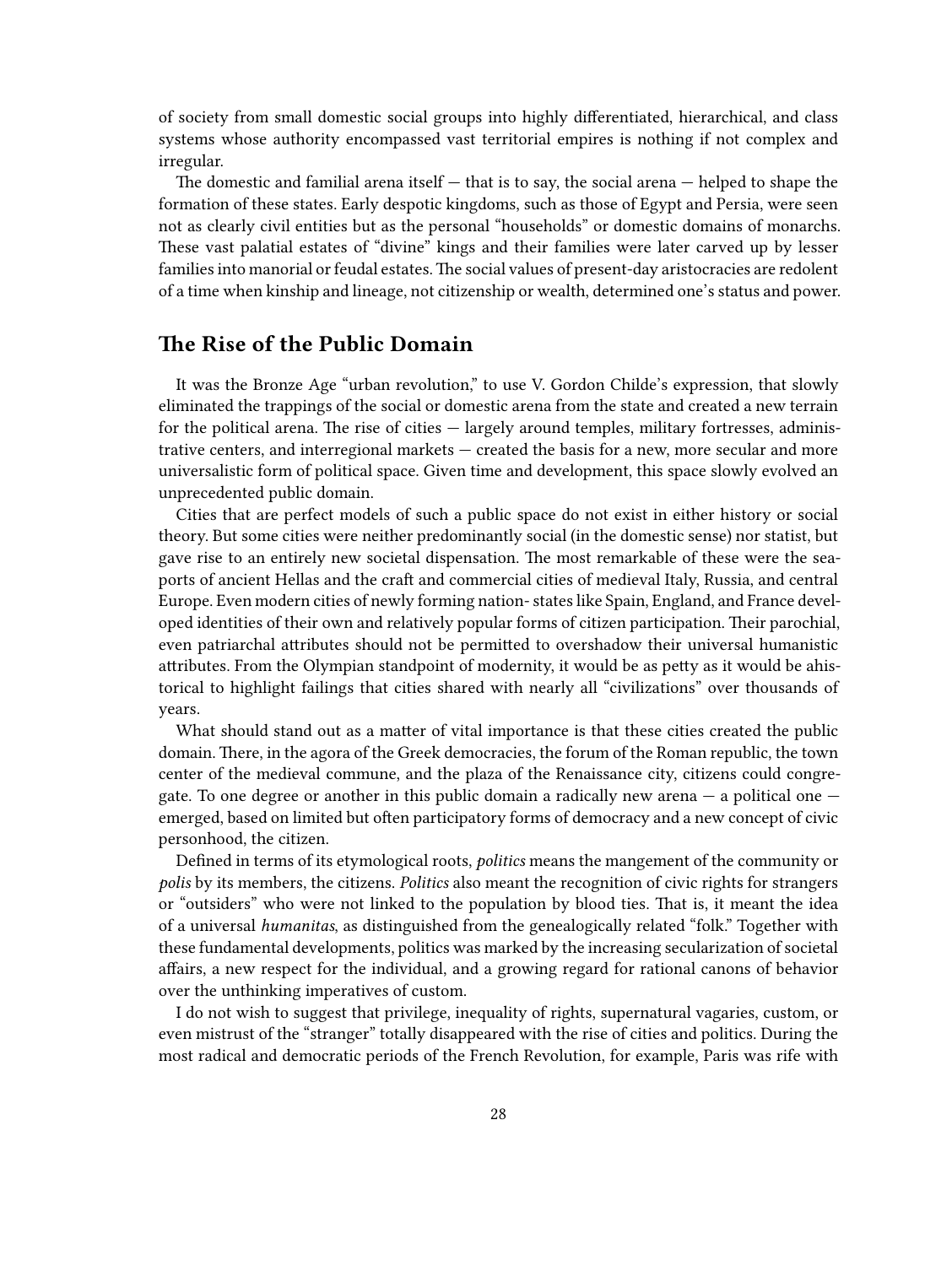fears of "foreign conspiracies" and a xenophobic mistrust of "outsiders. " Nor did women ever fully share the freedoms enjoyed by men. My point, however, is that something very new was created by the city that cannot be buried in the folds of the social or of the state: namely, a public domain. This domain narrowed and expanded with time, but it never completely disappeared from history. It stood very much at odds with the state, which tried in varying degrees to professionalize and centralize power, often becoming an end in itself, such as the state power that emerged in Ptolemaic Egypt, the absolute monarchies of seventeenth-century Europe, and the totalitarian systems of rule established in Russia and in China in the past century.

#### <span id="page-28-0"></span>**The Importance of the Municipality and the Confederation**

The abiding physical arena of politics has almost always been the city or town  $-$  more generically, the municipality. The size of a politically viable city is not unimportant, to be sure. To the Greeks, notably Aristotle, a city or *polis* should not be so large that it cannot deal with its affairs on a face-to-face basis or eliminate a certain degree of familiarity among its citizens. These standards, by no means fixed or inviolable, were meant to foster urban development along lines that directly countervailed the emerging state. Given a modest but by no means small size, the *polis* could be arranged institutionally so that it could conduct its affairs by rounded, publicly engaged men with a minimal, carefully guarded degree of representation.

To be a political person, it was supposed, required certain material preconditions. A modicum of free time was needed to participate in political affairs, leisure that was probably supplied by slave labor, although it is by no means true that all active Greek citizens were slaveowners. Even more important than leisure time was the need for personal training or character formation — the Greek notion of *paidaeia* — which inculcated the reasoned restraint by which citizens maintained the decorum needed to keep an assembly of the people viable. An ideal of public service was necessary to outweigh narrow, egoistic impulses and to develop the ideal of a general interest. This was achieved by establishing a complex network of relationships, ranging from loyal friendships — the Greek notion of *philia* — to shared experiences in civic festivals and military service.

But politics in this sense was not a strictly Hellenic phenomenon. Similar problems and needs arose and were solved in a variety of ways in the free cities not only in the Mediterranean basin but in continental Europe, England, and North America. Nearly all these free cities created a public domain and a politics that were democratic to varying degrees over long periods of time. Deeply hostile to centralized states, free cities and their federations formed some of history's crucial turning points in which humanity was faced with the possibility of establishing societies based on municipal confederations or on nation-states.

The state, too, had a historical development and cannot be reduced to a simplistic ahistorical image. Ancient states were historically followed by quasi- states, monarchical states, feudal states, and republican states. The totalitarian states of this century beggar the harshest tyrannies of the past. But essential to the rise of the nation-state was the ability of centralized states to weaken the vitality of urban, town, and village structures and replace their functions by bureaucracies, police, and military forces. A subtle interplay between the municipality and the state, often exploding in open conflict, has occurred throughout history and has shaped the societal landscape of the present day. Unfortunately, not enough attention has been given to the fact that the capacity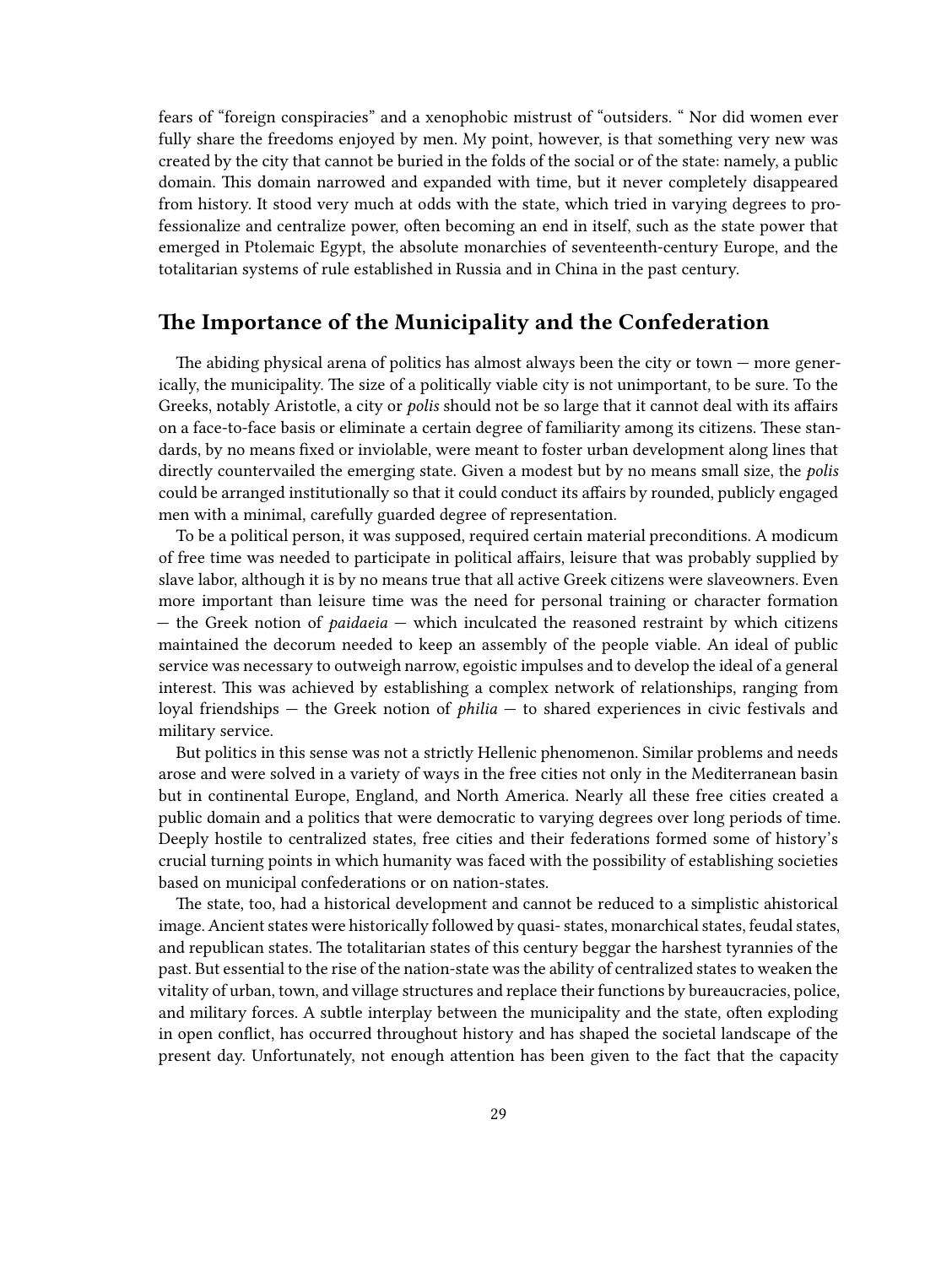of states to exercise the full measure of their power has often been limited by the municipal obstacles they encountered.

Nationalism, like statism, has so deeply imprinted itself on modern thinking that the very idea of a municipalist politics as an option for societal organization has virtually been written off. For one thing, as I have already emphasized, politics these days has been identified completely with statecraft, the professionalization of power. That the political realm and the state have often been in sharp conflict with each other  $-$  indeed, in conflicts that exploded in bloody civil wars  $-$  has been almost completely overlooked.

The great revolutionary movements of the past, from the English Revolution of the 1640s to those in our own century, have always been marked by strong community upsurges and depended for their success on strong community ties. That fears of municipal autonomy still haunt the nation-state can be seen in the endless arguments that are brought against it. Phenomena as "dead" as the free community and participatory democracy should presumably arouse far fewer opponents than we continue to encounter.

The rise of the great megalopolis has not ended the historic quest for community and civic politics, any more than the rise of multinational corporations has removed the issue of nationalism from the modern agenda. Cities like New York, London, Frankfurt, Milan, and Madrid can be *politically* decentralized institutionally, be they by neighborhood or district networks, despite their large structural size and their internal interdependence. Indeed, how well they can function if they do not decentralize structurally is an ecological issue of paramount importance, as problems of air pollution, adequate water supply, crime, the quality of life, and transportation suggest.

History has shown very dramatically that major cities of Europe with populations approaching a million and with primitive means of communication functioned by means of well-coordinated decentralized institutions of extraordinary political vitality. From the Castilian cities that exploded in the *Comuñero* revolt in the early l500s through the Parisian sections or assemblies of the early 1790s to the Madrid Citizens' Movement of the 1960s (to cite only a few), municipal movements in large cities have posed crucial issues of where power should be centered and how societal life should be managed institutionally.

That a municipality can be as parochial as a tribe is fairly obvious  $-$  and is no less true today than it has been in the past. Hence, any municipal movement that is not confederal — that is to say, that does not enter into a network of mutual obligations to towns and cities in its own region — can no more be regarded as a truly political entity in any traditional sense than a neighborhood that does not work with other neighborhoods in the city in which it is located. Confederation, based on shared responsibilities, full accountability of confederal delegates to their communities, the right to recall, and firmly mandated representative forms an indispensable part of a new politics. To demand that existing towns and cities replicate the nation-state on a local level is to surrender any commitment to social change as such.

What is of immense practical importance is that prestatist institutions, traditions, and sentiments remain alive in varying degrees throughout most of the world. Resistance to the encroachment of oppressive states has been nourished by village, neighborhood, and town community networks, as witness such struggles in South Africa, the Middle East, and Latin America. To ignore the communal basis of this resistance would be as myopic as to ignore the latent instability of every nation-state; worse would be to take the nation-state as it is for granted and deal with it merely on its own terms. Indeed, whether a state remains "more" of a state or "less" — no trifling matter to radical theorists as disparate as Bakunin and Marx — depends heavily upon the power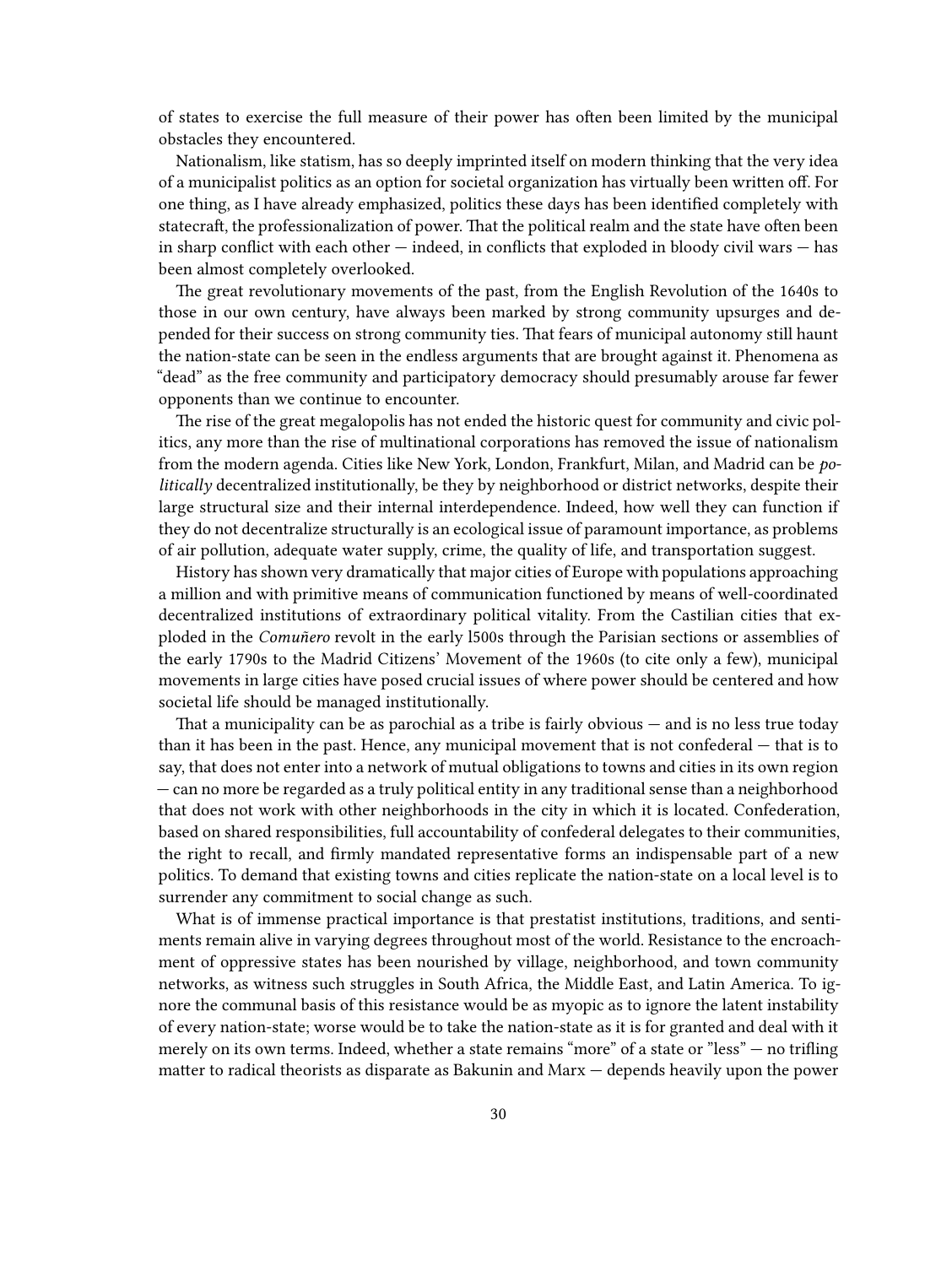of local, confederal, and community movements to countervail it and hopefully establish a dual power that will replace it. The major role that the Madrid Citizens' Movement played nearly three decades ago in weakening the Franco regime would require a major study to do it justice.

Notwithstanding Marxist visions of a largely economistic conflict between "wage labor and capital," the revolutionary working class movements of the past were not simply industrial movements. The volatile Parisian labor movement, largely artisanal in character, for example, was also a *community* movement that was centered on quartiers and nourished by a rich neighborhood life. From the Levellers of seventeenth-century London to the anarcho-syndicalists of Barcelona in the twentieth century, radical activity has been sustained by strong community bonds, a public sphere provided by streets, squares, and cafes.

#### <span id="page-30-0"></span>**The Need for a New Politics**

This municipal life cannot be ignored in radical practice and must even be recreated where it has been undermined by the modern state. A new politics, rooted in towns, neighborhoods, cities, and regions, forms the only viable alternative to the anemic parliamentarism that is percolating through various Green parties today and similar social movements — in short, their recourse to sheer and corruptive statecraft in which the larger bourgeois parties can always be expected to outmaneuver them and absorb them into coalitions. The duration of strictly single-issue movements, too, is limited to the problems they are opposing. Militant action around such issues should not be confused with the long-range radicalism that is needed to change consciousness and ultimately society itself. Such movements flare up and pass away, even when they are successful. They lack the institutional underpinnings that are so necessary to create lasting movements for social change and the arena in which they can be a permanent presence in political conflict.

Hence the enormous need for genuinely political grassroots movements, united confederally, that are anchored in abiding and democratic institutions that can be evolved into truly libertarian ones.

Life would indeed be marvelous, if not miraculous, if we were born with all the training, literacy, skills, and mental equipment we need to practice a profession or vocation. Alas, we must go though the toil of acquiring these abilities, a toil that requires struggle, confrontation, education, and development. It is very unlikely that a radical municipalist approach, too, is meaningful at all merely as an easy means for institutional change. It must be fought for if it is to be cherished, just as the fight for a free society must itself be as liberating and self-transforming as the existence of a free society.

The municipality is a potential time-bomb. To create local networks and try to transform municipal institutions that replicate the state is to pick up a historic challenge  $-$  a truly political one — that has existed for centuries. New social movements are foundering today for want of a political perspective that will bring them into the public arena, hence the ease with which they slip into parliarnentarism. Historically, libertarian theory has always focused on the free municipality that was to provide the cellular tissue for a new society. To ignore the potential of this free municipality because it is not yet free is to bypass a slumbering domain of politics that could give lived meaning to the great libertarian demand: a commune of communes. For in these municipal institutions and the changes that we can make in their structure — turning them more and more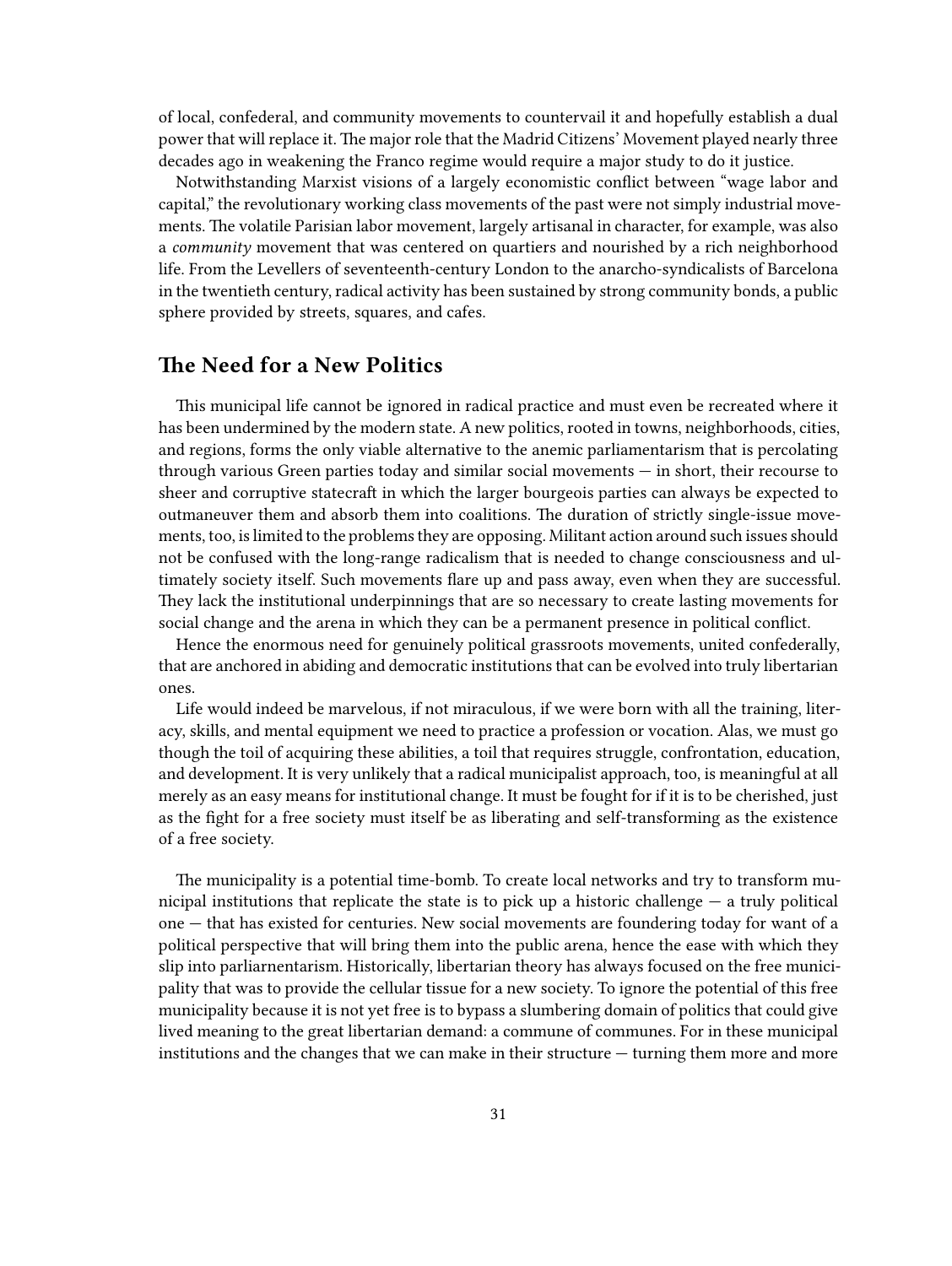into a new public sphere — lies the *abiding* institutional basis for a grassroots dual power, a grassroots concept of citizenship, and municipalized economic systems that can be counterposed to the growing power of the centralized nation-state and centralized economic corporations.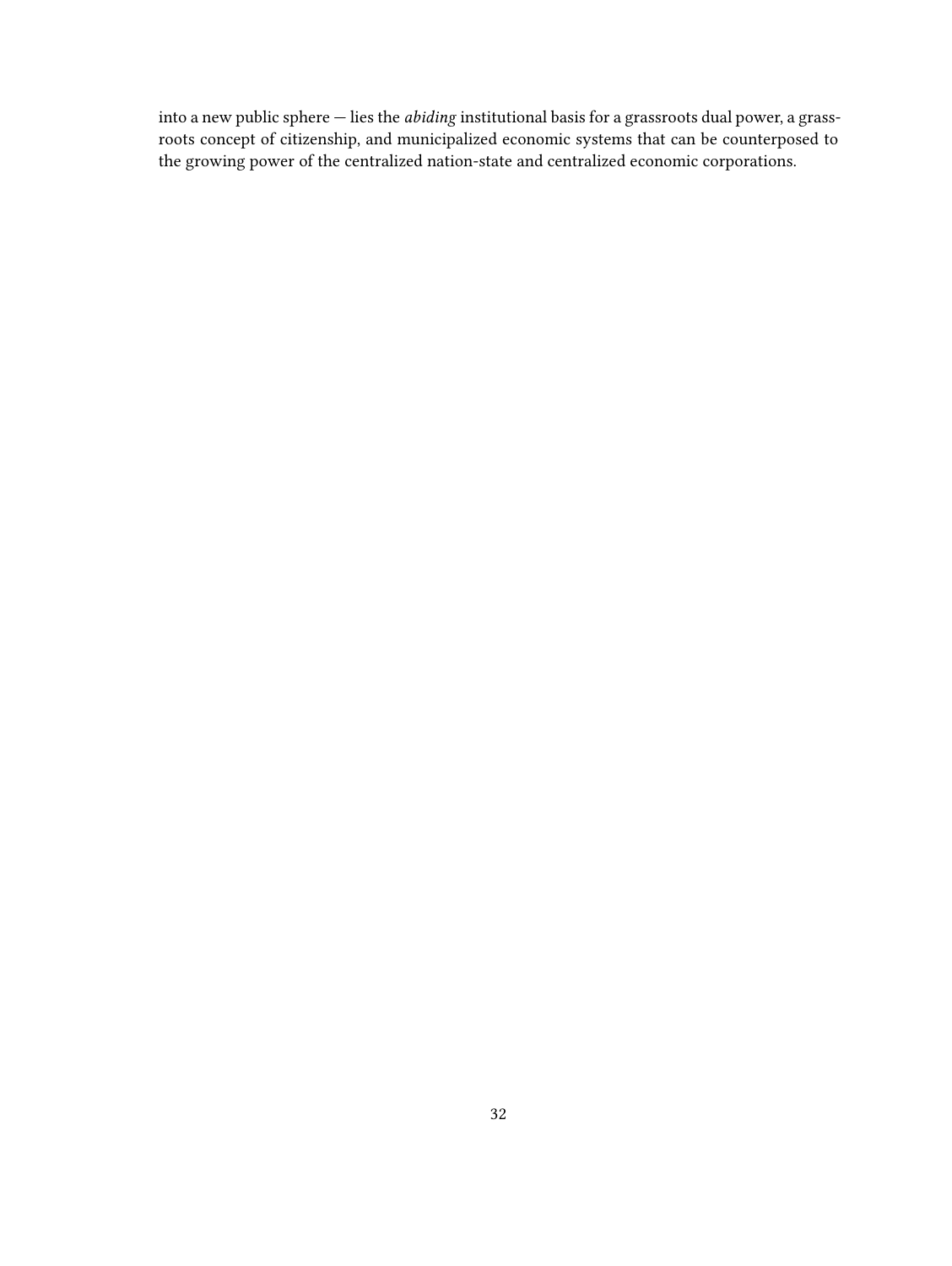## <span id="page-32-0"></span>**The Role of Social Ecology in a Period of Reaction**

Social ecology developed out of important social and theoretical problems that faced the Left in the post-World War II period. The historical realities of the 1940s and the 1950s completely invalidated the perspectives of a proletarian revolution, of a "chronic economic crisis" that would bring capitalism to its knees, and of commitment to a centralistic workers' party that would seize state power and, by dictatorial means, initiate a transition to socialism and communism. It became painfully evident in time that no such generalized crisis was in the offing; indeed, that the proletariat and any party  $-$  or labor confederation  $-$  that spoke in the name of the working class could not be regarded as a hegemonic force in social transformation.

Quite to the contrary: capitalism emerged from the war stronger and more stable than it had been at any time in its history. A generalized crisis could be managed to one degree or another within a strictly bourgeois framework, let alone the many limited and cyclical crises normal to capitalism. The proletariat, in turn, ceased to play the hegemonic role that the Left had assigned to it for more than a century, and Leninist forms of organization were evidently vulnerable to bureaucratic degeneration.

Moreover, capitalism, following the logic of its own nature as a competitive market economy, was creating social and cultural issues that had not been adequately encompassed by the traditional Left of the interwar era (1917–39). To be sure, the traditional Left's theoretical cornerstone, notably, the class struggle between wage labor and capital, had not disappeared; nor had economic exploitation ceased to exist. But the issues that had defined the traditional Left — more precisely, "proletarian socialism" in all its forms — had broadened immensely, expanding both the nature of oppression and the meaning of freedom. Hierarchy, while not supplanting the issue of class struggle, began to move to the foreground of at least Euro-American radical concerns, in the widespread challenges raised by the sixties "New Left" and youth culture to authority as such, not only to the State. Domination, while not supplanting exploitation, became the target of radical critique and practice, in the early civil rights movement in the United States, in attempts to remove conventional constraints on sexual behavior, dress, lifestyle, and values, and later, in the rise of feminist movements, ecological movements that challenged the myth of "dominating" the natural world, and movements for gay and lesbian liberation.

It is unlikely that any of these movements would have emerged had capitalism at midcentury not created all the indispensable technological preconditions for a libertarian communist society — prospects that are consistent with Enlightenment ideals and the progressive dimensions of modernity. One must return to the great debates that began in the late 1950s over the prospects for free time and material abundance to understand the ideological atmosphere that new technologies such as automation created and the extent to which they were absorbed by the "New Left" of the 1960s.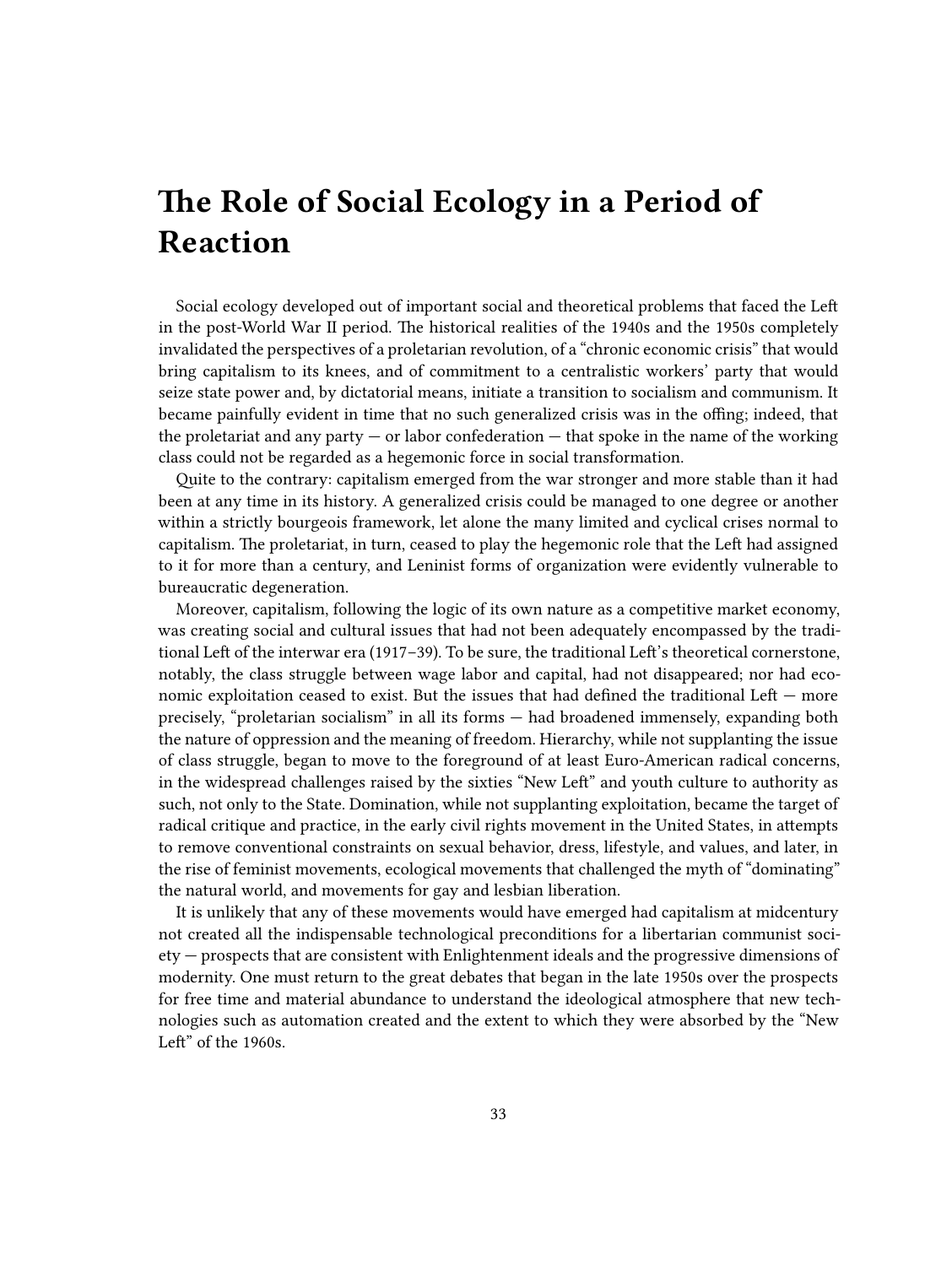The prospect of a post-scarcity society, free of material want and demanding toil, opened a new horizon of potentiality and hope — ironically, reiterating the prescient demands of the Berlin Dadaists of 1919 for "universal unemployment," which stood in marked contrast to the traditional Left's demand for "full employment."

#### <span id="page-33-0"></span>**The Struggle for a Rational Society**

Social ecology, as developed in the United States in the early sixties (long after the expression had fallen into disuse as a variant of "human ecology"), tried to advance a coherent, developmental, and socially practical outlook to deal with the changes in radicalism and capitalism that were in the offing. Indeed, in great part, it actually anticipated them. Long before an ecology movement emerged, social ecology delineated the scope of the ecological crisis that capitalism must necessarily produce, tracing its roots back to hierarchical domination, and emphasizing that a competitive capitalist economy must unavoidably give rise to unprecendented contradictions with the nonhuman natural world. None of these perspectives, it should be noted, were in the air in the early sixties — Rachel Carson's *Silent Spring* with its emphasis on pesticides notwithstanding. Indeed, as early as 1962, social ecology projected the alternative of solar energy, wind power, and water power, among other new ecotechnologies, and alternatives to existing productive facilities that were to become axiomatic to a later generation of ecologists. It also advanced the vision of new ecocommunities based on direct democracy and nonhierarchical forms of human relations. These facts should be emphasized in view of deep ecology's attempt to rewrite the history of the ecology movement in terms of its own quasi-religious and scarcity-oriented outlook. Nor should we overlook the fact that social ecology's antihierarchical analyses laid the theoretical basis for early feminism, various community movements, the antinuclear movement, and in varying degrees, Green movements, before they turned from "nonparty parties" into conventional electoral machines.

Nonetheless, social ecology makes no claim that it emerged ab novo. It was  $-$  and it remains — deeply rooted in Enlightenment ideals and the revolutionary tradition of the past two centuries. Its analyses and goals have never been detached from the understandably less developed theoretical analyses of Karl Marx and classical radical thinkers (like Peter Kropotkin), or from the great revolutions that culminated in the Spanish Revolution of 1936–37. It eschews any attempt to defame the historic traditions of the Left in favor a neo-liberal patchwork of ideas or a queasy political centrism that parades as "postmodernism" and "post- industrialism," not to speak of the "post-materialist" spiritualism fostered by eco-feminists, life-style anarchists, deep ecologists, and so-called "social deep ecologists" or "deep social ecologists."

Quite to the contrary: social ecology functions to countervail attempts to denature the Enlightenment and revolutionary project by emphasizing the need for theoretical coherence, no less today than it did in the 1960s, when the "New Left" drifted from a healthy libertarian populism into a quagmire of Leninist, Maoist, and Trotskyist tendencies. Social ecology retains its filiations with the Enlightenment and the revolutionary tradition all the more emphatically in opposition to the quasi-mystical and expressly mystical trends that are thoroughly sweeping up the privileged petty bourgeoisie of North America and Europe, with their goulash of antirational, spiritualistic, and atavastic ideologies. Social ecology is only too mindful that capitalism today has a nearly infinite capacity to coopt, indeed commodify, self-styled "oppositional trends" that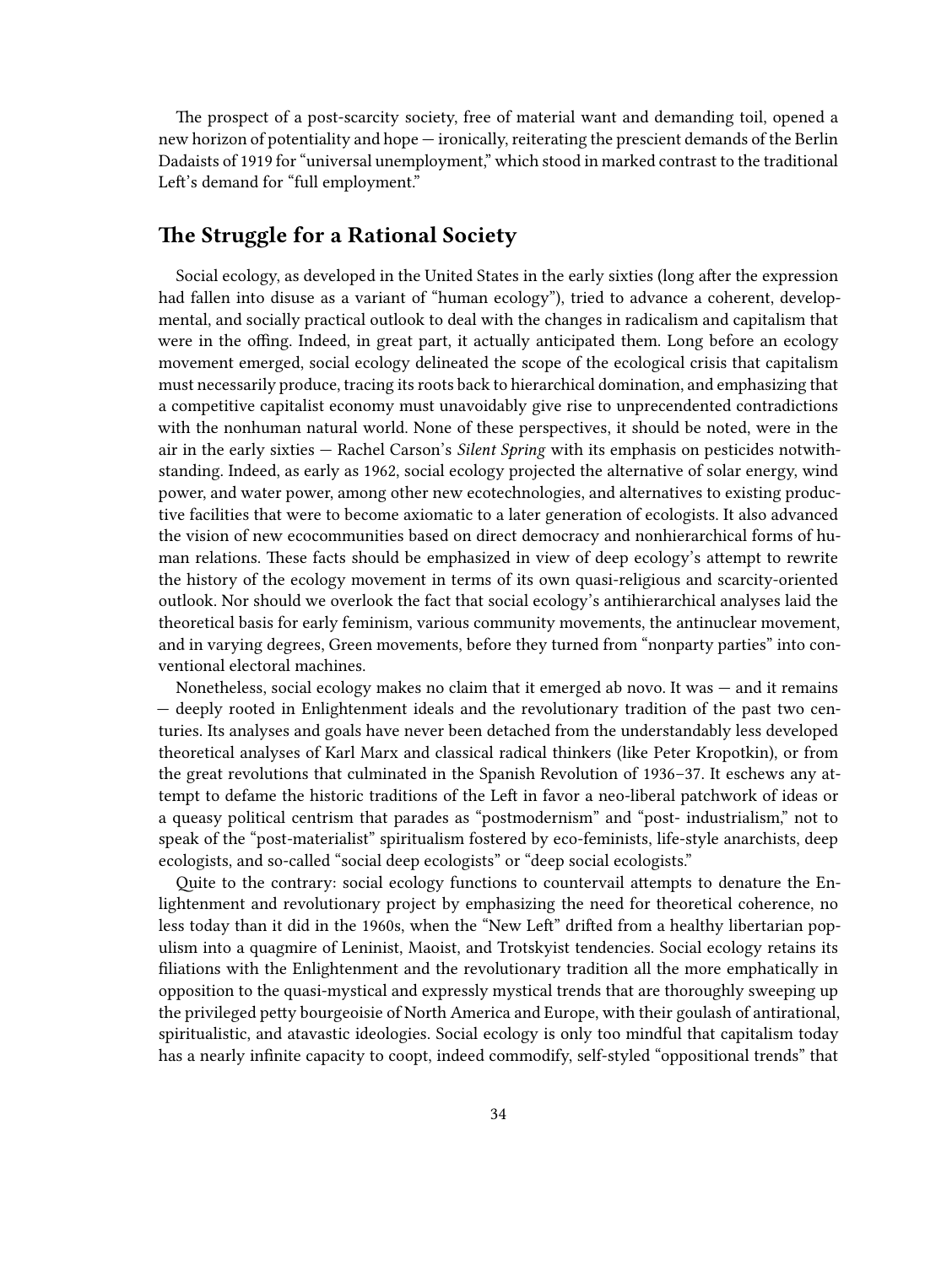remain as the detritus of the "New Left" and the old counterculture. Today, anarchism comes packaged by Hakim Bey, Bob Black, David Watson, and Jason McQuinn, and is little more than a merchandisable boutique ideology that panders to petty- bourgeois tastes for naughtiness and eccentricity.

Ecology, too, has been packaged and repackaged into a variety of "deep ecologies" that generally emphasize an animalistic reductionism, neo-Malthusian "hunger politics," antihumanism, and bio- or "eco-"centrism  $-$  in short, a pastiche that renders it equally palatable to members of the British royal family at the summit of the social hierarchy and to lumpenized anarchoids at its base. Feminism, initially a universalized challenge to hierarchy as such, has devolved into parochial, often self-serving, and even materially rewarding species of eco-feminism and express theisms that pander to a myth of gender superiority (no less ugly when it concerns women than when it concerns men) in one form or another — not to speak of the outright wealth-oriented "feminism" promoted by Naomi Wolf et al.

Capitalism, in effect, has not only rendered the human condition more and more irrational, but it has absorbed into its orbit, to one degree or another, the very consciousness that once professed to oppose it. If Fourier insightfully declared that the way a society treats its women can be regarded as a measure of its status as a civilization, so today we can add that the extent to which a society devolves into mysticism and eclecticism can be regarded as measure of its cultural decline. By these standards, no society has more thoroughly denatured its once-radical opponents than capitalism in the closing years of the twentieth century.

#### <span id="page-34-0"></span>**The Relevance of Social Ecology**

This devolution of consciousness is by no means solely the product of our century's new global media, as even radical theorists of popular culture tend to believe. Absolutism and medievalism, no less than capitalism, had its own "media," the Church, that reached as ubiquitously into every village as television reaches into the modern living room. The roots of modern cultural devolution are as deep-seated as the ecological crisis itself. Capitalism, today, is openly flaunted not only as a system of social relationships but as the "end of history," indeed, as a natural society that expresses the most intrinsic qualities of "human nature" — its ostensible "drive" to compete, win, and grow. This transmutation of means into ends, vicious as the means may be, is not merely "the American way"; it is the bourgeois way.

The commodity has now colonized every aspect of life, rendering what was once a capitalist economy into a capitalist culture. It has produced literally a "marketplace of ideas," in which the coin for exchanging inchoate notions and intuitions is validated by the academy, the corrupter par excellence of the "best and brightest" in modern society and the eviscerator of all that is coherent and clearly delineable. Indeed, never has "high culture," once guarded by academic mandarins, been so scandalously debased by academic presses that have become the pornographers of ideology.

Bourgeois society qua culture, particularly its academic purveyors, abhors a principled stand, particularly a combative one that is prepared to clearly articulate a body of coherent principles and thrust it into opposition against the capitalist system as a whole. Theoretically and practically, serious opposition takes its point of departure from the need to understand the logic of an ideology, not its euphemistic metaphors and drifting inconsistencies. Capitalism has nothing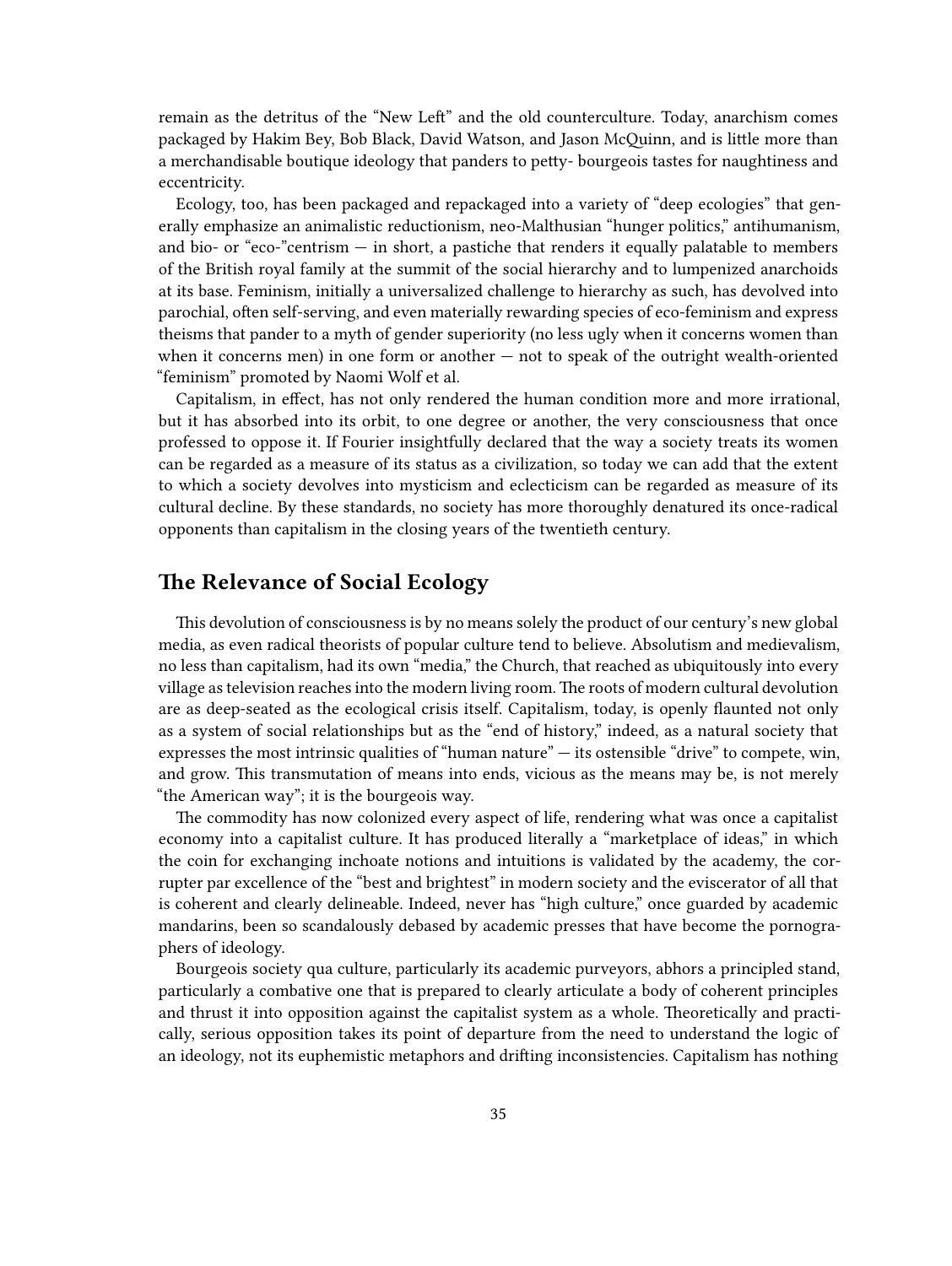to fear from an ecological, feminist, anarchist, or socialist hash of hazy ideas (often fatuously justified as "pluralistic" or "relativistic") that leaves its social premises untouched. It is all the better for the prevailing order that reason be denounced as "logocentrism," that bourgeois social relations be concealed under the rubric of "industrial society," that the social need for an oppositional movement be brushed aside in favor of a personal need for spiritual redemption, that the political be reduced to the personal, that the project of social revolution be erased by hopeless communitarian endeavors to create "alternative" enterprises.

Except where its profits and "growth opportunities" are concerned, capitalism now delights in avowals of the need to "compromise," to seek a "common ground" — the language of its professoriat no less than its political establishment — which invariably turns out to be its own terrain in a mystified form.

Hence the popularity of "market socialism" in self-styled "leftist" periodicals; or possibly "social deep ecology" in deep ecology periodicals like *The Trumpeter*; or more brazenly, accolades to Gramsci by the *Nouvelle Droite* in France, or to a "Green Adolf " in Germany. A Robin Eckersley has no difficulty juggling the ideas of the Frankfurt School with deep ecology while comparing in truly biocentric fashion the "navigational skills" of birds with the workings of the human mind. The wisdom of making friends with everyone that underpins this academic "discourse" can only lead to a blurring of latent and serious differences — and ultimately to the compromise of all principles and the loss of political direction.

The social and cultural decomposition produced by capitalism can be resisted only by taking the most principled stand against the corrosion of nearly all self-professed oppositional ideas. More than at any time in the past, social ecologists should abandon the illusion that a shared use of the word "social" renders all of us into socialists, or "ecology," into radical ecologists. The measure of social ecology's relevance and theoretical integrity consists of its ability to be rational, ethical, coherent, and true to the ideal of the Enlightenment and the revolutionary tradition not of any ability to earn plaudits from the Prince of Wales, Al Gore, or Gary Snyder, still less from academics, spiritualists, and mystics. In this darkening age when capitalism — the mystified social order par excellence — threatens to globalize the world with capital, commodities, and a facile spirit of "negotiation" and "compromise," it is necessary to keep alive the very idea of uncompromising critique. It is not dogmatic to insist on consistency, to infer and contest the logic of a given body of premises, to demand clarity in a time of cultural twilight. Indeed, quite to the contrary, eclecticism and theoretical chaos, not to speak of practices that are more theatrical than threatening and that consist more of posturing than convincing, will only dim the light of truth and critique. Until social forces emerge that can provide a voice for basic social change rather than spiritual redemption, social ecology must take upon itself the task of preserving and extending the great traditions from which it has emerged.

Should the darkness of capitalist barbarism thicken to the point where this enterprise is no longer possible, history as the rational development of humanity's potentialities for freedom and consciousness will indeed reach its definitive end.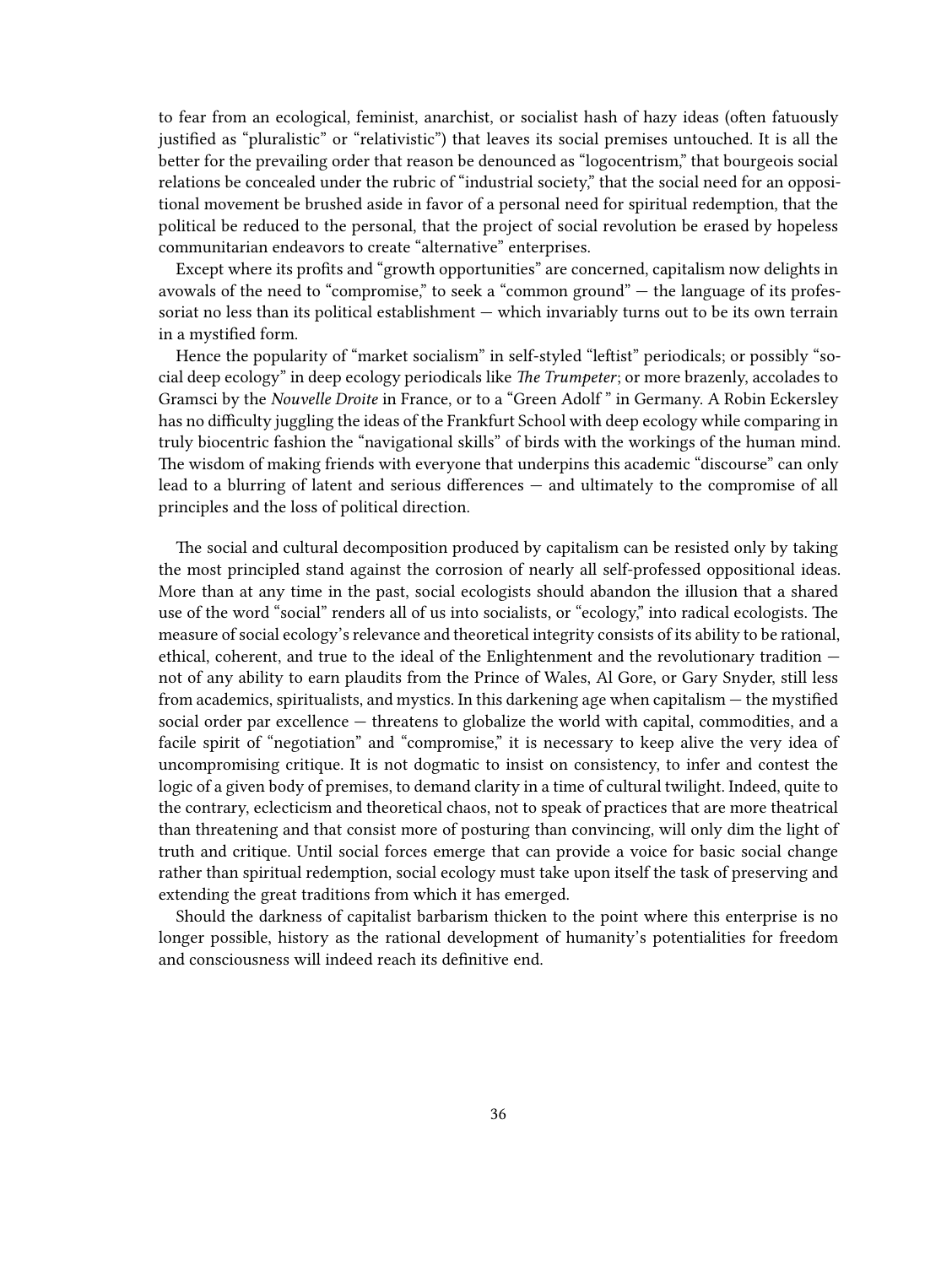### <span id="page-36-0"></span>**The Communalist Project**

Whether the twenty-first century will be the most radical of times or the most reactionary  $$ or will simply lapse into a gray era of dismal mediocrity — will depend overwhelmingly upon the kind of social movement and program that social radicals create out of the theoretical, organizational, and political wealth that has accumulated during the past two centuries of the revolutionary era. The direction we select, from among several intersecting roads of human development, may well determine the future of our species for centuries to come. As long as this irrational society endangers us with nuclear and biological weapons, we cannot ignore the possibility that the entire human enterprise may come to a devastating end. Given the exquisitely elaborate technical plans that the military-industrial complex has devised, the self- extermination of the human species must be included in the futuristic scenarios that, at the turn of the millennium, the mass media are projecting — the end of a human future as such.

Lest these remarks seem too apocalyptic, I should emphasize that we *also* live in an era when human creativity, technology, and imagination have the capability to produce extraordinary material achievements and to endow us with societies that allow for a degree of freedom that far and away exceeds the most dramatic and emancipatory visions projected by social theorists such as Saint- Simon, Charles Fourier, Karl Marx, and Peter Kropotkin.<sup>1</sup> Many thinkers of the postmodern age have obtusely singled out science and technology as the principal threats to human well-being, yet few disciplines have imparted to humanity such a stupendous knowledge of the innermost secrets of matter and life, or provided our species better with the ability to alter every important feature of reality and to improve the well-being of human and nonhuman life-forms.

We are thus in a position either to follow a path toward a grim "end of history," in which a banal succession of vacuous events replaces genuine progress, or to move on to a path toward the *true* making of history, in which humanity genuinely progresses toward a rational world. We are in a position to choose between an ignominious finale, possibly including the catastrophic nuclear oblivion of history itself, and history's rational fulfillment in a free, materially abundant society in an aesthetically crafted environment.

Notwithstanding the technological marvels that competing enterprises of the ruling class (that is, the bourgeoisie) are developing in order to achieve hegemony over one another, little of a subjective nature that exists in the existing society can redeem it. Precisely at a time when we, as a species, are capable of producing the means for amazing objective advances and improvements in the human condition and in the nonhuman natural world — advances that could make for a free and rational society — we stand almost naked morally before the onslaught of social forces that

 $1$  Many less-well-known names could be added to this list, but one that in particular I would like very much to single out is the gallant leader of the Left Socialist Revolutionary Party, Maria Spiridonova, whose supporters were virtually alone in proposing a workable revolutionary program for the Russian people in 1917–18. Their failure to implement their political insights and replace the Bolsheviks (with whom they initially joined in forming the first Soviet government) not only led to their defeat but contributed to the disastrous failure of revolutionary movements in the century that followed.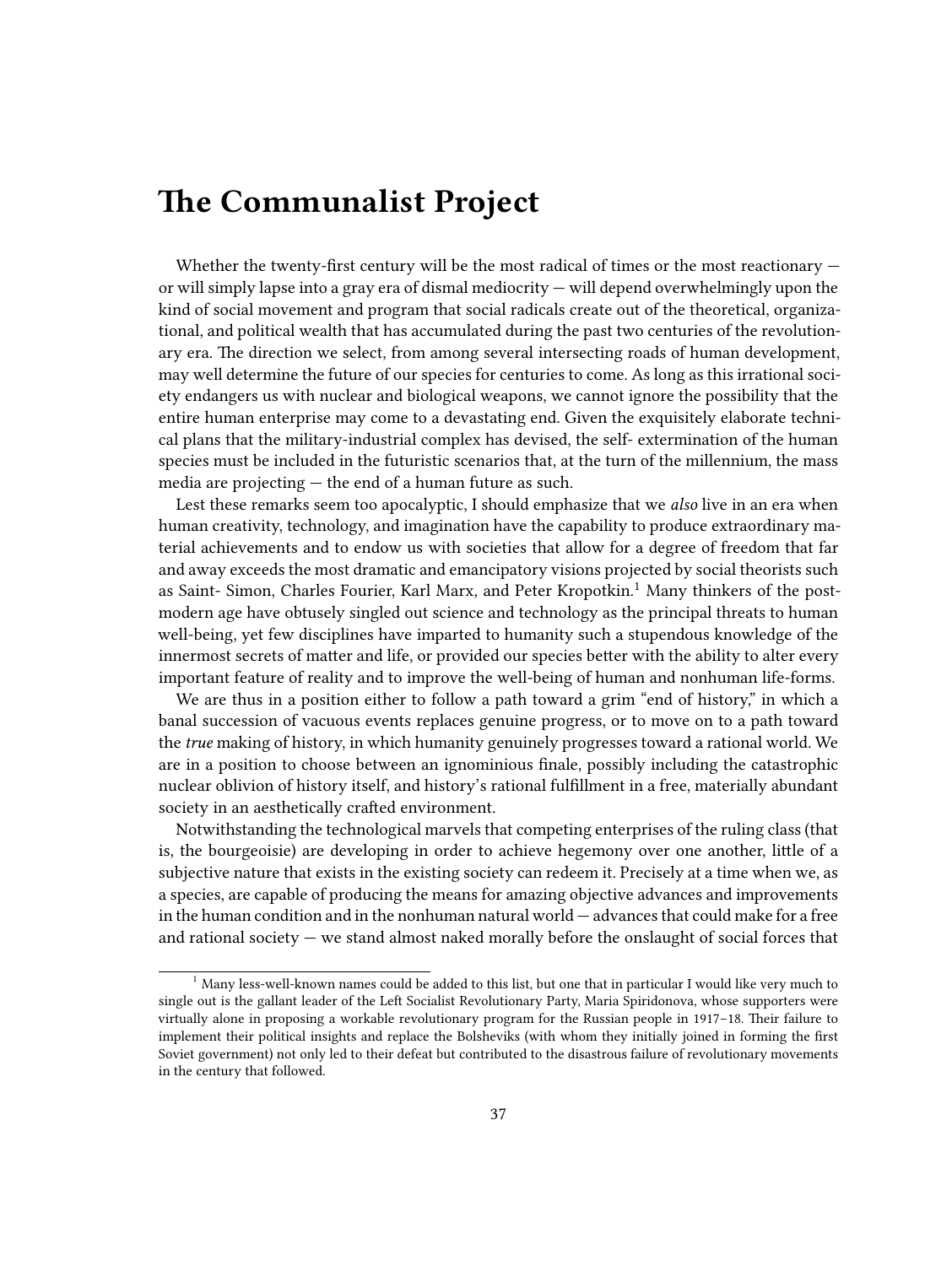may very well lead to our physical immolation. Prognoses about the future are understandably very fragile and are easily distrusted. Pessimism has become very widespread, as capitalist social relations become more deeply entrenched in the human mind than ever before, and as culture regresses appallingly, almost to a vanishing point. To most people today, the hopeful and very radical certainties of the twenty-year period between the Russian Revolution of 1917–18 and the end of the Spanish Civil War in 1939 seem almost naïve.

Yet our decision to create a better society, and our choice of the way to do it, must come *from within ourselves*, without the aid of a deity, still less a mystical "force of nature" or a charismatic leader. If we choose the road toward a better future, our choice must be the consequence of our ability — and *ours alone* — to learn from the material lessons of the past and to appreciate the real prospects of the future. We will need to have recourse, not to ghostly vagaries conjured up from the murky hell of superstition or, absurdly, from the couloirs of the academy, but to the innovative attributes that make up our very humanity and the *essential* features that account for natural and social development, as opposed to the social pathologies and accidental events that have sidetracked humanity from its self-fulfillment in consciousness and reason. Having brought history to a point where nearly *everything* is possible, at least of a material nature — and having left behind a past that was permeated ideologically by mystical and religious elements produced by the human imagination  $-$  we are faced with a new challenge, one that has never before confronted humanity. We must consciously create our own world, not according to demonic fantasies, mindless customs, and destructive prejudices, but according to the canons of *reason*, *reflection*, and *discourse* that uniquely belong to our own species.

#### <span id="page-37-0"></span>**Capitalism, Classes, and Hierarchies**

What factors should be decisive in making our choice? First, of great significance is the immense accumulation of social and political experience that is available to revolutionaries today, a storehouse of knowledge that, properly conceived, could be used to avoid the terrible errors that our predecessors made and to spare humanity the terrible plagues of failed revolutions in the past. Of indispensable importance is the potential for a new theoretical springboard that has been created by the history of ideas, one that provides the means to catapult an emerging radical movement beyond existing social conditions into a future that fosters humanity's emancipation.

But we must also be fully aware of the scope of the problems that we face. We must understand with complete clarity *where* we stand in the development of the prevailing capitalist order, and we have to grasp *emergent* social problems and address them in the program of a new movement. Capitalism is unquestionably the most dynamic society ever to appear in history. By definition, to be sure, it *always* remains a system of commodity exchange in which objects that are made for sale and profit pervade and mediate most human relations. Yet capitalism is also a highly *mutable* system, continually advancing the brutal maxim that whatever enterprise does not grow at the expense of its rivals must die. Hence "growth" and perpetual change become the very laws of life of capitalist existence. This means that capitalism *never* remains permanently in only one form; it must *always* transform the institutions that arise from its basic social relations.

Although capitalism became a dominant society only in the past few centuries, it long existed on the periphery of earlier societies: in a largely commercial form, structured around trade between cities and empires; in a craft form throughout the European Middle Ages; in a hugely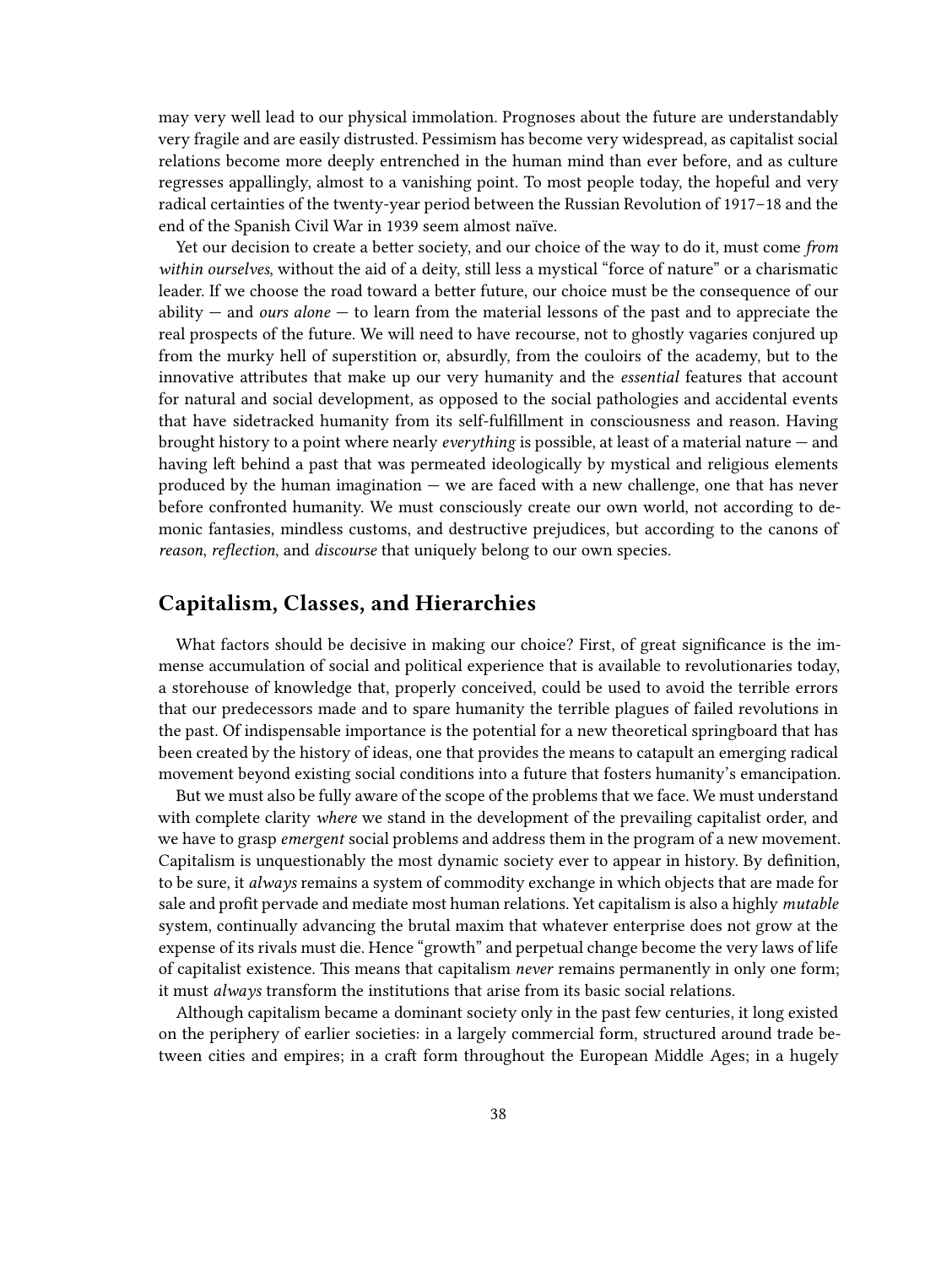industrial form in our own time; and if we are to believe recent seers, in an informational form in the coming period. It has created not only new technologies but also a great variety of economic and social structures, such as the small shop, the factory, the huge mill, and the industrial and commercial complex. Certainly the capitalism of the Industrial Revolution has not completely disappeared, any more than the isolated peasant family and small craftsman of a still earlier period have been consigned to complete oblivion. Much of the past is always incorporated into the present; indeed, as Marx insistently warned, there is no "pure capitalism," and none of the earlier forms of capitalism fade away until radically new social relations are established and become overwhelmingly dominant. But today capitalism, even as it coexists with and utilizes precapitalist institutions for its own ends (see Marx's *Grundrisse* for this dialectic), now reaches into the suburbs and the countryside with its shopping malls and newly styled factories. Indeed, it is by no means inconceivable that one day it will reach beyond our planet. In any case, it has produced not only new commodities to create and feed new wants but new social and cultural *issues*, which in turn have given rise to new supporters and antagonists of the existing system. The famous first part of Marx and Engels's *Communist Manifesto*, in which they celebrate capitalism's wonders, would have to be periodically rewritten to keep pace with the achievements — as well as the horrors — produced by the bourgeoisie's development.

One of the most striking features of capitalism today is that in the Western world the highly simplified two-class structure- the bourgeoisie and the proletariat-that Marx and Engels, in T *he Communist Manifesto*, predicted would become dominant under "mature" capitalism (and we have yet to determine what "mature," still less "late" or "moribund" capitalism actually is) has undergone a process of reconfiguration. The conflict between wage labor and capital, while it has by no means disappeared, nonetheless lacks the *all-embracing importance* that it possessed in the past. Contrary to Marx's expectations, the industrial working class is now dwindling in numbers and is steadily losing its traditional identity as a class — which by no means excludes it from a potentially broader and perhaps more extensive conflict of society as a whole against capitalist social relations. Present-day culture, social relations, cityscapes, modes of production, agriculture, and transportation have remade the traditional proletariat, upon which syndicalists and Marxists were overwhelmingly, indeed almost mystically focused, into a largely petty-bourgeois stratum whose mentality is marked by its own bourgeois utopianism of "consumption for the sake of consumption." We can foresee a time when the proletarian, whatever the color of his or her collar or place on the assembly line, will be completely replaced by automated and even miniaturized means of production that are operated by a few white-coated manipulators of machines and by computers.

By the same token, the living standards of the traditional proletariat and its material expectations (no small factor in the shaping of social consciousness!) have changed enormously, soaring within only a generation or two from near poverty to a comparatively high degree of material affluence. Among the children and grandchildren of former steel and automobile workers and coal miners, who have no proletarian class identity, a college education has replaced the high school diploma as emblematic of a new class status. In the United States once-opposing class interests have converged to a point that almost 50 percent of American households own stocks and bonds, while a huge number are proprietors of one kind or another, possessing their own homes, gardens, and rural summer retreats.

Given these changes, the stern working man or woman, portrayed in radical posters of the past with a flexed, highly muscular arm holding a bone-crushing hammer, has been replaced by the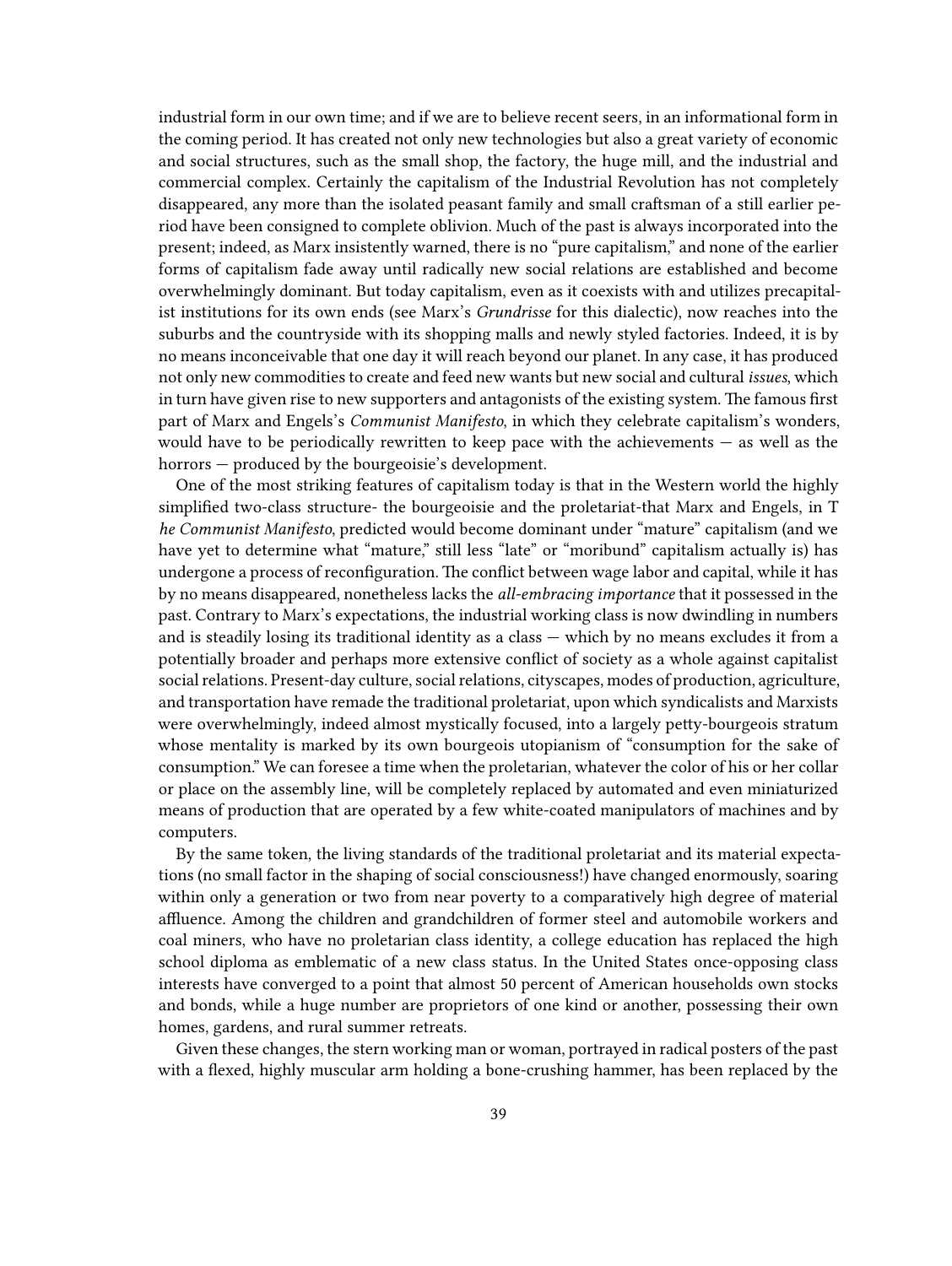genteel and well-mannered (so-called) "working middle class."The traditional cry "Workers of the world, unite!" in its old historical sense becomes ever more meaningless. The class-consciousness of the proletariat, which Marx tried to awaken in *The Communist Manifesto*, has been hemorrhaging steadily and in many places has virtually disappeared. The more existential class struggle has not been eliminated, to be sure, any more than the bourgeoisie could eliminate gravity from the existing human condition, but unless radicals today become aware of the fact that it has been *narrowed* down largely to the individual factory or office, they will fail to see that a new, perhaps more expansive form of social consciousness can emerge in the generalized struggles that face us. Indeed, this form of social consciousness can be given a refreshingly new meaning as the concept of the rebirth of the *citoyen* — a concept so important to the Great Revolution of 1789 and its more broadly humanistic sentiment of sociality that it became the form of address among later revolutionaries summoned to the barricades by the heraldic crowing of the red French rooster.

Seen as a whole, the social condition that capitalism has produced today stands very much at odds with the simplistic class prognoses advanced by Marx and by the revolutionary French syndicalists. After the Second World War, capitalism underwent an enormous transformation, creating *broad new social issues* with extraordinary rapidity, issues that went beyond traditional proletarian demands for improved wages, hours, and working conditions: notably environmental, gender, hierarchical, civic, and democratic issues. Capitalism, in effect, has *generalized* its threats to humanity, particularly with climatic changes that may alter the very face of the planet, oligarchical institutions of a global scope, and rampant urbanization that radically corrodes the civic life basic to grassroots politics.

Hierarchy, today, is becoming as pronounced an issue as class — as witness the extent to which many social analyses have singled out managers, bureaucrats, scientists, and the like as emerging, ostensibly dominant groups. New and elaborate gradations of status and interests count today to an extent that they did not in the recent past; they blur the conflict between wage labor and capital that was once so central, clearly defined, and militantly waged by traditional socialists. Class categories are now intermingled with hierarchical categories based on race, gender, sexual preference, and certainly national or regional differences. *Status differentiations*, characteristic of hierarchy, tend to converge with class differentiations, and a more *all-inclusive* capitalistic world is emerging in which ethnic, national, and gender differences often surpass the importance of class differences in the public eye. This phenomenon is not entirely new: in the First World War countless German socialist workers cast aside their earlier commitment to the red flags of proletarian unity in favor of the national flags of their well-fed and parasitic rulers and went on to plunge bayonets into the bodies of French and Russian socialist workers — as they did, in turn, under the national flags of their own oppressors.

At the same time capitalism has produced a new, perhaps paramount contradiction: the clash between an economy based on unending growth and the desiccation of the natural environment.<sup>2</sup> This issue and its vast ramifications can no more be minimized, let alone dismissed, than the need of human beings for food or air. At present the most promising struggles in the West, where socialism was born, seem to be waged less around income and working conditions than around nuclear power, pollution, deforestation, urban blight, education, health care, community

<sup>&</sup>lt;sup>2</sup> I frankly regard this contradiction as more fundamental than the often-indiscernible tendency of the rate of profit to decline and thereby to render capitalist exchange inoperable – a contradiction to which Marxists assigned a decisive role in the nineteenth and early twentieth centuries.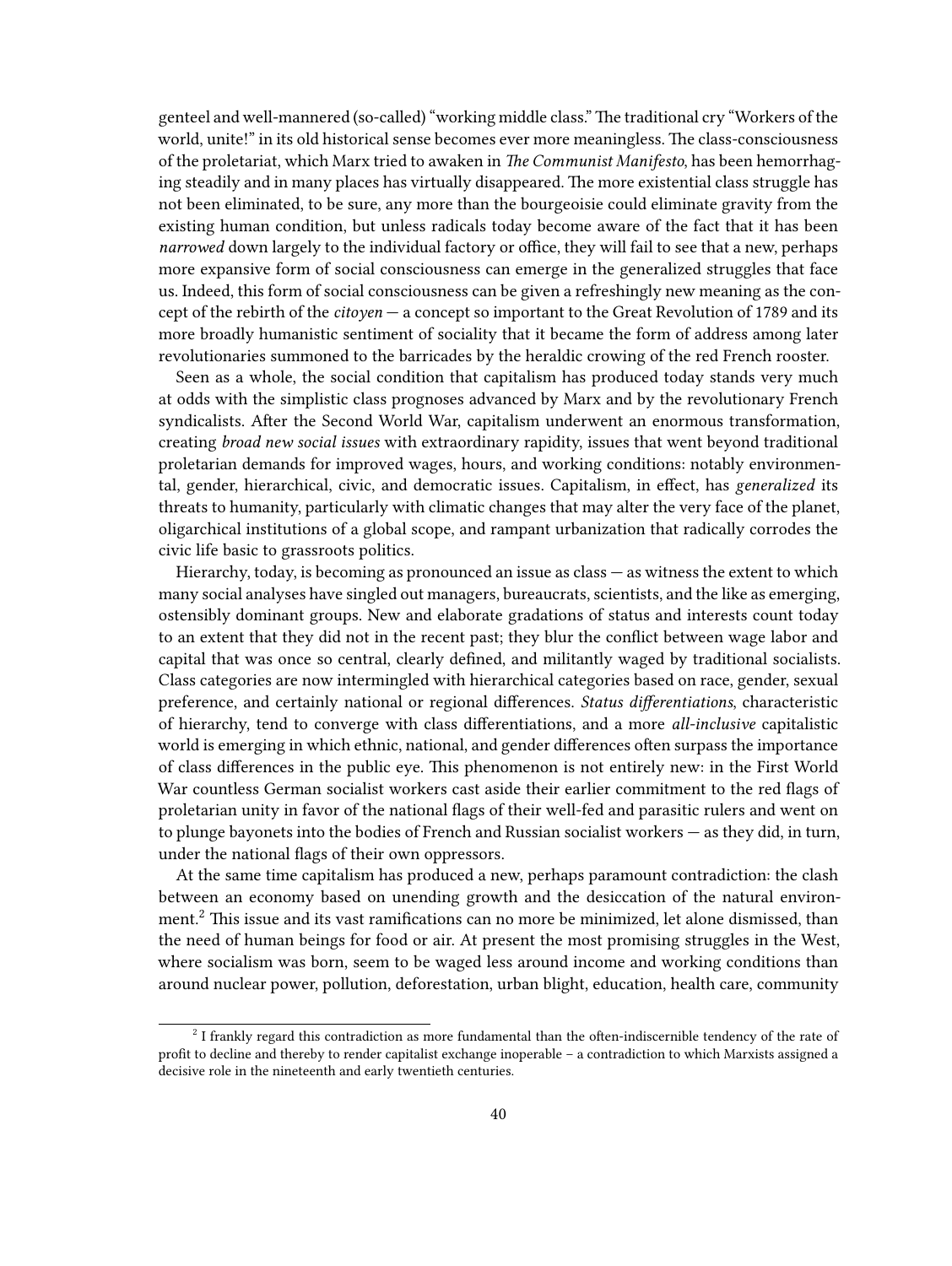life, and the oppression of people in underdeveloped countries-as witness the (albeit sporadic) antiglobalization upsurges, in which blue- and white-collar "workers" march in the same ranks with middle-class humanitarians and are motivated by common social concerns. Proletarian combatants become indistinguishable from middle- class ones. Burly workers, whose hallmark is a combative militancy, now march behind "bread and puppet" theater performers, often with a considerable measure of shared playfulness. Members of the working and middle classes now wear many different social hats, so to speak, challenging capitalism obliquely as well as directly on cultural as well as economic grounds.

Nor can we ignore, in deciding what direction we are to follow, the fact that capitalism, if it is not checked, will in the future-and not necessarily the very distant future — *differ appreciably from the system we know today*. Capitalist development can be expected to vastly alter the social horizon in the years ahead. Can we suppose that factories, offices, cities, residential areas, industry, commerce, and agriculture, let alone moral values, aesthetics, media, popular desires, and the like will not change immensely before the twenty-first century is out? In the past century, capitalism, above all else, has *broadened* social issues — indeed, the historical social question of how a humanity, divided by classes and exploitation, will create a society based on equality, the development of authentic harmony, and freedom — to include those whose resolution was barely foreseen by the liberatory social theorists in the nineteenth and early twentieth centuries. Our age, with its endless array of "bottom lines" and "investment choices," now threatens *to turn society itself into a vast and exploitative marketplace.*<sup>3</sup>

The public with which the progressive socialist had to deal is also changing radically and will continue to do so in the coming decades. To *lag* in understanding behind the changes that capitalism is introducing and the new or broader contradictions it is producing would be to commit the recurringly disastrous error that led to the defeat of nearly all revolutionary upsurges in the past two centuries. Foremost among the lessons that a new revolutionary movement must learn from the past is that it must *win over broad sectors of the middle class* to its new populist program. No attempt to replace capitalism with socialism ever had or will have the *remotest chance of success* without the aid of the discontented petty bourgeoisie, whether it was the intelligentsia and peasantry-in-uniform of the Russian Revolution or the intellectuals, farmers, shopkeepers, clerks, and managers in industry and even in government in the German upheavals of 1918–21. Even during the most promising periods of past revolutionary cycles, the Bolsheviks, Mensheviks, the German Social Democrats, and Russian Communists *never* acquired absolute majorities in their respective legislatives bodies. So-called "proletarian revolutions" were *invariably* minority revolutions, usually even *within the proletariat itself*, and those that succeeded (often briefly, before they were subdued or drifted historically out of the revolutionary movement) depended overwhelmingly on the fact that the bourgeoisie lacked active support among its own military forces or was simply socially demoralized.

<sup>3</sup> Contrary to Marx's assertion that a society disappears only when it has exhausted its capacity for new technological developments, capitalism is in a state of permanent technological revolution – at times, frighteningly so. Marx erred on this score: it will take more than technological stagnation to terminate this system of social relations. As new issues challenge the validity of the entire system, the political and ecological domains will become all the more important. Alternatively, we are faced with the prospect that capitalism may pull down the entire world and leave behind little more than ashes and ruin – achieving, in short, the "capitalist barbarism" of which Rosa Luxemburg warned in her "Junius" essay.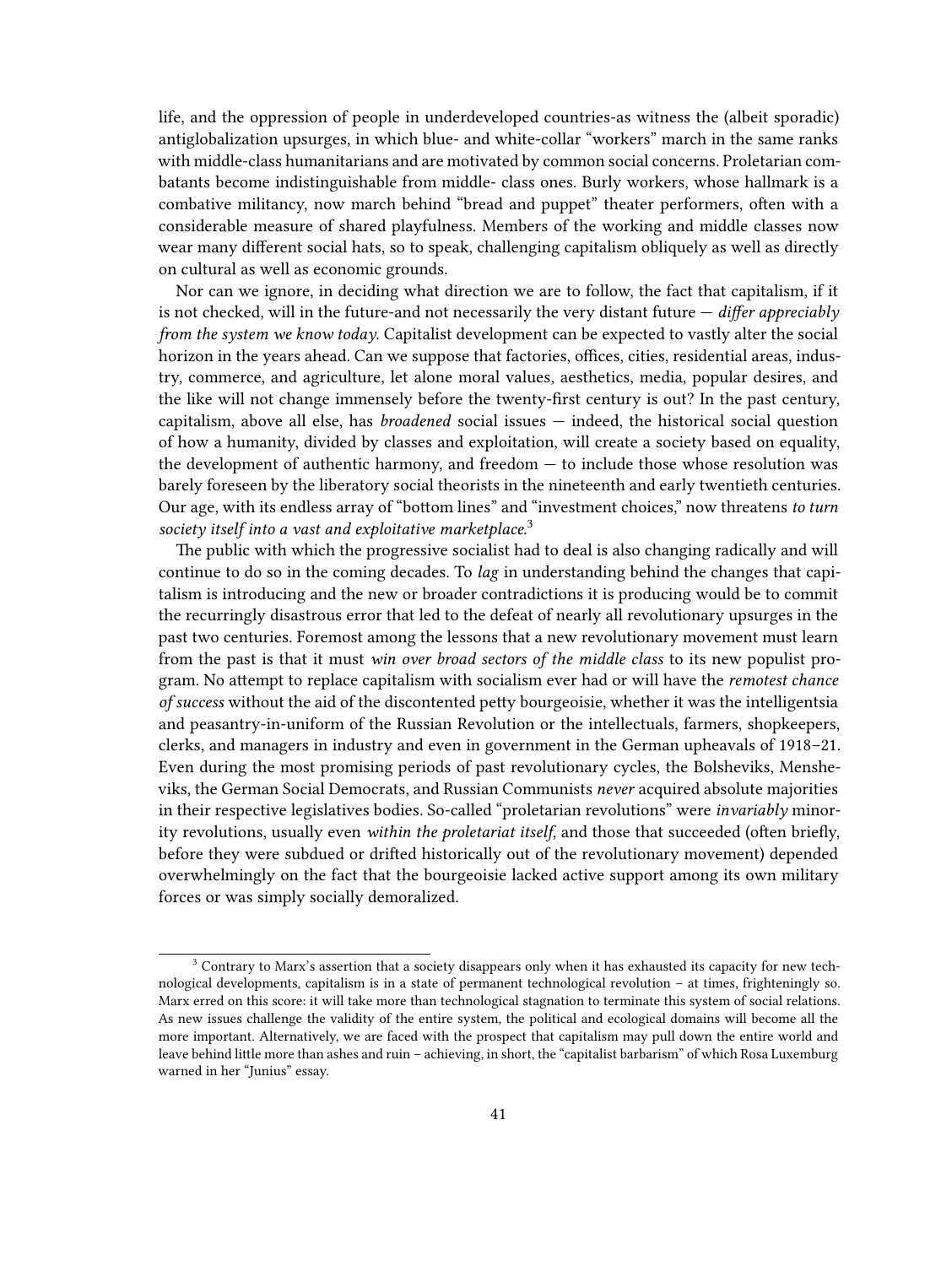#### <span id="page-41-0"></span>**Marxism, Anarchism and Syndicalism**

Given the changes that we are witnessing and those that are still taking form, social radicals can no longer oppose the predatory (as well as immensely creative) capitalist system by using the ideologies and methods that were born in the first Industrial Revolution, when a factory proletarian seemed to be the principal antagonist of a textile plant owner. (Nor can we use ideologies that were spawned by conflicts that an impoverished peasantry used to oppose feudal and semifeudal landowners.) None of the professedly anticapitalist ideologies of the past — Marxism, anarchism, syndicalism, and more generic forms of socialism — retain the same relevance that they had at an earlier stage of capitalist development and in an earlier period of technological advance. Nor can any of them hope to encompass the multitude of new issues, opportunities, problems, and interests that capitalism has repeatedly created over time.

Marxism was the most comprehensive and coherent effort to produce a systematic form of socialism, emphasizing the material as well as the subjective historical preconditions of a new society. This project, in the present era of precapitalist economic decomposition and of intellectual confusion, relativism, and subjectivism, must never surrender to the new barbarians, many of whom find their home in what was once a barrier to ideological regression-the academy. We owe much to Marx's attempt to provide us with a coherent and stimulating analysis of the commodity and commodity relations, to an activist philosophy, a systematic social theory, an objectively grounded or "scientific" concept of historical development, and a flexible political strategy. Marxist political ideas were eminently relevant to the needs of a terribly disoriented proletariat and to the particular oppressions that the industrial bourgeoisie inflicted upon it in England in the 1840s, somewhat later in France, Italy, and Germany, and very presciently in Russia in the last decade of Marx's life. Until the rise of the populist movement in Russia (most famously, the *Narodnaya Volya*), Marx expected the emerging proletariat to become the great majority of the population in Europe and North America, and to inevitably engage in revolutionary class war as a result of capitalist exploitation and immiseration. And especially between 1917 and 1939, long after Marx's death, Europe was indeed beleaguered by a mounting class war that reached the point of outright workers' insurrections. In 1917, owing to an extraordinary confluence of circumstances — particularly with the outbreak of the First World War, which rendered several quasi-feudal European social systems terribly unstable — Lenin and the Bolsheviks tried to use (but greatly altered) Marx's writings in order to take power in an economically backward empire, whose size spanned eleven time zones across Europe and Asia.<sup>4</sup>

<sup>4</sup> I use the word *extraordinary* because, by Marxist standards, Europe was still objectively unprepared for a socialist revolution in 1914. Much of the continent, in fact, had yet to be colonized by the capitalist market or bourgeois social relations. The proletariat – still a very conspicuous minority of the population in a sea of peasants and small producers – had yet to mature as a class into a significant force. Despite the opprobrium that has been heaped on Plekhanov, Kautsky, Bernstein et al., they had a better understanding of the failure of Marxist socialism to embed itself in proletarian consciousness than did Lenin. Luxemburg, in any case, straddled the so-called "social-patriotic" and "internationalist" camps in her image of a Marxist party's function, in contrast to Lenin, her principal opponent in the so-called "organizational question" in the Left of the wartime socialists, who was prepared to establish a "proletarian dictatorship" under all and any circumstances. The First World War was by no means inevitable, and it generated democratic and nationalist revolutions rather than proletarian ones. (Russia, in this respect, was no more a "workers' state" under Bolshevik rule than were the Hungarian and Bavarian "soviet" republics.) Not until 1939 was Europe placed in a position where a world war was inevitable. The revolutionary Left (to which I belonged at the time) frankly erred profoundly when it took a so-called "internationalist" position and refused to support the Allies (their imperialist pathologies notwithstanding) against the vanguard of world fascism, the Third Reich.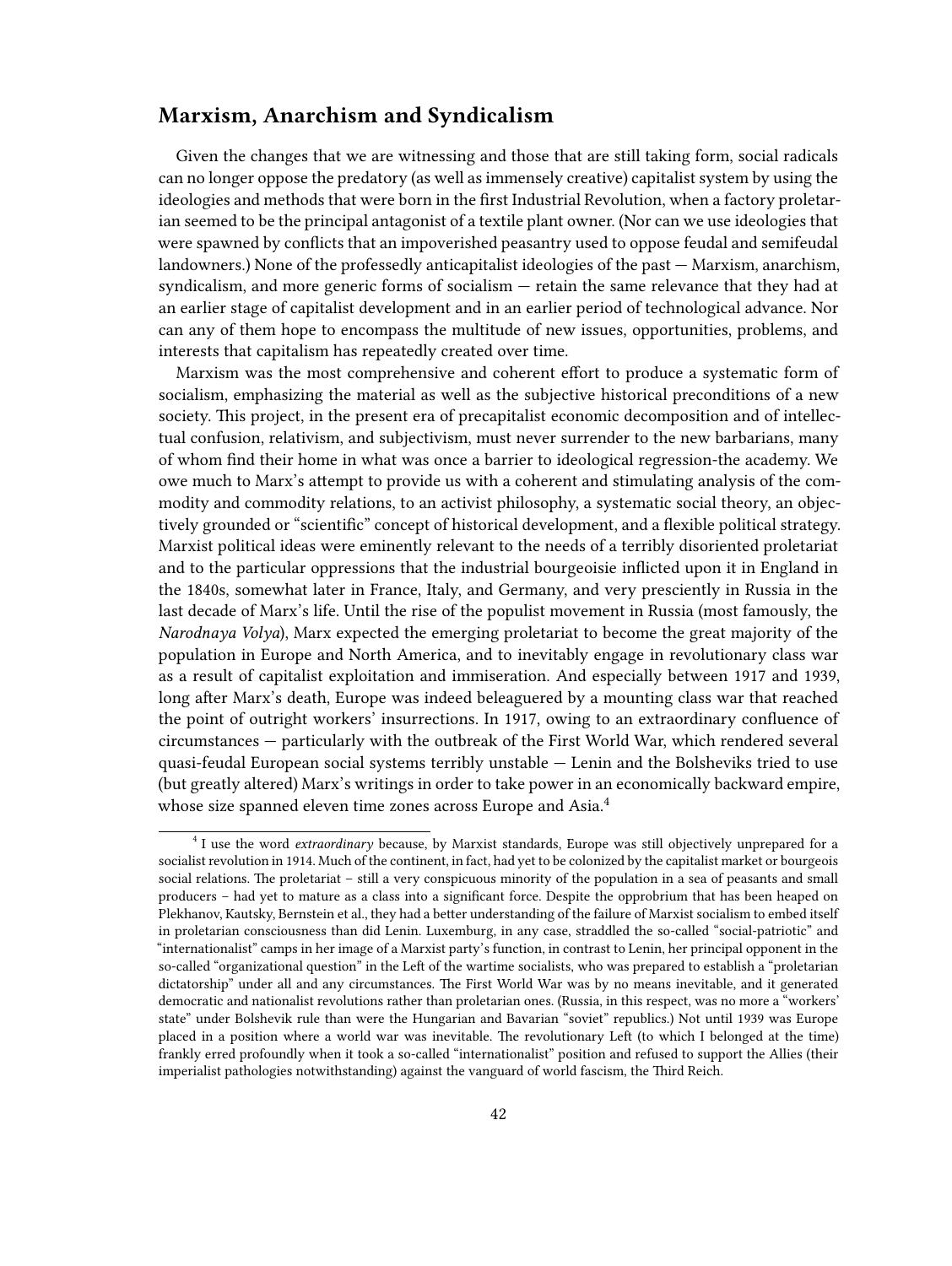But for the most part, as we have seen, Marxism's economic insights belonged to an era of emerging factory capitalism in the nineteenth century. Brilliant as a theory of the material *preconditions* for socialism, it did not address the ecological, civic, and subjective forces or the *efficient* causes that could impel humanity into a movement for revolutionary social change. On the contrary, for nearly a century Marxism stagnated theoretically. Its theorists were often puzzled by developments that have passed it by and, since the 1960s, have mechanically appended environmentalist and feminist ideas to its formulaic *ouvrierist* outlook.

By the same token, anarchism — which, I believe, represents in its *authentic* form a highly individualistic outlook that fosters a radically unfettered lifestyle, often as a substitute for mass action-is far better suited to articulate a Proudhonian single-family peasant and craft world than a modern urban and industrial environment. I myself once used this political label, but further thought has obliged me to conclude that, its often-refreshing aphorisms and insights notwithstanding, it is simply not a social theory. Its foremost theorists celebrate its seeming openness to eclecticism and the liberatory effects of "paradox" or even "contradiction," to use Proudhonian hyperbole. Accordingly, and without prejudice to the earnestness of many anarchistic practices, a case can made that many of the ideas of social and economic reconstruction that in the past have been advanced in the name of "anarchy" were often drawn from Marxism (including my own concept of "post-scarcity," which understandably infuriated many anarchists who read my essays on the subject). Regrettably, the use of socialistic terms has often prevented anarchists from telling us or even understanding clearly what they are: individualists whose concepts of autonomy originate in a strong commitment to *personal* liberty rather than to *social* freedom, or socialists committed to a structured, institutionalized, and responsible form of social organization. Indeed the history of this "ideology" is peppered with idiosyncratic acts of defiance that verge on the eccentric, which not surprisingly have attracted many young people and aesthetes.

In fact anarchism represents the most extreme formulation of liberalism's ideology of unfettered autonomy, culminating in a celebration of heroic acts of defiance of the state. Anarchism's mythos of self-regulation (*auto nomos*) — the radical assertion of the *individual over or even against society and the personalistic absence of responsibility for the collective welfare* — leads to a radical affirmation of the all-powerful will so central to Nietzsche's ideological peregrinations. Some self-professed anarchists have even denounced mass social action as futile and alien to their private concerns and made a fetish of what the Spanish anarchists called *grupismo*, a small-group mode of action that is highly personal rather than social.

Anarchism has often been confused with revolutionary syndicalism, a highly structured and well-developed *mass* form of libertarian trade unionism that, unlike anarchism, was long committed to democratic procedures,<sup>5</sup> to discipline in action, and to organized, long-range revolutionary practice to eliminate capitalism. Its affinity with anarchism stems from its strong libertarian bias, but bitter antagonisms between anarchists and syndicalists have a long history in nearly every country in Western Europe and North America, as witness the tensions between the Spanish CNT and the anarchist groups associated with *Tierra y Libertad* early in the twentieth century; between the revolutionary syndicalist and anarchist groups in Russia during the 1917 revolution; and between the IWW in the United States and the SAC in Sweden, to cite the more illustrative

 $^{\rm 5}$  Kropotkin, for example, rejected democratic decision-making procedures: "Majority rule is as defective as any other kind of rule," he asserted. See Peter Kropotkin, "Anarchist Communism: Its Basis and Principles," in *Kropotkin's Revolutionary Pamphlets*, edited by Roger N. Baldwin (1927; reprinted by New York: Dover, 1970), p. 68.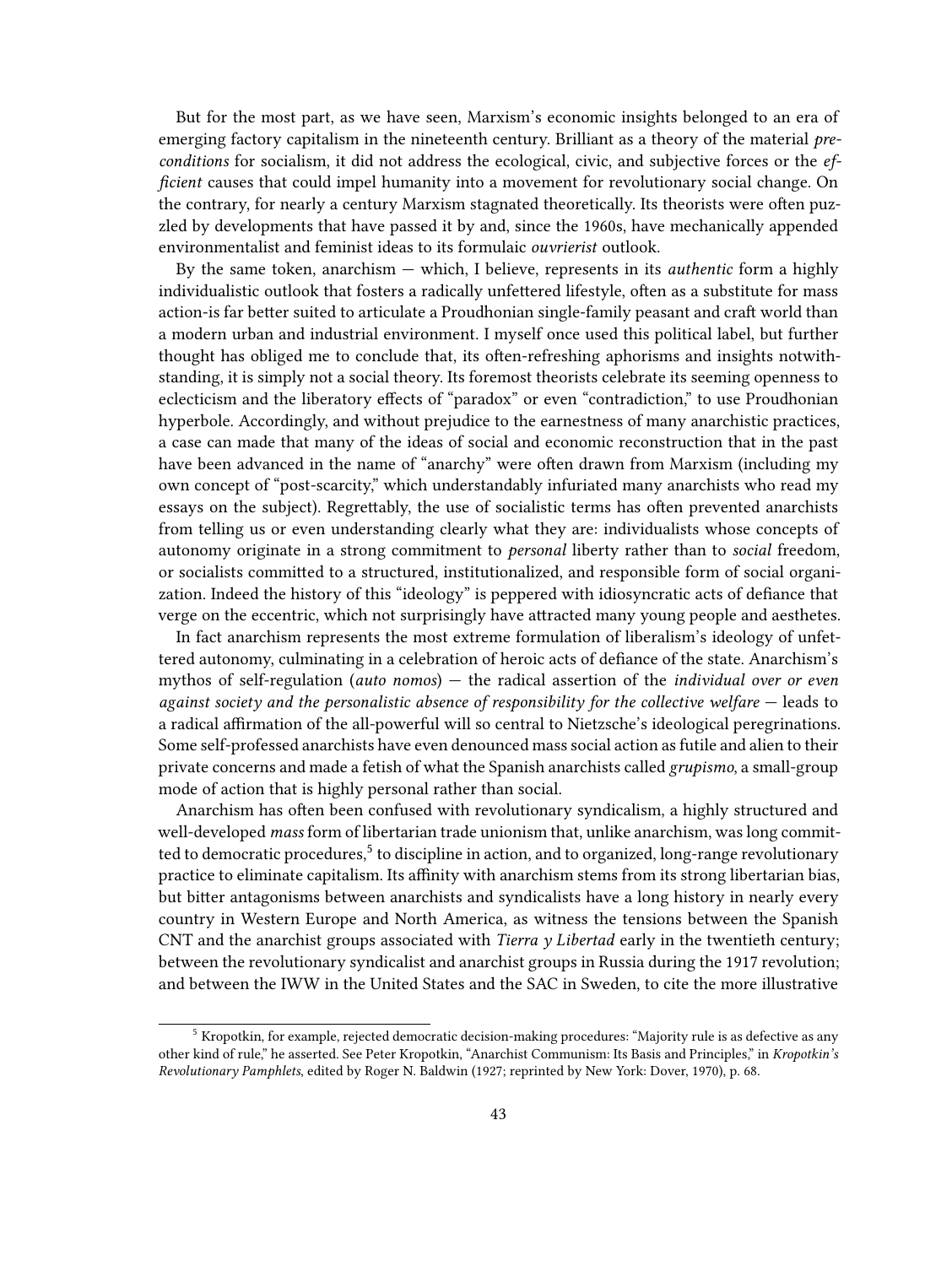cases in the history of the libertarian labor movement. More than one American anarchist was affronted by Joe Hill's defiant maxim on the eve of his execution in Utah: "Don't mourn — Organize!" Alas, small groups were not quite the "organizations" that Joe Hill, or the grossly misunderstood idol of the Spanish libertarian movement, Salvador Seguí, had in mind. It was largely the shared word *libertarian* that made it possible for somewhat confused anarchists to coexist in the same organization with revolutionary syndicalists. It was often verbal confusion rather than ideological clarity that made possible the coexistence in Spain of the FAI, as represented by the anarchist Federica Montseny, with the syndicalists, as represented by Juan Prieto, in the CNT-FAI, a truly confused organization if ever there was one.

Revolutionary syndicalism's destiny has been tied in varying degrees to a pathology called *ouvrierisme*, or "workerism," and whatever philosophy, theory of history, or political economy it possesses has been borrowed, often piecemeal and indirectly, from Marx — indeed, Georges Sorel and many other professed revolutionary syndicalists in the early twentieth century expressly regarded themselves as Marxists and even more expressly eschewed anarchism. Moreover, revolutionary syndicalism lacks a strategy for social change beyond the general strike, which revolutionary uprisings such as the famous October and November general strikes in Russia during 1905 proved to be stirring but ultimately ineffectual. Indeed, as invaluable as the general strike may be as a prelude to direct confrontation with the state, they decidedly do not have the mystical capacity that revolutionary syndicalists assigned to them as means for social change. Their limitations are striking evidence that, as episodic forms of direct action, general strikes are not equatable with revolution nor even with profound social changes, which presuppose a mass movement and require years of gestation and a clear sense of direction. Indeed, revolutionary syndicalism exudes a typical *ouvrierist* anti-intellectualism that disdains attempts to formulate a purposive revolutionary direction and a reverence for proletarian "spontaneity" that, at times, has led it into highly self-destructive situations. Lacking the means for an analysis of their situation, the Spanish syndicalists (and anarchists) revealed only a minimal capacity to understand the situation in which they found themselves after their victory over Franco's forces in the summer of 1936 and no capacity to take "the next step" to institutionalize a workers' and peasants' form of government.

What these observations add up to is that Marxists, revolutionary syndicalists, and authentic anarchists all have a fallacious understanding of *politics*, which should be conceived as the civic arena and the institutions by which people democratically and directly manage their community affairs. Indeed the Left has repeatedly mistaken statecraft for politics by its persistent failure to understand that the two are not only radically different but exist in radical tension — in fact, opposition  $-$  to each other.<sup>6</sup> As I have written elsewhere, historically politics did not emerge from the state — an apparatus whose professional machinery is designed to dominate and facilitate the exploitation of the citizenry in the interests of a privileged class. Rather, politics, almost by definition, is the active engagement of free citizens in the handling their municipal affairs and in their defense of its freedom. One can almost say that politics is the "embodiment" of what the French revolutionaries of the 1790s called *civicisme*. Quite properly, in fact, the word *politics* itself contains the Greek word for "city" or *polis*, and its use in classical Athens, together with *democracy*, connoted the *direct* governing of the city by its citizens. Centuries of civic degradation,

<sup>6</sup> I have made the distinction between politics and statecraft in, for example, Murray Bookchin, *From Urbanization to Cities: Toward a New Politics of Citizenship* (1987; reprinted by London: Cassell, 1992), pp. 41–3, 59–61.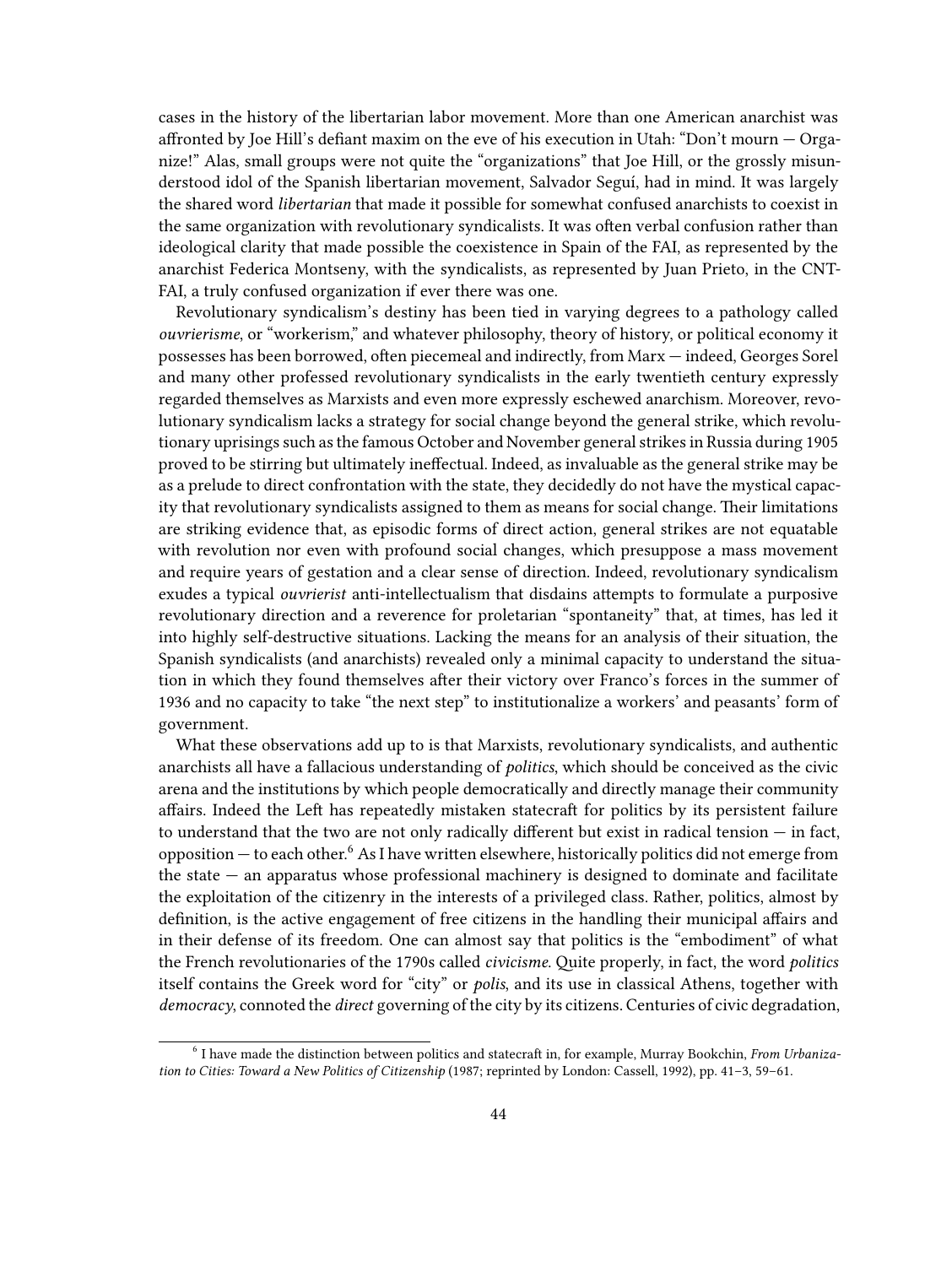marked particularly by the formation of classes, were necessary to produce the state and its corrosive absorption of the political realm.

A defining feature of the Left is precisely the Marxist, anarchist, and revolutionary syndicalist belief that *no distinction exists*, in principle, between the political realm and the statist realm.

By emphasizing the nation-state  $-$  including a "workers' state"- as the locus of economic as well as political power, Marx (as well as libertarians) notoriously failed to demonstrate how workers could *fully* and *directly* control such a state without the mediation of an empowered bureaucracy and essentially statist (or equivalently, in the case of libertarians, governmental) institutions. As a result, the Marxists unavoidably saw the political realm, which it designated a "workers' state," as a repressive entity, ostensibly based on the interests of a single class, the proletariat.

Revolutionary syndicalism, for its part, emphasized *factory control* by workers' committees and confederal economic councils as the locus of social authority, thereby simply bypassing any popular institutions that existed outside the economy. Oddly, this was economic determinism with a vengeance, which, tested by the experiences of the Spanish revolution of 1936, proved completely ineffectual. A vast domain of real governmental power, from military affairs to the administration of justice, fell to the Stalinists and the liberals of Spain, who used their authority to subvert the libertarian movement — and with it, the revolutionary achievements of the syndicalist workers in July 1936, or what was dourly called by one novelist "The Brief Summer of Spanish Anarchism."

As for anarchism, Bakunin expressed the typical view of its adherents in 1871 when he wrote that the new social order could be created "only through the development and organization of the nonpolitical or antipolitical social power of the working class in city and country," thereby rejecting with characteristic inconsistency the very municipal politics which he sanctioned in Italy around the same year. Accordingly, anarchists have long regarded every *government* as a *state* and condemned it accordingly — a view that is a recipe for the elimination of *any* organized social life whatever. While the state is the instrument by which an *oppressive* and *exploitative* class regulates and coercively controls the behavior of an exploited class by a ruling class, a *government* — or better still, a *polity* — is an ensemble of institutions designed to deal with the problems of consociational life in an orderly and hopefully fair manner. Every institutionalized association that constitutes a system for handling public affairs — with or without the presence of a state — is *necessarily* a government. By contrast, every state, although necessarily a form of government, is a force for class repression and control. Annoying as it must seem to Marxists and anarchist alike, the cry for a *constitution*, for a responsible and a responsive government, and even for *law* or *nomos* has been clearly articulated — and committed to print! — by the oppressed for centuries against the capricious rule exercised by monarchs, nobles, and bureaucrats. The libertarian opposition to law, not to speak of government as such, has been as silly as the image of a snake swallowing its tail. What remains in the end is nothing but a retinal afterimage that has no existential reality.

The issues raised in the preceding pages are of more than academic interest. As we enter the twenty-first century, social radicals need a socialism — libertarian and revolutionary — that is neither an extension of the peasant-craft "associationism" that lies at the core of anarchism nor the proletarianism that lies at the core of revolutionary syndicalism and Marxism. However fashionable the traditional ideologies (particularly anarchism) may be among young people today, a truly progressive socialism that is informed by libertarian as well as Marxian ideas but tran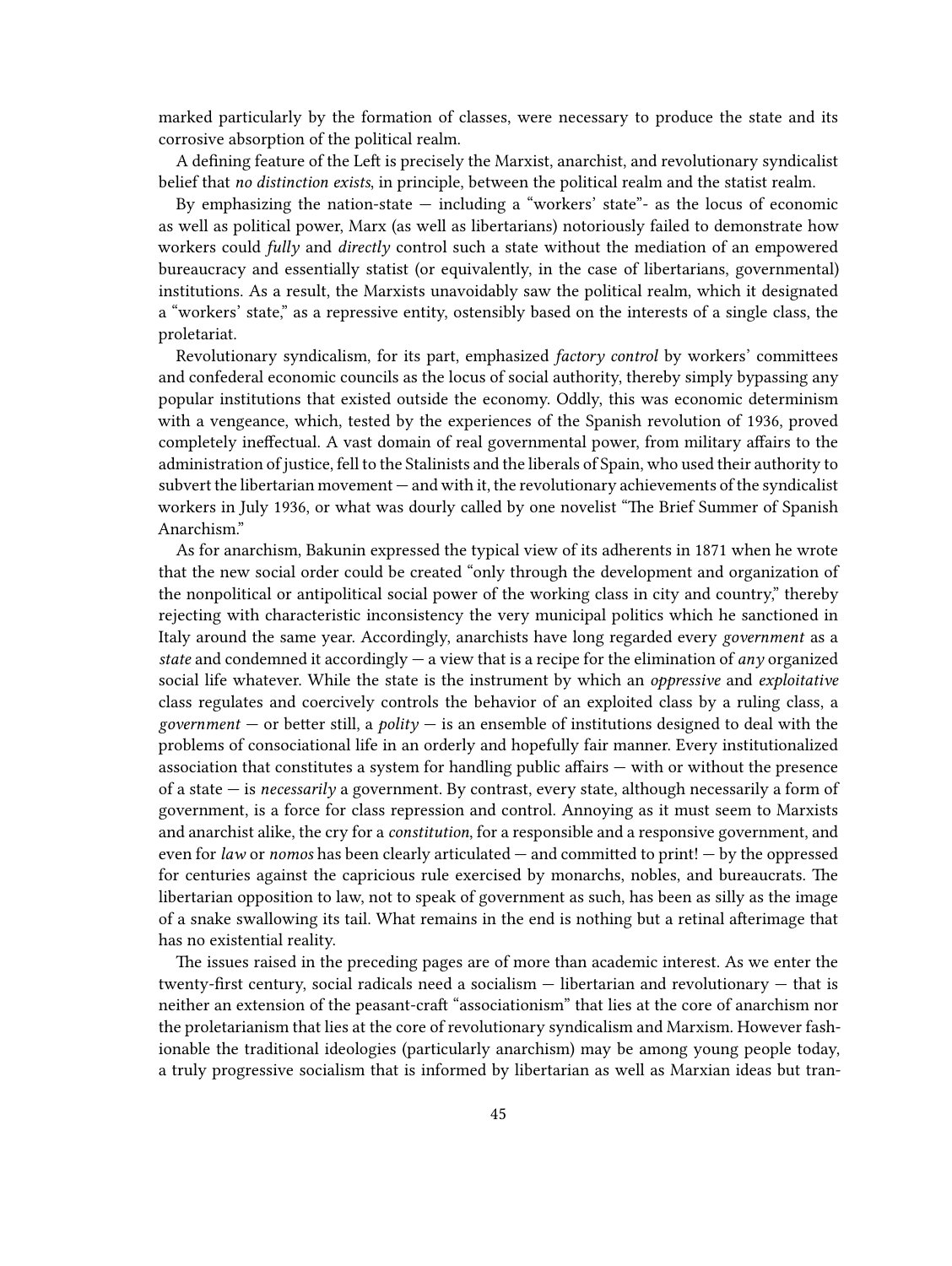scends these older ideologies must provide intellectual leadership. For political radicals today to simply resuscitate Marxism, anarchism, or revolutionary syndicalism and endow them with ideological immortality would be obstructive to the development of a relevant radical movement. A new and comprehensive revolutionary outlook is needed, one that is capable of systematically addressing the generalized issues that may potentially bring *most* of society into opposition to an ever-evolving and changing capitalist system.

The clash between a predatory society based on *indefinite expansion* and nonhuman nature has given rise to an ensemble of ideas that has emerged as the explication of the present social crisis and meaningful radical change. Social ecology, a coherent vision of social development that intertwines the mutual impact of hierarchy *and* class on the civilizing of humanity, has for decades argued that we must reorder social relations so that humanity can live in a protective balance with the natural world.

Contrary to the simplistic ideology of "eco-anarchism," social ecology maintains that an ecologically oriented society can be progressive rather than regressive, placing a strong emphasis not on primitivism, austerity, and denial but on material pleasure and ease. If a society is to be capable of making life not only vastly enjoyable for its members but also leisurely enough that they can engage in the intellectual and cultural self-cultivation that is necessary for creating civilization and a vibrant political life, it must not denigrate technics and science but bring them into accord with visions of human happiness and leisure. Social ecology is an ecology not of hunger and material deprivation but of plenty; it seeks the creation of a rational society in which waste, indeed excess, will be controlled by a new system of values; and when or if shortages arise as a result of irrational behavior, popular assemblies will establish rational standards of consumption by democratic processes. In short, social ecology favors management, plans, and regulations formulated democratically by popular assemblies, not freewheeling forms of behavior that have their origin in individual eccentricities.

#### <span id="page-45-0"></span>**Communalism and Libertarian Municipalism**

It is my contention that Communalism is the overarching political category most suitable to encompass the fully thought out and systematic views of social ecology, including libertarian municipalism and dialectical naturalism.<sup>7</sup> As an ideology, Communalism draws on the best of the older Left ideologies-Marxism and anarchism, more properly the libertarian socialist traditionwhile offering a wider and more relevant scope for our time. From Marxism, it draws the basic project of formulating a rationally systematic and coherent socialism that integrates philosophy, history, economics, and politics. Avowedly dialectical, it attempts to infuse theory with practice. From anarchism, it draws its commitment to antistatism and confederalism, as well as its recognition that hierarchy is a basic problem that can be overcome only by a libertarian socialist society.<sup>8</sup>

 $^7$  Several years ago, while I still identified myself as an anarchist, I attempted to formulate a distinction between "social" and "lifestyle" anarchism, and I wrote an article that identified Communalism as "the democratic dimension of anarchism" (see *Left Green Perspectives*, no. 31, October 1994). I no longer believe that Communalism is a mere "dimension" of anarchism, democratic or otherwise; rather, it is a distinct ideology with a revolutionary tradition that has yet to be explored.

<sup>8</sup> To be sure, these points undergo modification in Communalism: for example, Marxism's historical materialism, explaining the rise of class societies, is expanded by social ecology's explanation of the anthropological and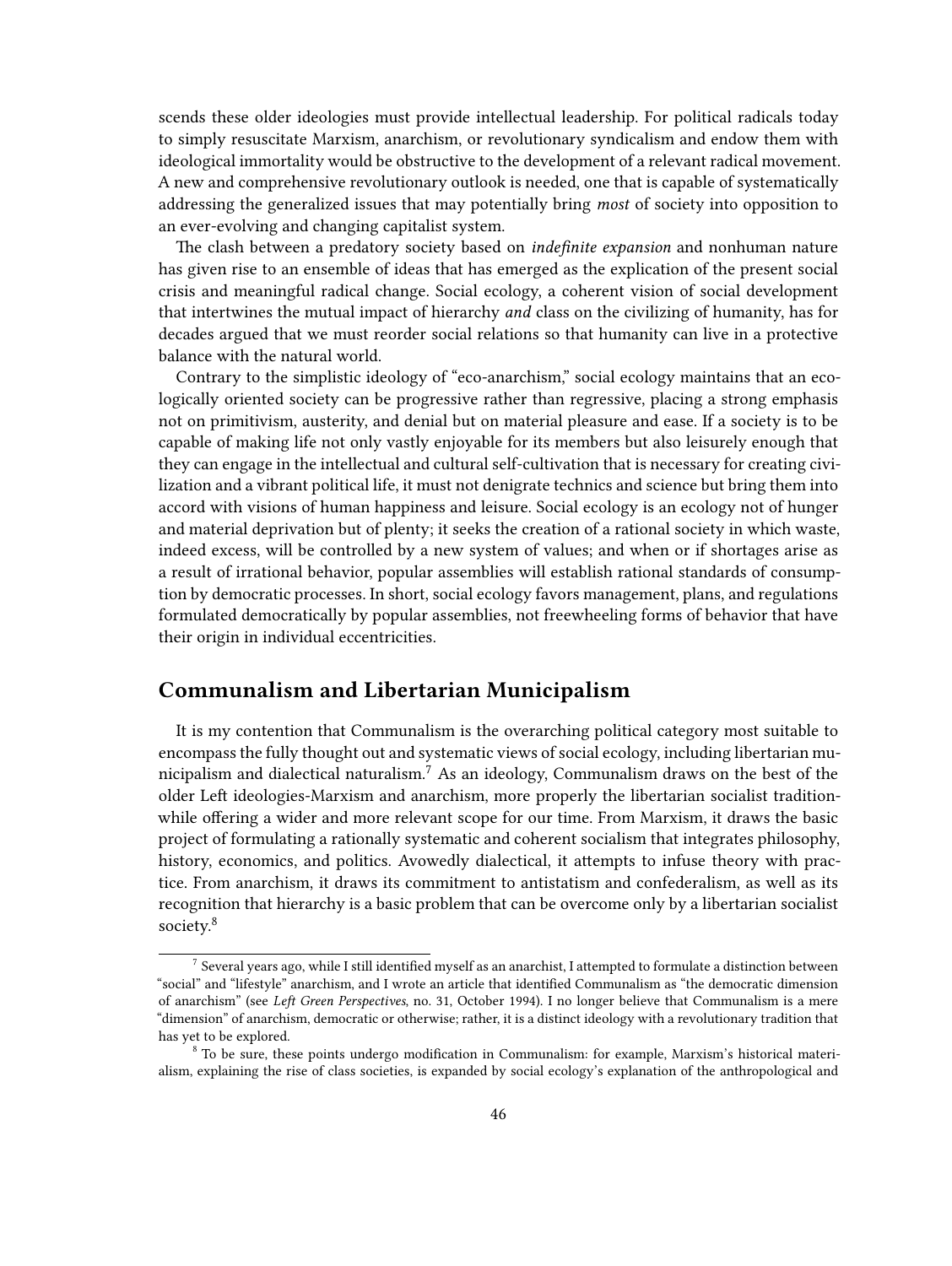The choice of the term *Communalism* to encompass the philosophical, historical, political, and organizational components of a socialism for the twenty-first century has not been a flippant one. The word originated in the Paris Commune of 1871, when the armed people of the French capital raised barricades not only to defend the city council of Paris and its administrative substructures but also to create a nationwide confederation of cities and towns to replace the republican nation-state. Communalism as an ideology is not sullied by the individualism and the often explicit antirationalism of anarchism; nor does it carry the historical burden of Marxism's authoritarianism as embodied in Bolshevism.

It does not focus on the factory as its principal social arena or on the industrial proletariat as its main historical agent; and it does not reduce the free community of the future to a fanciful medieval village. Its most important goal is clearly spelled out in a conventional dictionary definition: Communalism, according to *The American Heritage Dictionary of the English Language*, is "a theory or system of government in which virtually autonomous local communities are loosely bound in a federation."<sup>9</sup>

Communalism seeks to recapture the meaning of politics in its broadest, most emancipatory sense, indeed, to fulfill the historic potential of the municipality as the developmental arena of mind and discourse. It conceptualizes the municipality, potentially at least, as a transformative development *beyond* organic evolution into the domain of *social* evolution. The city is the domain where the archaic blood-tie that was once limited to the unification of families and tribes, to the exclusion of outsiders, was-juridically, at least-dissolved. It became the domain where hierarchies based on parochial and sociobiological attributes of kinship, gender, and age could be eliminated and replaced by a free society based on a shared common humanity. Potentially, it remains the domain where the once-feared stranger can be fully absorbed into the community-initially as a protected resident of a common territory and eventually as a *citizen*, engaged in making policy decisions in the public arena. It is above all the domain where institutions and values have their roots not in zoology but in civil human activity.

Looking beyond these historical functions, the municipality constitutes the only domain for an association based on the free exchange of ideas and a creative endeavor to bring the capacities of consciousness to the service of freedom. It is the domain where a mere *animalistic* adaptation to an existing and pregiven environment can be radically supplanted by *proactive*, *rational* intervention into the world — indeed, a world yet to be made and molded by reason- with a view toward ending the environmental, social, and political insults to which humanity and the biosphere have been subjected by classes and hierarchies. Freed of domination as well as material exploitation-indeed, recreated as a rational arena for human creativity in all spheres of life the municipality becomes the *ethical* space for the good life. Communalism is thus no contrived product of mere fancy: it expresses an abiding concept and practice of political life, formed by a dialectic of social development and reason.

historical rise of hierarchy. Marxian dialectical materialism, in turn, is transcended by dialectical naturalism; and the anarcho-communist notion of a very loose "federation of autonomous communes" is replaced with a confederation from which its *components*, functioning in a democratic manner through citizens' assemblies, may withdraw *only* with the approval of the confederation *as a whole*.

<sup>&</sup>lt;sup>9</sup> What is so surprising about this minimalist dictionary definition is its overall accuracy: I would take issue only with its formulations "virtually autonomous" and "loosely bound," which suggest a parochial and particularistic, even irresponsible relationship of the components of a confederation.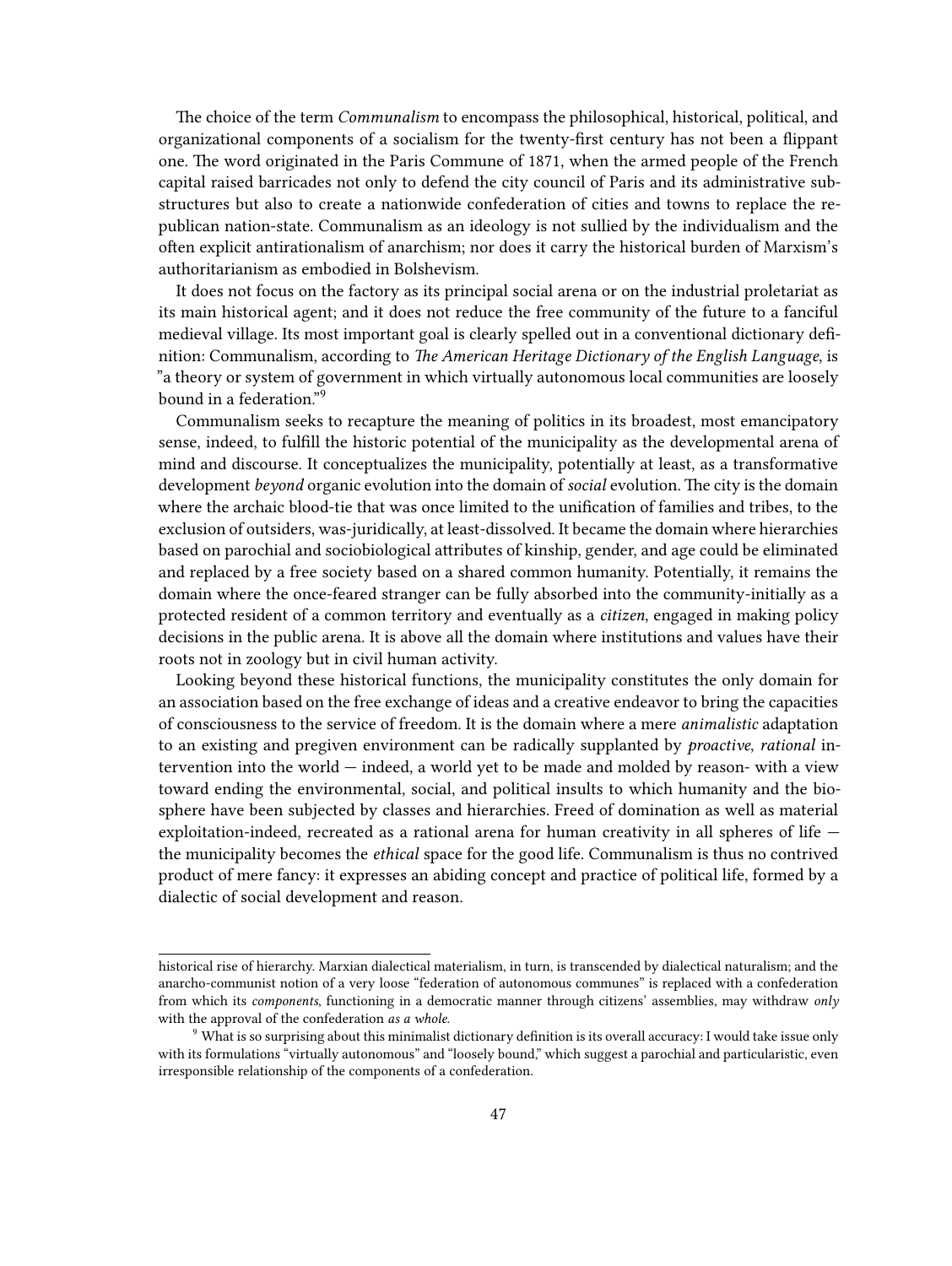As a explicitly *political* body of ideas, Communalism seeks to recover and advance the development of the city (or *commune*) in a form that accords with its greatest potentialities and historical traditions. This is not to say that Communalism accepts the municipality as it is today. Quite to the contrary, the modern municipality is infused with many statist features and often functions as an agent of the bourgeois nation-state. Today, when the nation-state still seems supreme, the rights that modern municipalities possess cannot be dismissed as the epiphenomena of more basic economic relations. Indeed, to a great degree, they are the hard-won gains of commoners, who long defended them against assaults by ruling classes over the course of history  $-$  even against the bourgeoisie itself.

The concrete political dimension of Communalism is known as libertarian municipalism, about which I have previously written extensively.<sup>10</sup> In its libertarian municipalist program, Communalism resolutely seeks to eliminate statist municipal structures and replace them with the institutions of a libertarian polity. It seeks to radically restructure cities' governing institutions into popular democratic assemblies based on neighborhoods, towns, and villages. In these popular assemblies, citizens — including the middle classes as well as the working classes-deal with community affairs on a face- to-face basis, making policy decisions in a direct democracy, and giving reality to the ideal of a humanistic, rational society.

Minimally, if we are to have the kind of free social life to which we aspire, *democracy* should be our form of a shared political life. To address problems and issues that transcend the boundaries of a single municipality, in turn, the democratized municipalities should join together to form a broader confederation. These assemblies and confederations, by their very existence, could then challenge the legitimacy of the state and statist forms of power. They could expressly be aimed at replacing state power and statecraft with popular power and a socially rational transformative politics. And they would become arenas where class conflicts could be played out and where classes could be eliminated.

Libertarian municipalists do not delude themselves that the state will view with equanimity their attempts to replace professionalized power with popular power. They harbor no illusions that the ruling classes will indifferently allow a Communalist movement to demand rights that infringe on the state's sovereignty over towns and cities. Historically, regions, localities, and above all towns and cities have desperately struggled to reclaim their local sovereignty from the state (albeit not always for high-minded purposes). Communalists' attempt to restore the powers of towns and cities and to knit them together into confederations can be expected to evoke increasing resistance from national institutions. That the new popular-assemblyist municipal confederations will embody a dual power against the state that becomes a source of growing political tension is obvious. Either a Communalist *movement* will be radicalized by this tension and will resolutely face all its consequences, or it will surely sink into a morass of compromises that absorb it back into the social order that it once sought to change. How the movement meets

 $10$  My writings on libertarian municipalism date back to the early 1970s, with "Spring Offensives and Summer Vacations," *Anarchos*, no. 4 (1972). The more significant works include the books *From Urbanization to Cities* (1987; reprinted by London: Cassell, 1992) and *The Limits of the City* (New York: Harper Colophon, 1974), as well as the articles "Theses on Libertarian Municipalism," *Our Generation* [Montreal], vol. 16, nos. 3–4 (Spring/Summer 1985); "Radical Politics in an Era of Advanced Capitalism," (included herein); "The Meaning of Confederalism," *Green Perspectives*, no. 20 (November 1990); and "Libertarian Municipalism: An Overview," *Green Perspectives*, no. 24 (October 1991). For a concise summary, see Janet Biehl, *The Politics of Social Ecology: Libertarian Municipalism* (Montreal: Black Rose Books, 1998).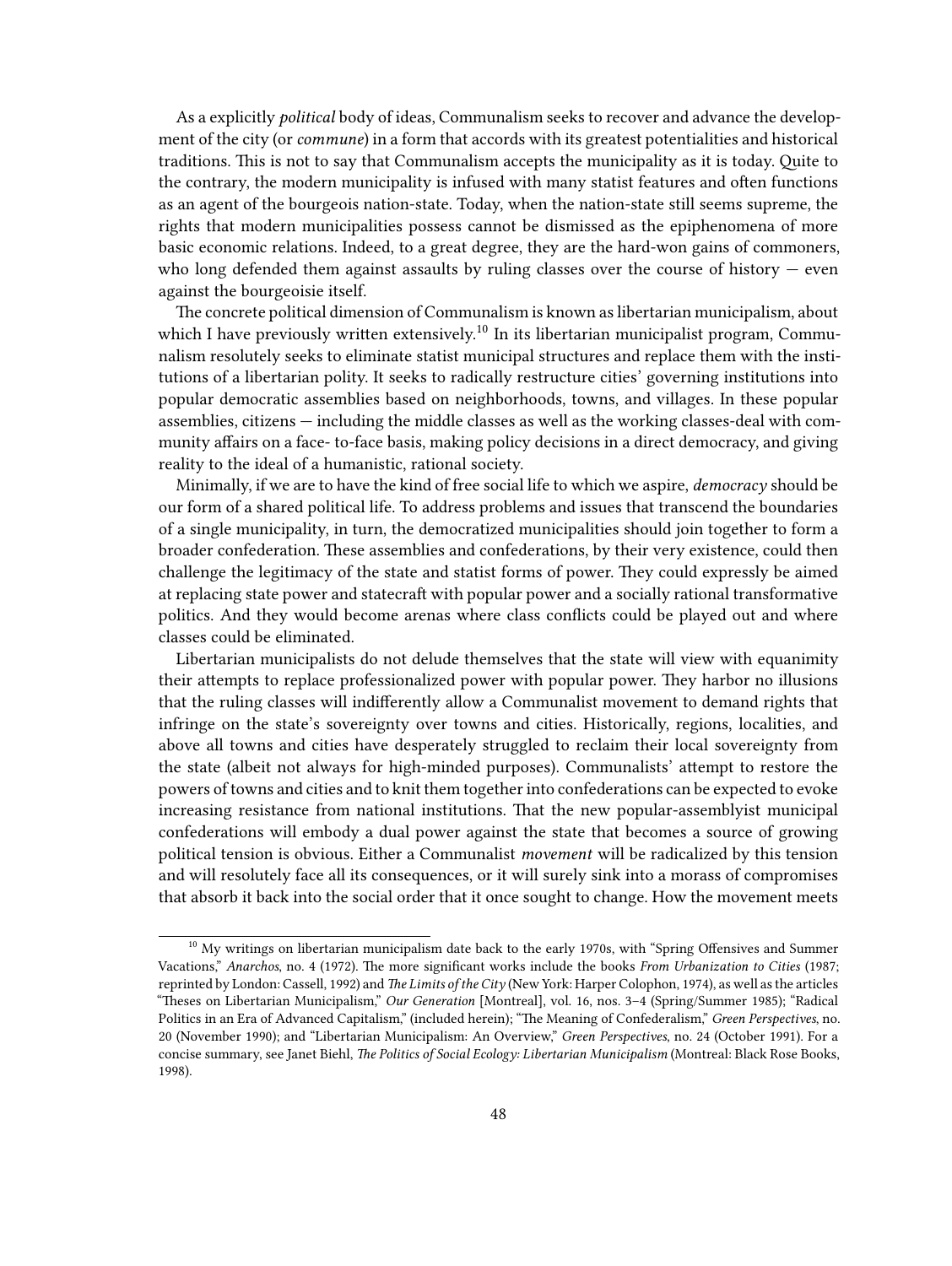this challenge is a clear measure of its seriousness in seeking to change the existing political system and the social consciousness it develops as a source of public education and leadership.

Communalism constitutes a critique of hierarchical and capitalist society as a whole. It seeks to alter not only the political life of society but also its economic life. On this score, its aim is not to nationalize the economy or retain private ownership of the means of production but to *municipalize* the economy. It seeks to integrate the means of production into the existential life of the municipality, such that every productive enterprise falls under the purview of the local assembly, which decides how it will function to meet the interests of the community *as a whole*. The separation between life and work, so prevalent in the modern capitalist economy, must be overcome so that citizens' desires and needs, the artful challenges of creation in the course of production, and role of production in fashioning thought and self-definition are not lost. "Humanity makes itself," to cite the title of V. Gordon Childe's book on the urban revolution at the end of the Neolithic age and the rise of cities, and it does so not only intellectually and esthetically, but by expanding human needs as well as the productive methods for satisfying them. We discover ourselves — our potentialities and their actualization — through creative and useful work that not only transforms the natural world but leads to our self-formation and selfdefinition.

We must also avoid the parochialism and ultimately the desires for proprietorship that have afflicted so many self-managed enterprises, such as the "collectives" in the Russian and Spanish revolutions. Not enough has been written about the drift among many "socialistic" self-managed enterprises, even under the red and red-and-black flags, respectively, of revolutionary Russia and revolutionary Spain, toward forms of collective capitalism that ultimately led many of these concerns to compete with one another for raw materials and markets.<sup>11</sup>

Most importantly, in Communalist political life, workers of different occupations would take their seats in popular assemblies not as *workers* — printers, plumbers, foundry workers and the like, with special occupational interests to advance — but as *citizens*, whose overriding concern should be the *general interest* of the society in which they live. Citizens should be freed of their particularistic identity as workers, specialists, and individuals concerned primarily with their own particularistic interests. Municipal life should become a school for the formation of citizens, both by absorbing new citizens and by educating the young, while the assemblies themselves should function not only as permanent decision-making institutions but as arenas for *educating* the people in handling complex civic and regional affairs.<sup>12</sup>

In a Communalist way of life, conventional economics, with its focus on prices and scarce resources, would be replaced by *ethics*, with its concern for human needs and the good life. Human solidarity  $-$  or *philia*, as the Greeks called it  $-$  would replace material gain and egotism. Municipal assemblies would become not only vital arenas for civic life and decision-making but centers where the shadowy world of economic logistics, properly coordinated production, and civic op-

<sup>11</sup> For one such discussion, see Murray Bookchin, "The Ghost of Anarchosyndicalism," *Anarchist Studies*, vol. 1, no. 1 (Spring 1993).

 $12$  One of the great tragedies of the Russian Revolution of 1917 and the Spanish Revolution of 1936 was the failure of the masses to acquire more than the scantiest knowledge of social logistics and the complex interlinkages involved in providing for the necessities of life in a modern society. Inasmuch as those who had the expertise involved in managing productive enterprises and in making cities functional were supporters of the old regime, workers were in fact unable to actually take over the full control of factories. They were obliged instead to depend on "bourgeois specialists" to operate them, individuals who steadily made them the victims of a technocratic elite.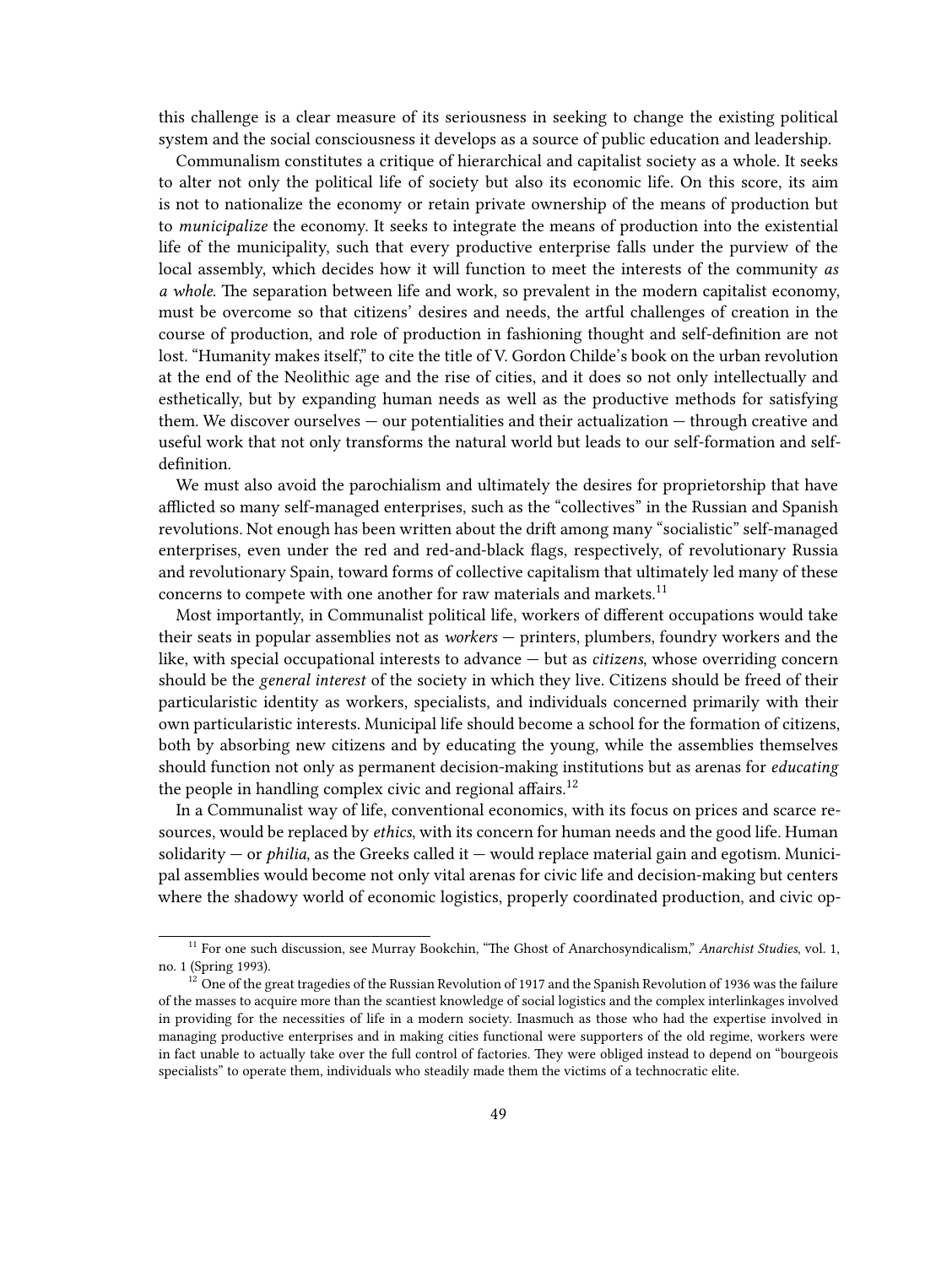erations would be demystified and opened to the scrutiny and participation of the citizenry as a whole. The emergence of the *new citizen* would mark a transcendence of the particularistic class being of traditional socialism and the formation of the "new man" which the Russian revolutionaries hoped they could eventually achieve. Humanity would now be able to rise to the universal state of consciousness and rationality that the great utopians of the nineteenth century and the Marxists hoped their efforts would create, opening the way to humanity's fulfillment as a species that embodies reason rather than material interest and that affords material post-scarcity rather than an austere harmony enforced by a morality of scarcity and material deprivation.<sup>13</sup>

Classical Athenian democracy of the fifth century B.C.E., the source of the Western democratic tradition, was based on face-to-face decision-making in communal assemblies of the people and confederations of those municipal assemblies. For more than two millennia, the political writings of Aristotle recurrently served to heighten our awareness of the city as the arena for the fulfillment of human potentialities for reason, self-consciousness, and the good life. Appropriately, Aristotle traced the emergence of the *polis* from the family or *oikos* — i.e., the realm of necessity, where human beings satisfied their basically animalistic needs, and where authority rested with the eldest male. But the association of several families, he observed, "aim[ed] at something more than the supply of daily needs"<sup>14</sup>; this aim initiated the earliest political formation, the village. Aristotle famously described man (by which he meant the adult Greek male<sup>15</sup>) as a "political animal" (*politikon zoon*) who presided over family members not only to meet their material needs but as the material precondition for his participation in political life, in which discourse and reason replaced mindless deeds, custom, and violence. Thus, "[w]hen several villages are united in a single complete community (*koinonan*), large enough to be nearly or quite self-sufficing," he continued, "the *polis* comes into existence, *originating* in the bare needs of life, and continuing in existence for the sake of a good life."<sup>16</sup>

For Aristotle, and we may assume also for the ancient Athenians, the municipality's proper functions were thus not strictly instrumental or even economic. As the locale of human consociation, the municipality, and the social and political arrangements that people living there constructed, was humanity's *telos*, the arena par excellence where human beings, over the course of history, could actualize their potentiality for reason, self-consciousness, and creativity. Thus for the ancient Athenians, politics denoted not only the handling of the practical affairs of a polity but civic activities that were charged with moral obligation to one's community. All citizens of a city were expected to participate in civic activities as *ethical* beings.

<sup>&</sup>lt;sup>13</sup> I have previously discussed this transformation of workers from mere class beings into citizens, among other places, in *From Urbanization to Cities* (1987; reprinted by London: Cassell, 1995), and in "Workers and the Peace Movement" (1983), published in The *Modern Crisis* (Montreal: Black Rose Books, 1987).

<sup>14</sup> Aristotle, *Politics* (1252 [b] 16), trans. Benjamin Jowett, in *The Complete Works of Aristotle* , Revised Oxford Translation, ed. Jonathan Barnes (Princeton, NJ: Princeton University Press, 1984), vol. 2, p. 1987.

<sup>15</sup> As a libertarian ideal for the future of humanity and a genuine domain of freedom, the Athenian *polis* falls far short of the city's ultimate promise. Its population included slaves, subordinated women, and franchiseless resident aliens. Only a minority of male citizens possessed civic rights, and they ran the city without consulting a larger population. Materially, the stability of the polis depended upon the labor of its noncitizens. These are among the several monumental failings that later municipalities would have to correct. The *polis* is significant, however, not an example of an emancipated community but for the successful functioning of its free *institutions*.

<sup>&</sup>lt;sup>16</sup> Aristotle, *Politics* (1252 [b] 29-30), trans. Jowett; emphasis added. The words from the original Greek text may be found in the Loeb Classical Library edition: Aristotle, *Politics*, trans. H. Rackham (Cambridge, MA: Harvard University Press, 1972).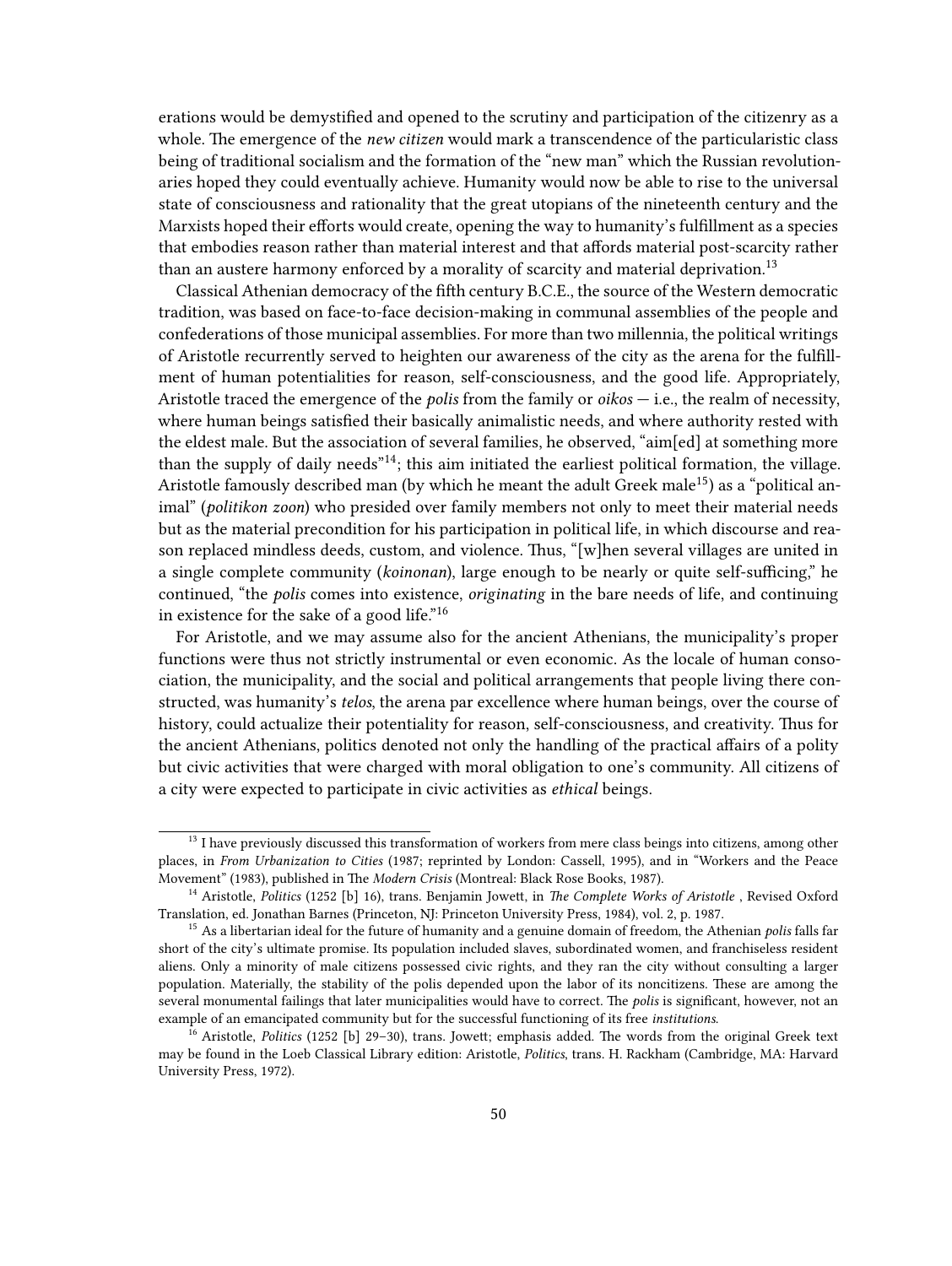Examples of municipal democracy were not limited to ancient Athens. Quite to the contrary, long before class differentiations gave rise to the state, many relatively secular towns produced the earliest institutional structures of local democracy. Assemblies of the people may have existed in ancient Sumer, at the very beginning of the so-called "urban revolution" some seven or eight thousand years ago.They clearly appeared among the Greeks, and until the defeat of the Gracchus brothers, they were popular centers of power in republican Rome. They were nearly ubiquitous in the medieval towns of Europe and even in Russia, notably in Novgorod and Pskov, which, for a time, were among the most democratic cities in the Slavic world. The assembly, it should be emphasized, began to approximate its truly modern form in the neighborhood Parisian sections of 1793, when they became the authentic motive forces of the Great Revolution and *conscious* agents for the making of a new body politic. That they were never given the consideration they deserve in the literature on democracy, particularly democratic Marxist tendencies and revolutionary syndicalists, is dramatic evidence of the flaws that existed in the revolutionary tradition.

These democratic municipal institutions normally existed in combative tension with grasping monarchs, feudal lords, wealthy families, and freebooting invaders until they were crushed, frequently in bloody struggles. It cannot be emphasized too strongly that *every great revolution in modern history had a civic dimension* that has been smothered in radical histories by an emphasis on class antagonisms, however important these antagonisms have been. Thus it is unthinkable that the English Revolution of the 1640s can be understood without singling out London as its terrain; or, by the same token, any discussions of the various French Revolutions without focusing on Paris, or the Russian Revolutions without dwelling on Petrograd, or the Spanish Revolution of 1936 without citing Barcelona as its most advanced social center. This centrality of the city is not a mere geographic fact; it is, above all, a profoundly political one, which involved the ways in which revolutionary masses aggregated and debated, the civic traditions that nourished them, and the environment that fostered their revolutionary views.

Libertarian municipalism is an integral part of the Communalist framework, indeed its praxis, just as Communalism as a systematic body of revolutionary thought is meaningless without libertarian municipalism. The differences between Communalism and authentic or "pure" anarchism, let alone Marxism, are much too great to be spanned by a prefix such as *anarcho-*, *social-*, *neo-*, or even *libertarian*. Any attempt to reduce Communalism to a mere variant of anarchism would be to deny the integrity of both ideas — indeed, to ignore their conflicting concepts of democracy, organization, elections, government, and the like. Gustave Lefrancais, the Paris Communard who may have coined this political term, adamantly declared that he was "a Communalist, not an anarchist."<sup>17</sup>

<sup>&</sup>lt;sup>17</sup> Lefrancais is quoted in Peter Kropotkin, *Memoirs of a Revolutionist* (New York: Horizon Press, 1968), p. 393. I too would be obliged today to make the same statement. In the late 1950s, when anarchism in the United States was a barely discernible presence, it seemed like a sufficiently clear field in which I could develop social ecology, as well as the philosophical and political ideas that would eventually become dialectical naturalism and libertarian municipalism. I well knew that these views were not consistent with traditional anarchist ideas, least of all postscarcity, which implied that a modern libertarian society rested on advanced material preconditions. Today I find that anarchism remains the very simplistic individualistic and antirationalist psychology it has always been. My attempt to retain anarchism under the name of "social anarchism" has largely been a failure, and I now find that the term I have used to denote my views must be replaced with Communalism, which coherently integrates and goes beyond the most viable features of the anarchist and Marxist traditions. Recent attempts to use the word *anarchism* as a leveler to minimize the abundant and contradictory differences that are grouped under that term and even celebrate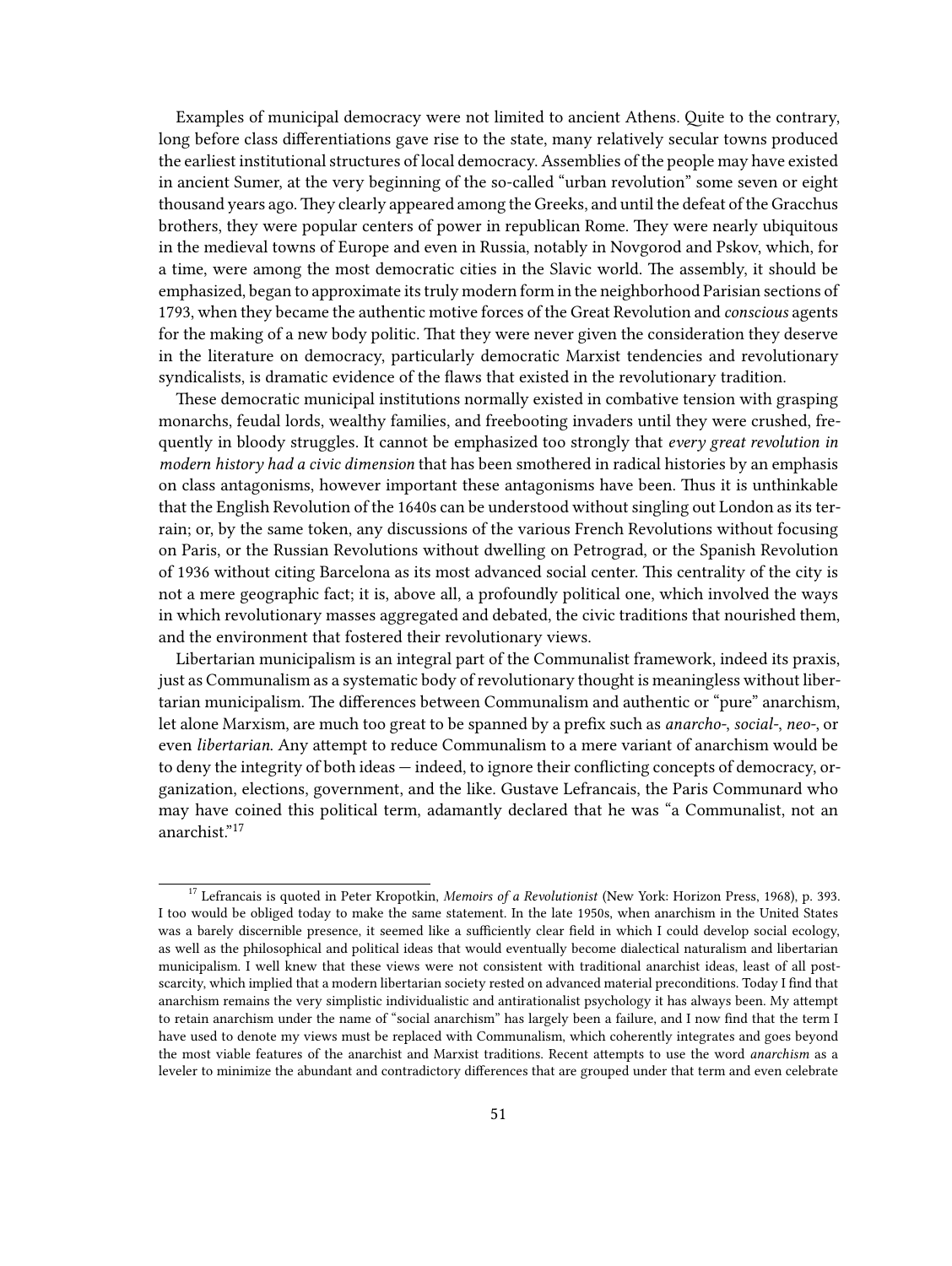Above all, Communalism is engaged with the problem of power.<sup>18</sup> In marked contrast to the various kinds of *communitarian* enterprises favored by many self-designated anarchists, such as "people's" garages, print shops, food coops, and backyard gardens, adherents of Communalism mobilize themselves to electorally engage in a potentially important center of power — the municipal council — and try to compel it to create legislatively potent neighborhood assemblies. These assemblies, it should be emphasized, would make every effort to delegitimate and depose the statist organs that currently control their villages, towns, or cities and thereafter act as the real engines in the exercise of power. Once a number of municipalities are democratized along communalist lines, they would methodically confederate into municipal leagues and challenge the role of the nation-state and, through popular assemblies and confederal councils, try to acquire control over economic and political life.

Finally, Communalism, in contrast to anarchism, decidedly calls for decision-making by majority voting as the only equitable way for a large number of people to make decisions. Authentic anarchists claim that this principle — the "rule" of the minority by the majority — is authoritarian and propose instead to make decisions by consensus. Consensus, in which single individuals can veto majority decisions, threatens to abolish society as such. A free society is not one in which its members, like Homer's lotus-eaters, live in a state of bliss without memory, temptation, or knowledge. Like it or not, humanity has eaten of the fruit of knowledge, and its memories are laden with history and experience. In a lived mode of freedom — contrary to mere café chatter — the rights of minorities to express their dissenting views will always be protected as fully as the rights of majorities. Any abridgements of those rights would be instantly corrected by the community — hopefully gently, but if unavoidable, forcefully — lest social life collapse into sheer chaos. Indeed, the views of a minority would be treasured as potential source of new insights and nascent truths that, if abridged, would deny society the sources of creativity and developmental advances — for new ideas generally emerge from inspired minorities that gradually gain the centrality they deserve at a given time and place — until, again, they too are challenged as the conventional wisdom of a period that is beginning to pass away and requires new (minority) views to replace frozen orthodoxies.

#### <span id="page-51-0"></span>**The Need for Organization and Education**

It remains to ask: how are we to achieve this rational society? One anarchist writer would have it that the good society (or a true "natural" disposition of affairs, including a "natural man") exists beneath the oppressive burdens of civilization like fertile soil beneath the snow. It follows from this mentality that all we are obliged to do to achieve the good society is to somehow eliminate the snow, which is to say capitalism, nation-states, churches, conventional schools, and other almost endless types of institutions that perversely embody domination in one form or another. Presumably an anarchist society — once state, governmental, and cultural institutions are merely removed-would emerge intact, ready to function and thrive as a free society. Such a "society," if one can even call it such, would not require that we proactively create it: we would simply let the

its openness to "differences" make it a diffuse catch-all for tendencies that properly should be in sharp conflict with one another.

 $18$  For a discussion of the very real problems created by anarchists' disdain for power during the Spanish Revolution, see the appendix originally written to this article, "Anarchism and Power in the Spanish Revolution." (Available at [www.communalism.org](http://www.communalism.org).)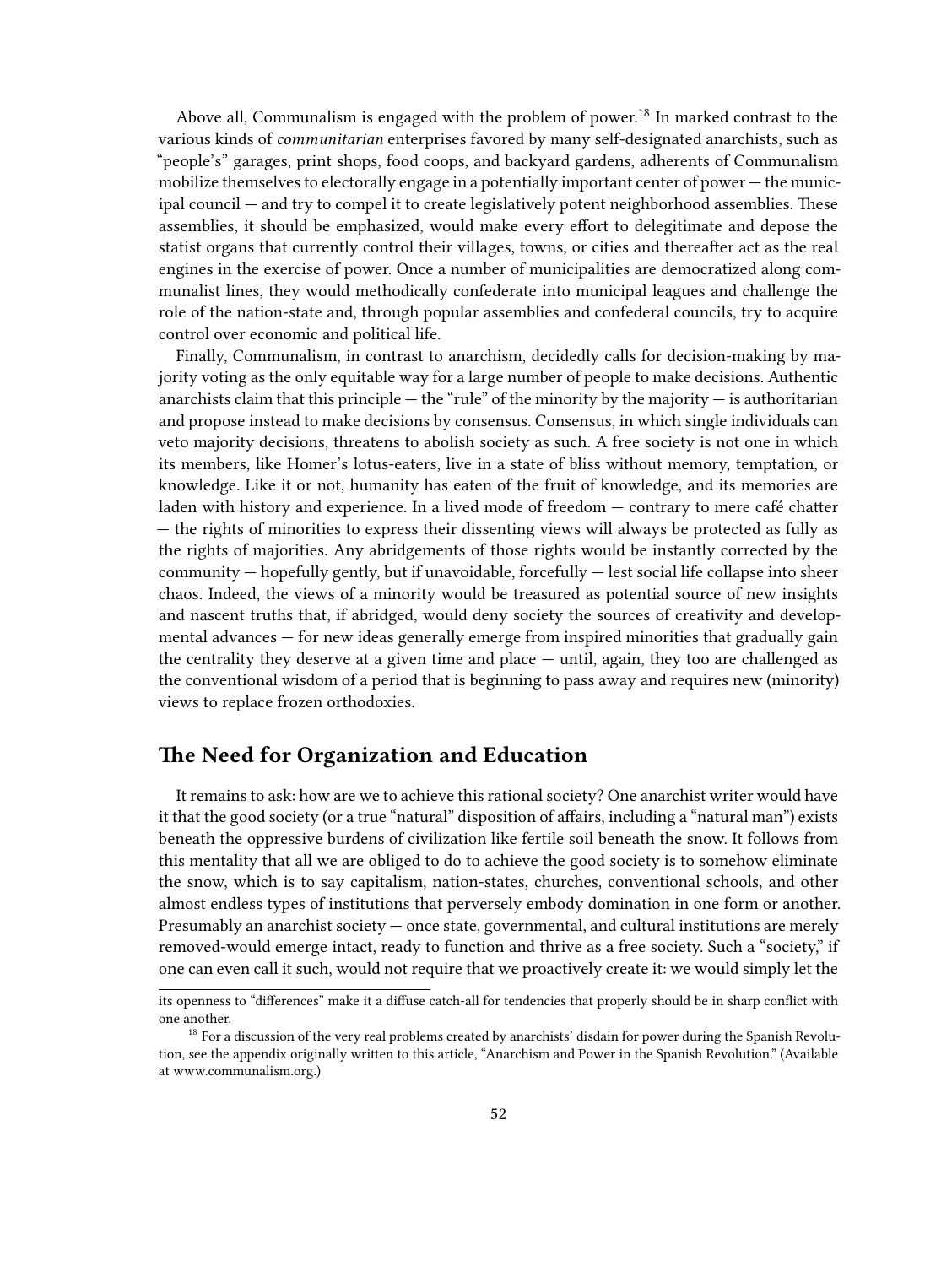snow above it melt away. The process of rationally creating a free Communalist society, alas, will require substantially more thought and work than embracing a mystified concept of aboriginal innocence and bliss.

A Communalist society should rest, above all, on the efforts of a new radical organization to change the world, one that has a new political vocabulary to explain its goals, and a new program and theoretical framework to make those goals coherent. It would, above all, require dedicated individuals who are willing to take on the responsibilities of education and, yes, *leadership*. Unless words are not to become completely mystified and obscure a reality that exists before our very eyes, it should minimally be acknowledged that leadership *always* exists and does not disappear because it is clouded by euphemisms such as "militants" or, as in Spain, "influential militants." It must also be acknowledge that many individuals in earlier groups like the CNT were not just "influential militants" but outright leaders, whose views were given more consideration — and deservedly so! — than those of others because they were based on more experience, knowledge, and wisdom, as well as the psychological traits that were needed to provide effective guidance. A serious libertarian approach to leadership would indeed acknowledge the reality and crucial importance of leaders — all the more to establish the greatly needed formal *structures and regulations* that can effectively *control and modify* the activities of leaders and recall them when the membership decides their respect is being misused or when leadership becomes an exercise in the abusive exercise of power.

A libertarian municipalist movement should function, not with the adherence of flippant and tentative members, but with people who have been schooled in the movement's ideas, procedures and activities. They should, in effect, demonstrate a serious commitment to their organization — an organization whose structure is laid out explicitly in a formal *constitution* and appropriate *bylaws*. Without a democratically formulated and approved institutional framework whose members and leaders can be held accountable, clearly articulated standards of responsibility cease to exist. Indeed, it is precisely when a membership is no longer responsible to its constitutional and regulatory provisions that authoritarianism develops and eventually leads to the movement's immolation. Freedom from authoritarianism can best be assured only by the clear, concise, and detailed allocation of power, not by pretensions that power and leadership are forms of "rule" or by libertarian metaphors that conceal their reality. It has been precisely when an organization fails to articulate these regulatory details that the conditions emerge for its degeneration and decay.

Ironically, no stratum has been more insistent in demanding its freedom to exercise its will against regulation than chiefs, monarchs, nobles, and the bourgeoisie; similarly even well- meaning anarchists have seen individual autonomy as the true expression of freedom from the "artificialities" of civilization. In the realm of *true* freedom — that is, freedom that has been actualized as the result of consciousness, knowledge, and necessity — to know *what we can and cannot do* is more cleanly honest and true to reality than to avert the responsibility of knowing the limits of the lived world. Said a very wise man more than a century and a half ago: "Men make their own history, but they do not make it just as they please."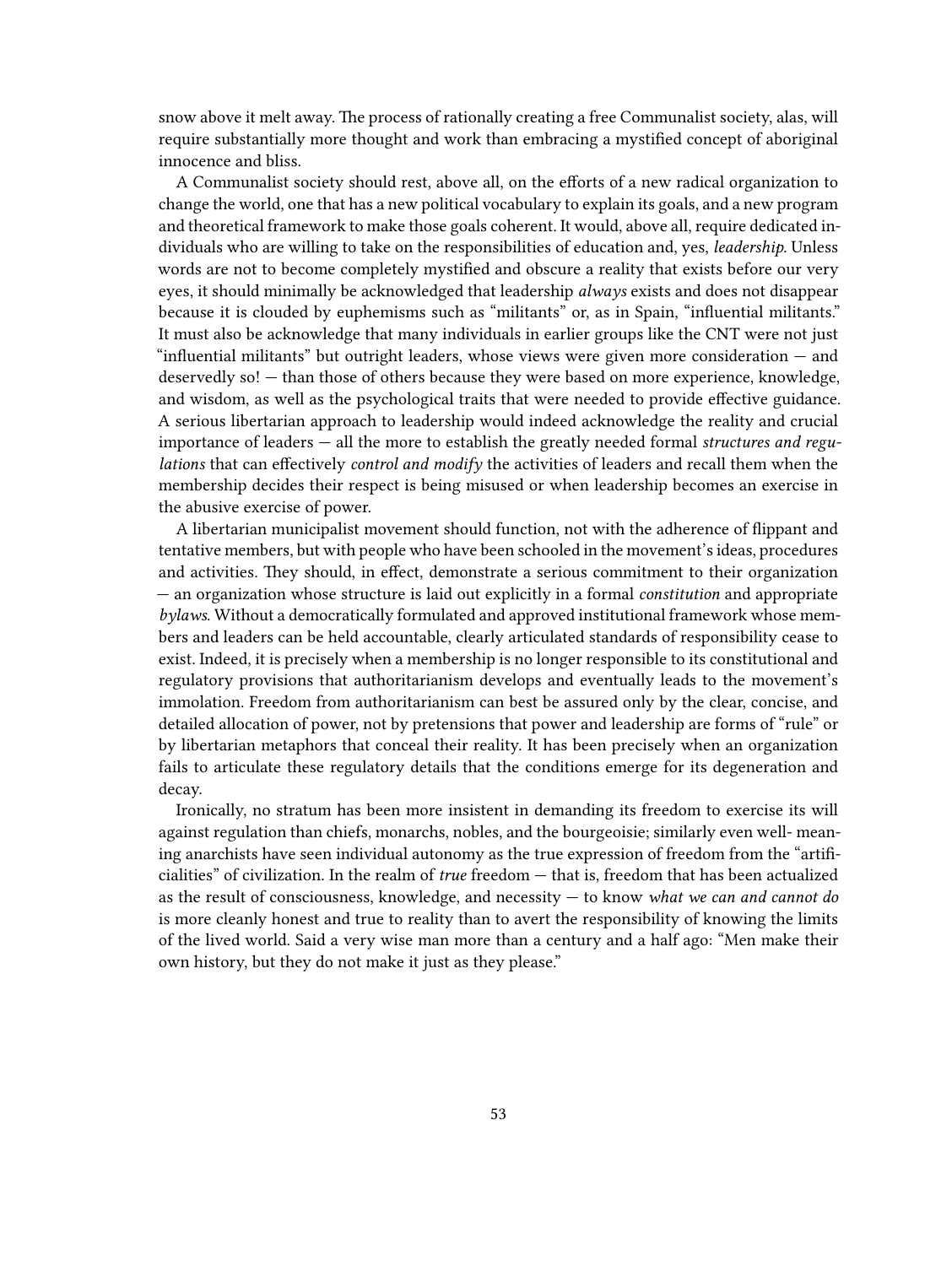#### <span id="page-53-0"></span>**Creating a New Left**

The need for the international Left to advance courageously beyond a Marxist, anarchist, syndicalist, or vague socialist framework toward a Communalist framework is particularly compelling today. Rarely in the history of leftist political ideas have ideologies been so wildly and irresponsibly muddled; rarely has ideology itself been so disparaged; rarely has the cry for "Unity!" on any terms been heard with such desperation. To be sure, the various tendencies that oppose capitalism should indeed unite around efforts to discredit and ultimately efface the market system. To such ends, unity is an invaluable desideratum: a united front of the entire Left is needed in order to counter the entrenched system-indeed, culture-of commodity production and exchange, and to defend the residual rights that the masses have won in earlier struggles against oppressive governments and social systems.

The urgency of this need, however, does not require movement participants to abandon mutual criticism, or to stifle their criticism of the authoritarian traits present in anticapitalist organizations. Least of all does it require them to *compromise the integrity and identity of their various programs*. Th vast majority of participants in today's movement are inexperienced young radicals who have come of age in an era of postmodernist relativism. As a consequence, the movement is marked by a chilling eclecticism, in which tentative opinions are chaotically mismarried to ideals that should rest on soundly objective premises.<sup>19</sup> In a milieu where the clear expression of ideas is not valued and terms are inappropriately used, and where argumentation is disparaged as "aggressive" and, worse, "divisive," it becomes difficult to formulate ideas in the crucible of debate. Ideas grow and mature best, in fact, not in the silence and controlled humidity of an ideological nursery, but in the tumult of dispute and mutual criticism.

Following revolutionary socialist practices of the past, Communalists would try to formulate a minimum program that calls for satisfaction of the immediate concerns of the masses, such as improved wages and shelter or adequate park space and transportation. This minimum program would aim to satisfy the most elemental needs of the masses, to improve their access to the resources that make daily life tolerable. The maximum program, by contrast, would present an image of what human life could be like under libertarian socialism, at least as far as such a society is foreseeable in a world that is continually changing under the impact of seemingly unending industrial revolutions.

Even more, however, Communalists would see their program and practice as a process. Indeed, a transitional program in which each new demand provides the springboard for escalating demands that lead toward more radical and eventually revolutionary demands. One of the most striking examples of a transitional demand was the programmatic call in the late nineteenth century by the Second International for a popular militia to replace a professional army. In still other cases, revolutionary socialists demanded that railroads be publicly owned (or, as revolutionary syndicalists might have demanded, be controlled by railroad workers) rather than privately owned and operated. None of these demands were *in themselves* revolutionary, but they opened *pathways*, politically, to revolutionary forms of ownership and operation — which, in turn, could be escalated to achieve the movement's maximum program. Others might criticize such step-by-

<sup>&</sup>lt;sup>19</sup> I should note that by *objective* I do not refer merely to existential entities and events but also to potentialities that can be rationally conceived, nurtured, and in time actualized into what we would narrowly call realities. If mere substantiality were all that the term objective meant, no ideal or promise of freedom would be an *objectively* valid goal unless it existed under our very noses.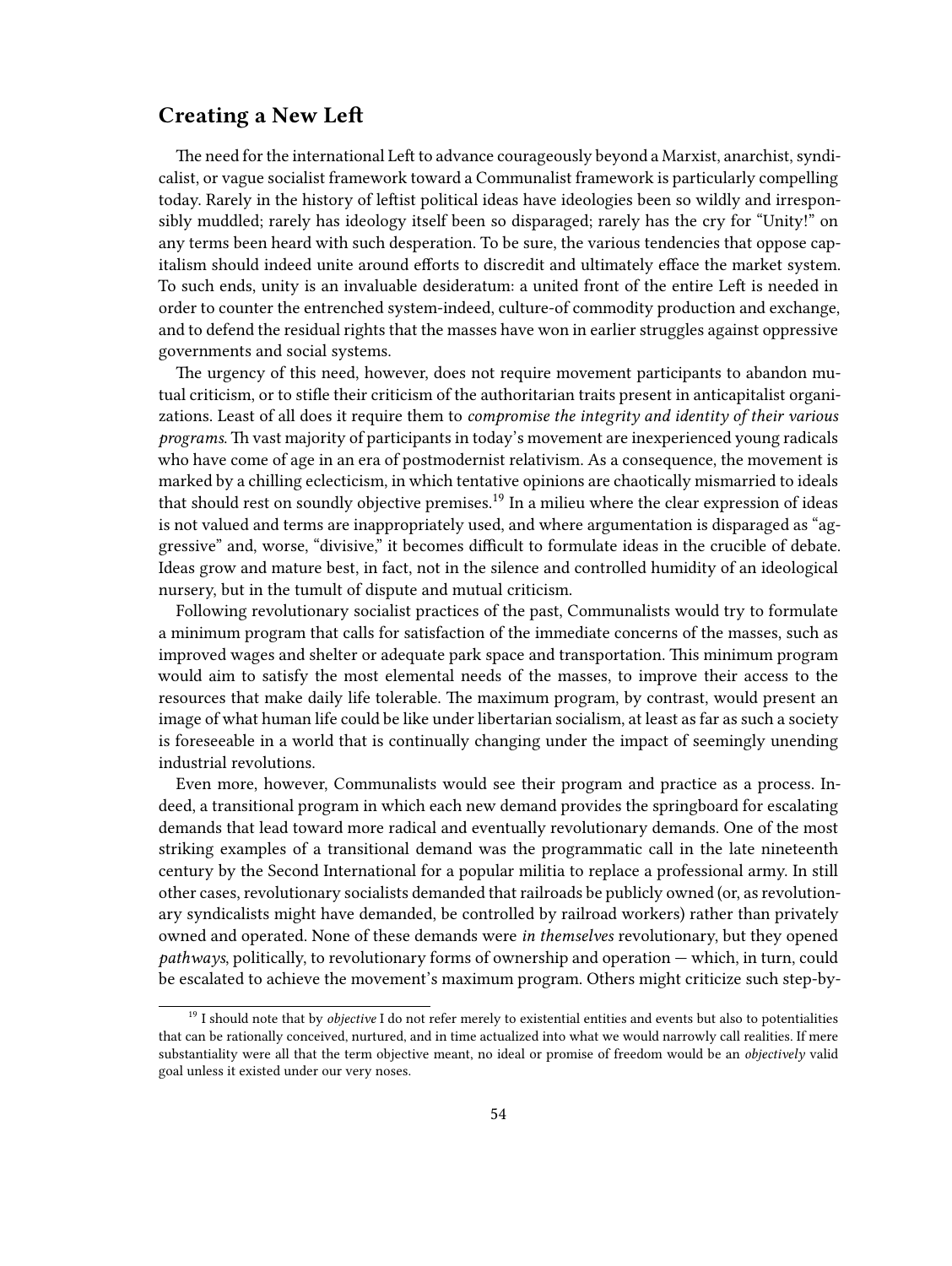step endeavors as "reformist," but Communalists do not contend that a Communalist society can be legislated into existence. What these demands try to achieve, in the short term, are new rules of engagement between the people and capital — rules that are all the more needed at a time when "direct action" is being confused with protests of mere events whose agenda is set entirely by the ruling classes.

On the whole, Communalism is trying to rescue a realm of public action and discourse that is either disappearing or that is being be reduced to often-meaningless engagements with the police, or to street theater that, however artfully, reduces serious issues to simplistic performances that have no instructive influence. By contrast, Communalists try to build lasting organizations and institutions that can play a socially transformative role in the real world. Significantly, Communalists do not hesitate to run candidates in *municipal* elections who, if elected, would use what real power their offices confer to legislate popular assemblies into existence. These assemblies, in turn, would have the power ultimately to create effective forms of town-meeting government. Inasmuch as the emergence of the city  $-$  and city councils  $-$  long preceded the emergence of class society, councils based on popular assemblies are not inherently statist organs, and to participate seriously in municipal elections countervails reformist socialist attempts to elect statist delegates by offering the historic libertarian vision of municipal confederations as a practical, combative, and politically *credible* popular alternative to state power. Indeed, Communalist candidacies, which explicitly *denounce* parliamentary candidacies as opportunist, keep alive the debate over how libertarian socialism can be achieved  $-$  a debate that has been languishing for years.

There should be no self-deception about the opportunities that exist as a means of transforming our existing irrational society into a rational one. Our choices on how to transform the existing society are still on the table of history and are faced with immense problems. But unless present and future generations are beaten into complete submission by a culture based on queasy calculation as well as by police with tear gas and water cannons, we cannot desist from fighting for what freedoms we have and try to expand them into a free society wherever the opportunity to do so emerges. At any rate we now know, in the light of all the weaponry and means of ecological destruction that are at hand, that the need for radical change cannot be indefinitely deferred. What is clear is that human beings are much too intelligent not to have a rational society; the most serious question we face is whether they are rational enough to achieve one.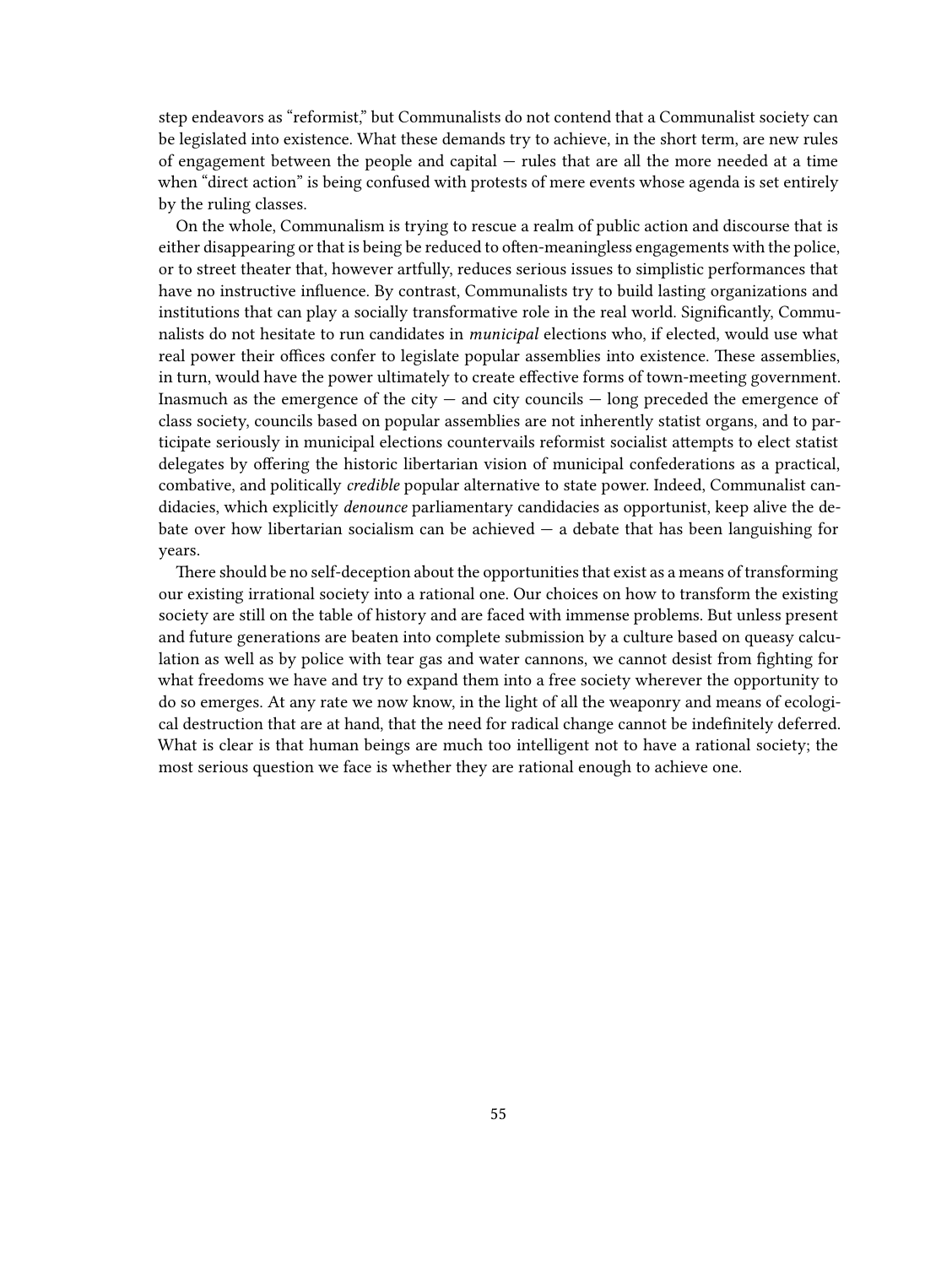### <span id="page-55-0"></span>**After Murray Bookchin**

Murray Bookchin unfortunately did not live to see the publication of *Social Ecology and Communalism*. July 30<sup>th</sup>, 2006, he died peacefully in his home, surrounded by family and friends.

Until his very last breath, Bookchin never abandoned his commitment to humanism and Enlightenment, and he was always a forceful representative of the great radical traditions he strove to nurture and develop. Although his impact on the ecology movement and on grassroots activism is recognized and appreciated, Bookchin's real importance and originality has yet to be asserted. Fortunately Bookchin was not only a lifelong activist but also a prolific writer, leaving behind numerous books, essays, lectures, and interviews. Bookchin was a real *thinker* — controversial and stimulating — and he maintained a consistent social focus all his life. Without doubt, the loss of this great revolutionary will be felt for many years to come.

The publication of these essays seems particularly appropriate now, as they can help us understand how Bookchin has left us a comprehensive and coherent corpus. This book is important for two reasons. First, it provides a decent and accessible introduction to Bookchin's basic ideas, and it is my sincere hope that this book will encourage the reader to take a closer look at his rich theoretical works. Second, it provides a very definable and ideological focus by which we can evaluate his older works and his many polemics. Indeed, "The Communalist Project" was the last proper essay Bookchin ever wrote, and the oldest essays were revised quite recently. (It could also be noted that I presented my editorial choices to him while working on this project, and he even read and commented on the introduction I have written for this book.) Bookchin was enthusiastic about this specific collection of essays, and thought that they represented the most recent and, in many ways, clearest expression of his ideological stance. In that respect, they can be considered a political testament.

I believe that social ecology and Communalism, and the whole body of ideas that Bookchin created, has left us with a tremendous legacy that will continue to challenge us and inspire us in the struggle for a new libertarian and ecological society. Let us make sure these ideas get the attention they deserve, and help create the free society that Bookchin never had the privilege to see come into being. Creating a new radical movement, and indeed a new society, is an immense project that can not be taken lightly. As Bookchin himself wrote in *Re-enchanting Humanity*: "The achievement of freedom must be a free act on the highest level of intellectual and moral probity, for if we cannot act vigorously to free ourselves, we will not deserve to be free."

Murray Bookchin threw down the gauntlet.

The future is our responsibility.

Eirik Eiglad,

October  $30<sup>th</sup>$ , 2006